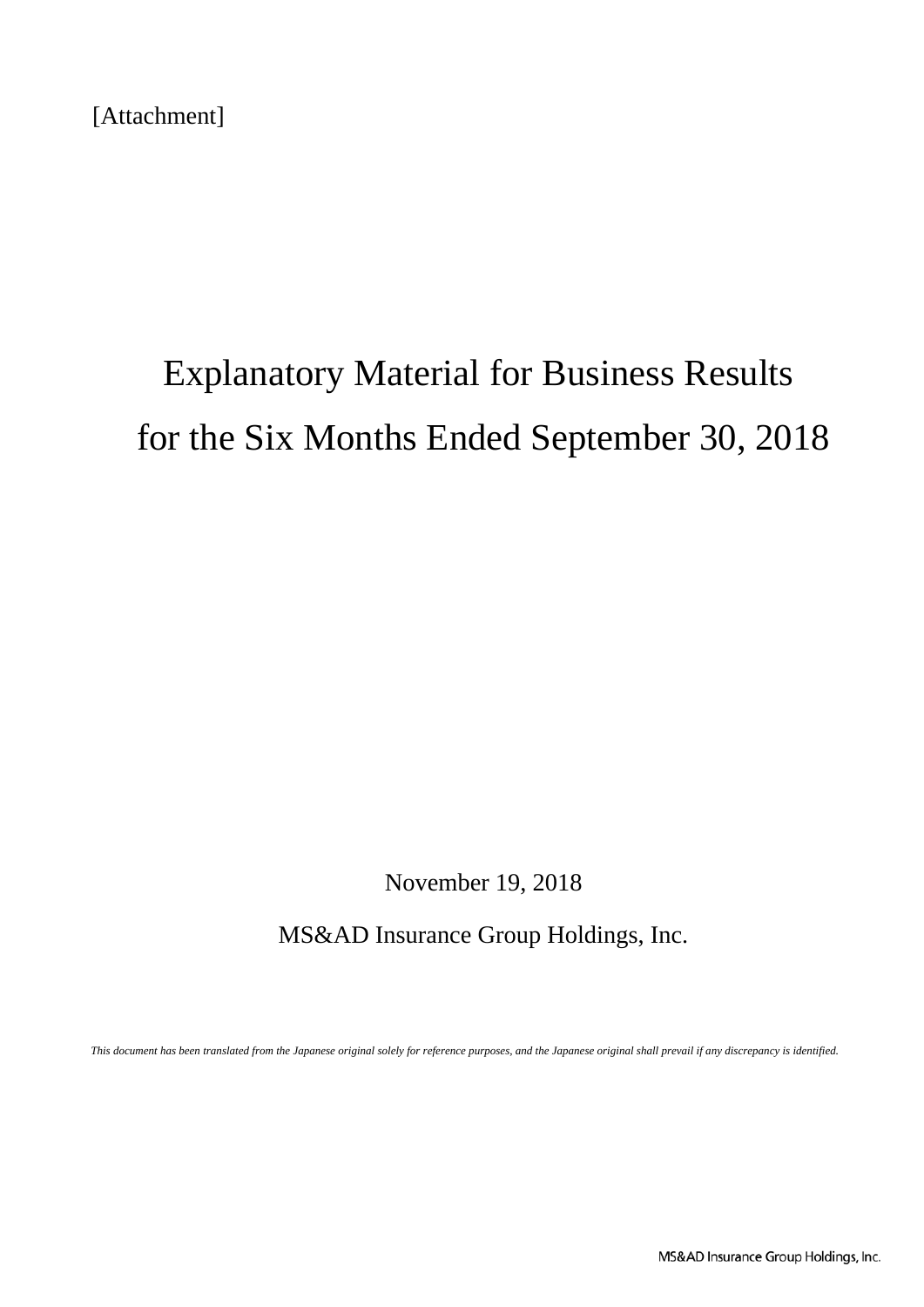# **Contents**

|                                                                                                                                                | Page           |
|------------------------------------------------------------------------------------------------------------------------------------------------|----------------|
|                                                                                                                                                | 1              |
|                                                                                                                                                | $\mathbf{1}$   |
| (2) Business Results of Domestic Non-Life Insurance Subsidiaries (Simple Sum of Two Main                                                       |                |
|                                                                                                                                                | $\overline{2}$ |
|                                                                                                                                                | 3              |
|                                                                                                                                                | $\overline{4}$ |
| 2. Non-Consolidated Business Results of Mitsui Sumitomo Insurance Co., Ltd.                                                                    | 5              |
| 3. Non-Consolidated Business Results of Aioi Nissay Dowa Insurance Co., Ltd.                                                                   | 10             |
| <b>4. Earnings Forecasts</b>                                                                                                                   |                |
|                                                                                                                                                | 15             |
| (2) Domestic Non-Life Insurance Subsidiaries (Two Main Consolidated Subsidiaries) ·············                                                | 16             |
| [Supplementary Information]                                                                                                                    |                |
| 1. Supplementary Information on Consolidated Business Results <i>www.wrmmmmmmmmmmmmmmmmmmmmmmmmmmmmmm</i><br>(1) Consolidated Business Results | 17             |
| (2) Premiums Written and Net Claims Paid by Line of Insurance                                                                                  |                |
| (3) Investments in Securities                                                                                                                  |                |
| 2. Summary of Business Results of Main Consolidated Subsidiaries                                                                               | 20             |
| (1) Mitsui Sumitomo Insurance Co., Ltd. (Non-consolidated)                                                                                     |                |
| (2) Aioi Nissay Dowa Insurance Co., Ltd. (Non-consolidated)                                                                                    |                |
| (3) Mitsui Direct General Insurance Co., Ltd. (Non-consolidated)                                                                               |                |
| (4) Mitsui Sumitomo Aioi Life Insurance Co., Ltd. (Non-consolidated)                                                                           |                |
| (5) Mitsui Sumitomo Primary Life Insurance Co., Ltd. (Non-consolidated)                                                                        |                |
| 3. Supplementary Information on Business Results                                                                                               |                |
| for the Six Months Ended September 30, 2018 for Press Conference                                                                               | 37             |
| (1) Mitsui Sumitomo Insurance Co., Ltd. (Non-consolidated)                                                                                     |                |
| (2) Aioi Nissay Dowa Insurance Co., Ltd. (Non-consolidated)                                                                                    |                |
| (Reference)                                                                                                                                    |                |
| <b>Incurred Losses (Estimate) Caused by Main Natural Disasters in Japan</b>                                                                    |                |

|  | records and the contract of the contract of the contract of the contract of the contract of the contract of the |                                                                                     |  |     |
|--|-----------------------------------------------------------------------------------------------------------------|-------------------------------------------------------------------------------------|--|-----|
|  |                                                                                                                 | of Two Main Consolidated Domestic Non-Life Insurance Subsidiaries <i>mumeroning</i> |  | -43 |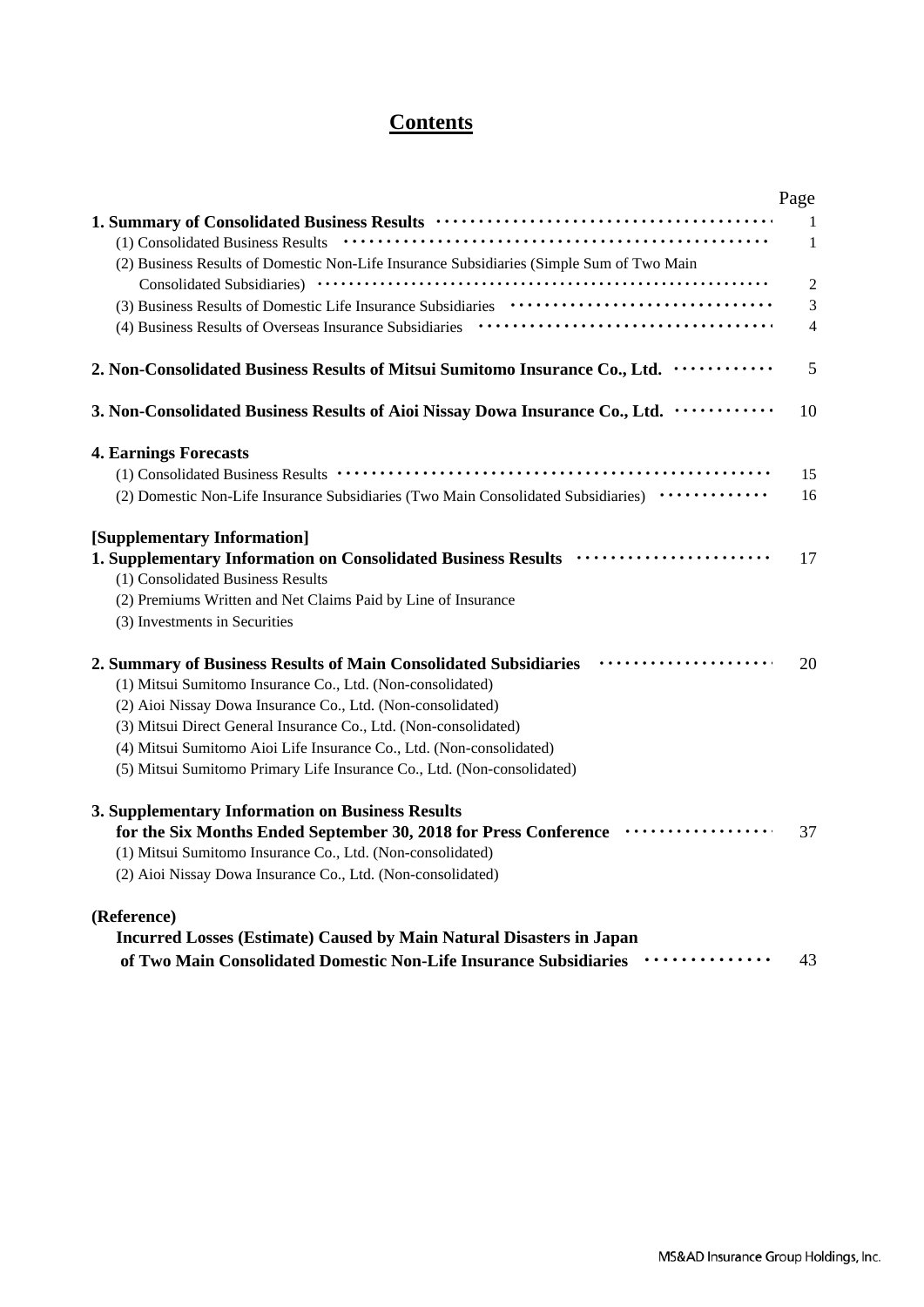### **1. Summary of Consolidated Business Results**

### **(1) Consolidated Business Results**

|                                                               |                |                    |                           |               | (Yen in 100 millions) |
|---------------------------------------------------------------|----------------|--------------------|---------------------------|---------------|-----------------------|
|                                                               | Items          | Six months ended   | <b>Six months ended</b>   | <b>Change</b> | <b>Change ratio</b>   |
|                                                               |                | September 30, 2017 | <b>September 30, 2018</b> |               |                       |
|                                                               |                |                    |                           |               | $\frac{0}{0}$         |
| Net premiums written (non-life insurance) <sup>(Note 1)</sup> | $\mathbf{1}$   | 18,641             | 18,760                    | 119           | 0.6                   |
| Mitsui Sumitomo Insurance <sup>(Note 1)</sup>                 | $\overline{2}$ | 7.816              | 7,774                     | (42)          | (0.5)                 |
| Aioi Nissay Dowa Insurance                                    | 3              | 6,301              | 6,238                     | (62)          | (1.0)                 |
| Simple sum                                                    | 4              | 14,118             | 14,012                    | (105)         | (0.7)                 |
| Mitsui Direct General Insurance                               | 5              | 186                | 182                       | (4)           | (2.3)                 |
| Overseas insurance subsidiaries                               | 6              | 4,307              | 4,546                     | 238           | 5.5                   |
| Insurance premiums (domestic life insurance)                  | $\tau$         | 7,253              | 8,105                     | 851           | 11.7                  |
| Mitsui Sumitomo Aioi Life Insurance                           | 8              | 2,427              | 2,474                     | 47            | 2.0                   |
| Mitsui Sumitomo Primary Life Insurance                        | 9              | 4,826              | 5,630                     | 804           | 16.7                  |
| Ordinary profit                                               | 10             | 1,315              | 753                       | (562)         | (42.7)                |
| Net income attributable to owners of the parent               | 11             | 757                | 463                       | (294)         | (38.9)                |
| Mitsui Sumitomo Insurance                                     | 12             | 988                | 606                       | (381)         | (38.6)                |
| Aioi Nissay Dowa Insurance                                    | 13             | 137                | (196)                     | (334)         | (242.7)               |
| Simple sum                                                    | 14             | 1,126              | 410                       | (715)         | (63.5)                |
| Mitsui Direct General Insurance                               | 15             | 10                 | 8                         | (2)           | (22.5)                |
| Mitsui Sumitomo Aioi Life Insurance                           | 16             | 41                 | 38                        | (3)           | (7.4)                 |
| Mitsui Sumitomo Primary Life Insurance                        | 17             | 177                | 120                       | (56)          | (32.2)                |
| Overseas insurance subsidiaries                               | 18             | (381)              | 155                       | 536           |                       |
| Others, consolidation adjustments, etc.                       | 19             | (216)              | (269)                     | (53)          |                       |

(Notes) 1. The figures in the above table are presented as exclusive of Good Result Return premiums of Mitsui Sumitomo Insurance's proprietary automobile insurance product "ModoRich", which contains a special clause related to premium adjustment and refund at maturity.

2. Items 12 to 18 represent the net income or loss on a non-consolidated basis after taking into account the Company's ownership interests in its subsidiaries.

### **(Supplement) Incurred Losses Caused by Natural Disasters in Japan, Excluding Residential Earthquake Insurance, of Two Main Consolidated Domestic Non-Life Insurance Subsidiaries**

|       |                            |    |                                        |                                               | (Yen in 100 millions) |
|-------|----------------------------|----|----------------------------------------|-----------------------------------------------|-----------------------|
|       |                            |    | Six months ended<br>September 30, 2017 | Six months ended<br><b>September 30, 2018</b> | <b>Change</b>         |
| Total |                            | 20 | 248                                    | 1,770                                         | 1,522                 |
|       | Mitsui Sumitomo Insurance  | 21 | 154                                    | 860                                           | 706                   |
|       | Aioi Nissay Dowa Insurance | 22 | 94                                     | 910                                           | 815                   |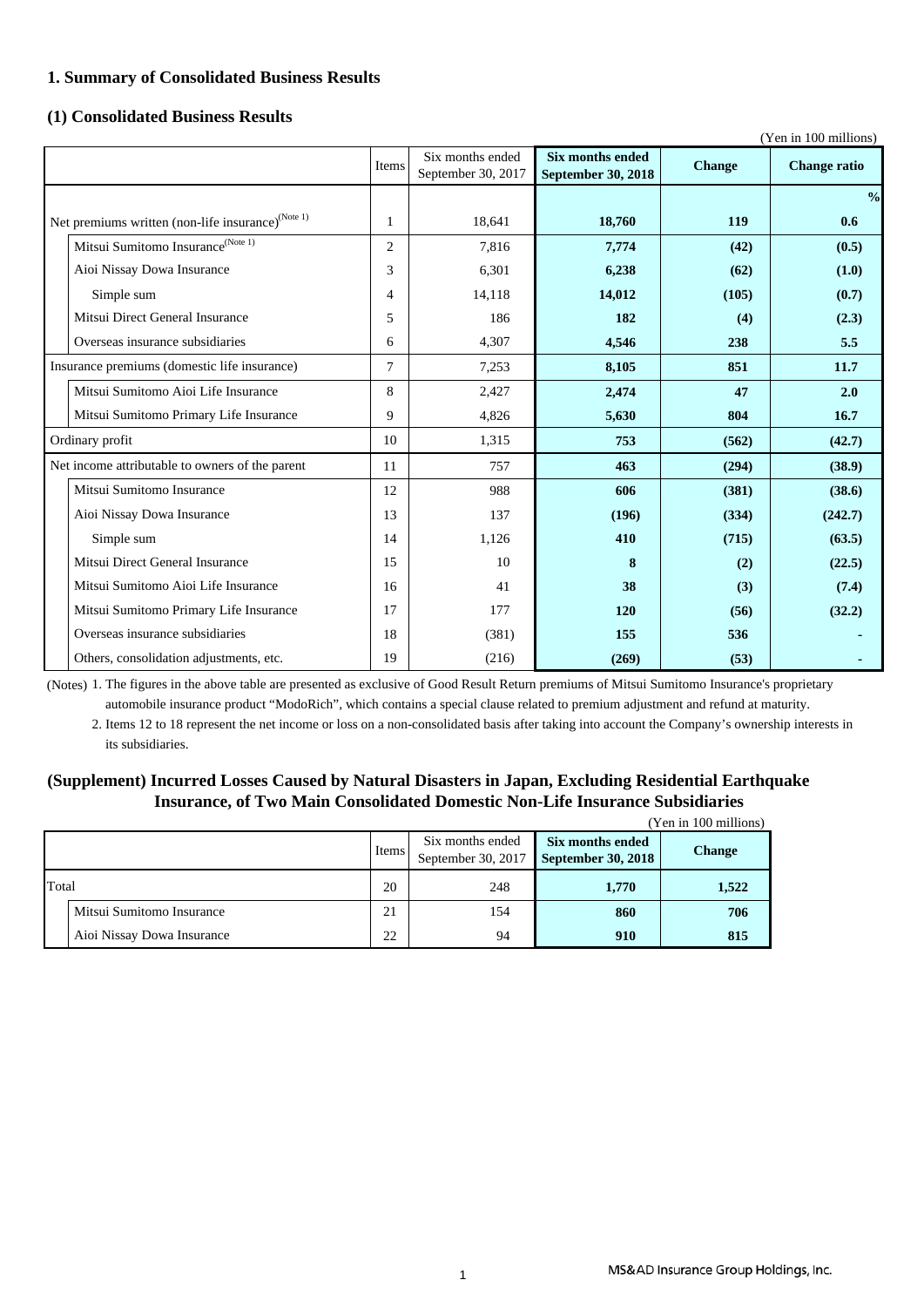### **(2) Business Results of Domestic Non-Life Insurance Subsidiaries (Simple Sum of Two Main Consolidated Subsidiaries)**

The figures in the table below are presented as followings.

・Simple sum of Mitsui Sumitomo Insurance Co., Ltd. and Aioi Nissay Dowa Insurance Co., Ltd..

 ・Exclusive of Good Result Return premiums of Mitsui Sumitomo Insurance's proprietary automobile insurance product "ModoRich", which contains a special clause related to premium adjustment and refund at maturity.

|       |                                                                                |                 |                                        |                                                      |                     | (Yen in 100 millions)  |
|-------|--------------------------------------------------------------------------------|-----------------|----------------------------------------|------------------------------------------------------|---------------------|------------------------|
|       |                                                                                | Items           | Six months ended<br>September 30, 2017 | <b>Six months ended</b><br><b>September 30, 2018</b> | <b>Change</b>       | <b>Change ratio</b>    |
| $(+)$ | Net premiums written                                                           | $\mathbf{1}$    | 14,118                                 | 14,012                                               | (105)               | $\frac{0}{0}$<br>(0.7) |
| $(-)$ | Net claims paid                                                                | $\overline{2}$  | 6.863                                  | 7,617                                                | 753                 | 11.0                   |
| $(-)$ | Loss adjustment expenses                                                       | $\overline{3}$  | 737                                    | 752                                                  | 15                  | 2.0                    |
| $(-)$ | Commissions and collection expenses                                            | $\overline{4}$  | 2,545                                  | 2,564                                                | 19                  | 0.8                    |
| $(-)$ | Operating expenses and general and<br>administrative expenses for underwriting | 5               | 1,836                                  | 1,872                                                | 35                  | 1.9                    |
|       | Underwriting profit before<br>movements in reserves                            | 6               | 2,135                                  | 1,206                                                | (928)               | (43.5)                 |
| $(-)$ | Movement in outstanding claims                                                 | $7\phantom{.0}$ | 671                                    | 1,530                                                | 859                 | 128.0                  |
| $(-)$ | Movement in ordinary underwriting reserves                                     | 8               | 547                                    | 212                                                  | (335)               | (61.2)                 |
| $(+)$ | Other                                                                          | $\overline{9}$  | 60                                     | 117                                                  | 56                  | 94.3                   |
|       | Underwriting profit/(loss) before<br>movement in catastrophe reserve           | 10              | 976                                    | (419)                                                | (1,395)             | (142.9)                |
| $(-)$ | Movement in catastrophe reserve                                                | 11              | 504                                    | 248                                                  | (256)               | (50.8)                 |
|       | Underwriting profit/(loss)                                                     | 12              | 472                                    | (667)                                                | (1,139)             | (241.4)                |
| $(+)$ | Interest and dividends income                                                  | 13              | 856                                    | 862                                                  | 5                   | 0.7                    |
| $(-)$ | Transfer of investment income on deposit<br>premiums from policyholders        | 14              | 253                                    | 240                                                  | (13)                | (5.4)                  |
|       | Net interest and dividends income<br>(item 13 - item 14)                       | 15              | 602                                    | 622                                                  | 19                  | 3.2                    |
| $(+)$ | Gains/(losses) on sales of securities                                          | 16              | 516                                    | 651                                                  | 134                 | 26.1                   |
| $(-)$ | Impairment losses on securities                                                | 17              | 12                                     | 23                                                   | 11                  | 91.2                   |
| $(+)$ | Other                                                                          | 18              | (43)                                   | (38)                                                 | $\overline{\bf{4}}$ |                        |
|       | Investment profit                                                              | 19              | 1.063                                  | 1,211                                                | 147                 | 13.9                   |
| $(+)$ | Other ordinary profit/(loss)                                                   | 20              | $\overline{c}$                         | (25)                                                 | (27)                | (1,347.2)              |
|       | Ordinary profit                                                                | 21              | 1,538                                  | 518                                                  | (1,019)             | (66.3)                 |
| $(+)$ | Extraordinary income/(losses):                                                 | 22              | (76)                                   | (46)                                                 | 30                  |                        |
|       | Gains/(losses) on reserve for price fluctuation                                | 23              | (27)                                   | (29)                                                 | (2)                 |                        |
|       | Income before income taxes                                                     | 24              | 1,461                                  | 472                                                  | (988)               | (67.6)                 |
| $(-)$ | Income taxes                                                                   | 25              | 335                                    | 62                                                   | (273)               | (81.4)                 |
|       | Net income                                                                     | 26              | 1,126                                  | 410                                                  | (715)               | (63.5)                 |

| Net loss ratio                                                 | Note 1   | 27 | 53.8<br>$\%$ | 59.7<br>$\frac{0}{0}$ | 5.9<br>$\frac{0}{0}$  |      |
|----------------------------------------------------------------|----------|----|--------------|-----------------------|-----------------------|------|
| Ratios Net expense ratio                                       | Note 2   | 28 | 31.0 %       | 31.7<br>$\frac{0}{0}$ | $\frac{0}{0}$<br>0.7  |      |
| Combined ratio                                                 | Note 3   | 29 | 84.8 %       | $91.4\frac{9}{6}$     | 6.6<br>$\frac{0}{0}$  |      |
|                                                                |          |    |              |                       |                       |      |
| Incurred losses (including loss adjustment expenses) Note 4, 5 |          | 30 | 6.907        | 8,521                 | 1,614                 | 23.4 |
| EI loss ratio                                                  | Note 4.6 | 31 | 58.1<br>%    | 70.4 %                | 12.3<br>$\frac{0}{0}$ |      |

(Notes) 1. Net loss ratio = (net claims paid + loss adjustment expenses) / net premiums written x 100

2. Net expense ratio = (commissions and collection expenses + operating expenses and general and administrative expenses for underwriting) / net premiums written x 100

3. Combined ratio  $=$  net loss ratio  $+$  net expense ratio

4. The calculation is exclusive of residential earthquake insurance and CALI\*.

\* CALI stands for compulsory automobile liability insurance, and the same hereinafter.

5. Incurred losses (including loss adjustment expenses) = net claims paid + loss adjustment expenses + movement in outstanding claims

6. EI loss ratio = incurred losses (including loss adjustment expenses) / earned premiums x 100

Earned premiums are calculated based on unearned premiums (excluding underwriting reserves for natural disasters), premium reserve, etc.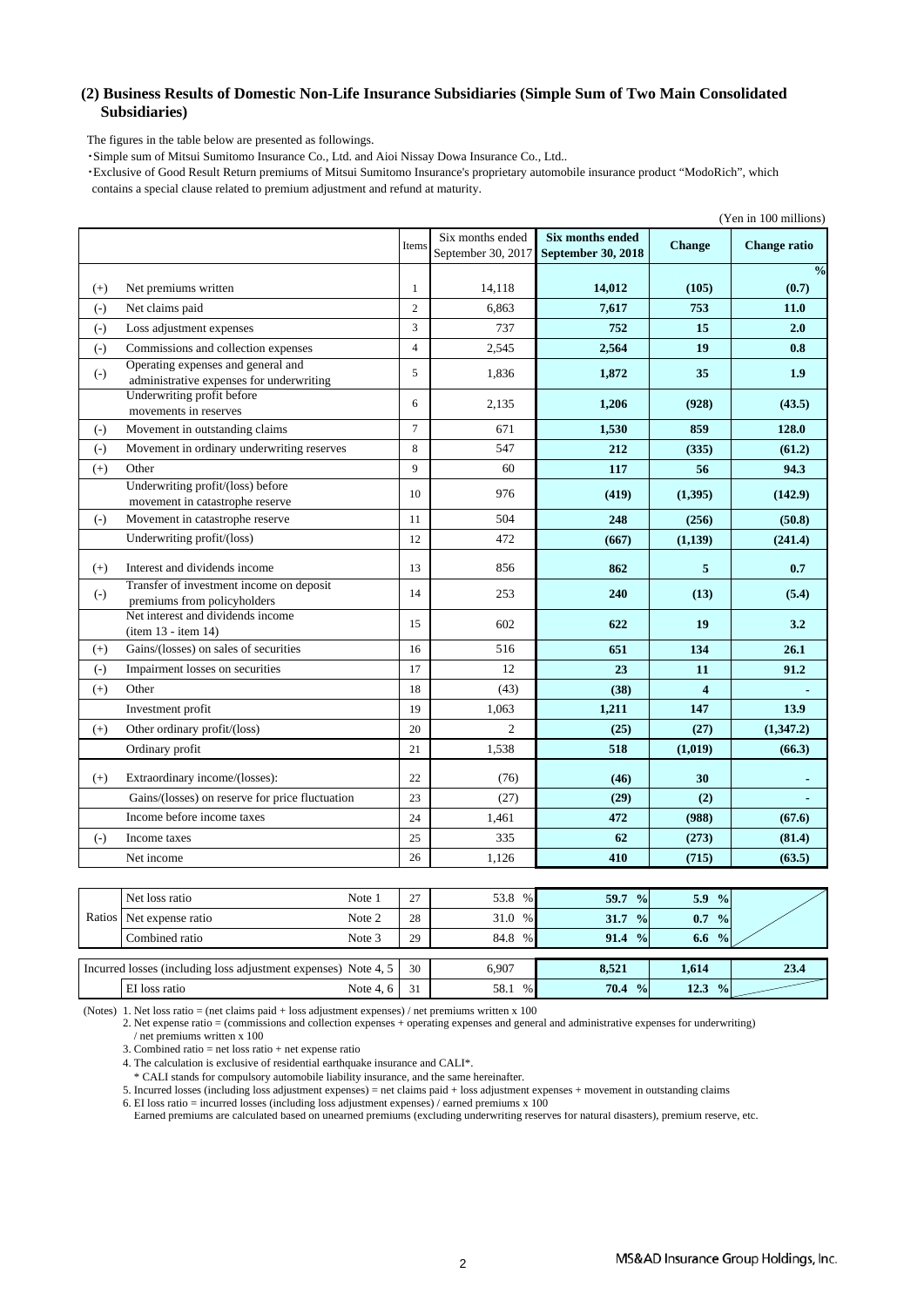### **(3) Business Results of Domestic Life Insurance Subsidiaries**

### **1. Mitsui Sumitomo Aioi Life Insurance Co., Ltd.**

|                                               |                |                                                   |                                                                |                                                          | (Yen in 100 millions) |
|-----------------------------------------------|----------------|---------------------------------------------------|----------------------------------------------------------------|----------------------------------------------------------|-----------------------|
|                                               | Items          | Six months ended<br>September 30, 2017            | <b>Six months ended</b><br><b>Change</b><br>September 30, 2018 |                                                          | <b>Change ratio</b>   |
| Amount of new policies <sup>(Note)</sup>      | 1              | 14,144                                            | 17,872                                                         | 3,728                                                    | 26.4 %                |
| Annualized premiums of<br>new policies        | $\overline{c}$ | 199                                               | 258                                                            | 59                                                       | 29.7 %                |
| Amount of policies in force <sup>(Note)</sup> | 3              | (As of the beginning<br>238,068<br>of the FY2018) | 243,623                                                        | (Change from<br>the beginning of<br>5,554<br>the FY2018) | $2.3\%$               |
| Annualized premiums for<br>policies in force  | $\overline{4}$ | (As of the beginning<br>4,123<br>of the FY2018)   | 4,220                                                          | (Change from<br>the beginning of<br>96<br>the FY2018)    | $2.3\%$               |
|                                               |                |                                                   |                                                                |                                                          |                       |
| Insurance premiums                            | 5              | 2,427                                             | 2,474                                                          | 47                                                       | 2.0%                  |
| Ordinary profit                               | 6              | 88                                                | 78                                                             | (9)                                                      | (11.3) %              |
| Extraordinary income/(losses)                 | 7              | (4)                                               | (6)                                                            | (2)                                                      |                       |
| Net income                                    | 8              | 41                                                | 38                                                             | (3)                                                      | $(7.4)$ %             |

(Note) The figures represent the total sum of individual insurance and individual annuities.

### **2. Mitsui Sumitomo Primary Life Insurance Co., Ltd.**

|                                               |                |                                                     |                                                                |                                                          | (Yen in 100 millions) |
|-----------------------------------------------|----------------|-----------------------------------------------------|----------------------------------------------------------------|----------------------------------------------------------|-----------------------|
|                                               | Items          | Six months ended<br>September 30, 2017              | Six months ended<br><b>Change</b><br><b>September 30, 2018</b> |                                                          | <b>Change ratio</b>   |
| Amount of new policies <sup>(Note)</sup>      |                | 4,831                                               | 5,732                                                          | 900                                                      | 18.6 %                |
| Amount of policies in force <sup>(Note)</sup> | $\overline{2}$ | (As of the beginning<br>60,618<br>of the $FY2018$ ) | 65,282                                                         | (Change from<br>the beginning of<br>4,663<br>the FY2018) | $7.7\%$               |
|                                               |                |                                                     |                                                                |                                                          |                       |
| Insurance premiums                            | 3              | 4,826                                               | 5,630                                                          | 804                                                      | 16.7 $%$              |
| Ordinary profit                               | 4              | 365                                                 | 219                                                            | (145)                                                    | $(39.9)$ %            |
| Extraordinary income/(losses)                 | 5              | (119)                                               | (54)                                                           | 64                                                       |                       |
| Net income                                    | 6              | 177                                                 | 120                                                            | (56)                                                     | $(32.2) \%$           |

(Note) The figures represent the total sum of individual insurance and individual annuities.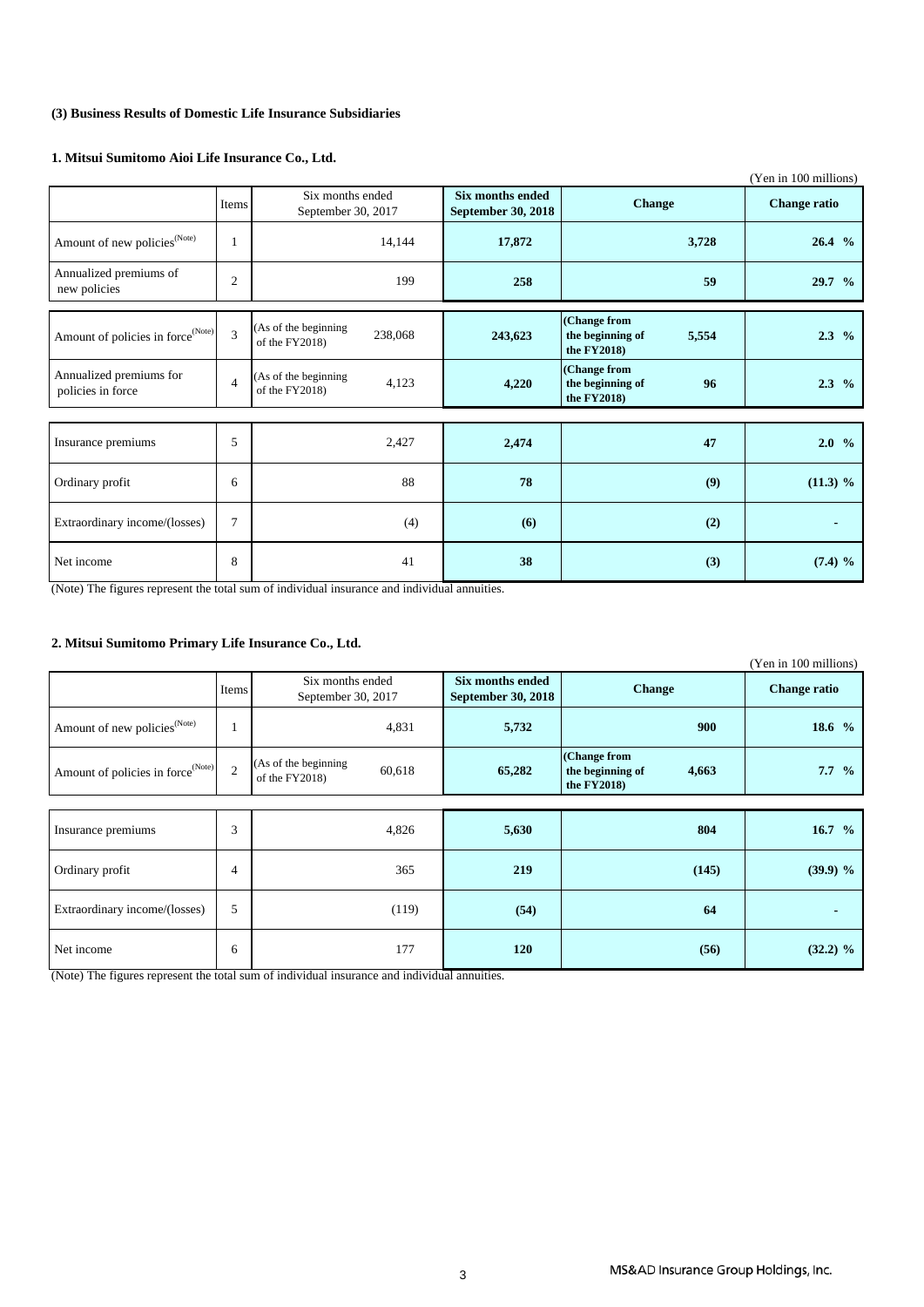### **(4) Business Results of Overseas Insurance Subsidiaries**

|                                                        |         |                                        |                                        |               | (Yen in 100 millions) |
|--------------------------------------------------------|---------|----------------------------------------|----------------------------------------|---------------|-----------------------|
|                                                        | Items   | Six months ended<br>September 30, 2017 | Six months ended<br>September 30, 2018 | <b>Change</b> | <b>Change ratio</b>   |
|                                                        |         |                                        |                                        |               | $\frac{0}{0}$         |
| Net premiums written                                   | $\perp$ | 4,307                                  | 4,546                                  | 238           | 5.5                   |
| Asia                                                   | 2       | 813                                    | 939                                    | 126           | 15.6                  |
| Europe:                                                | 3       | 3,235                                  | 3,362                                  | 127           | 3.9                   |
| MS Amlin                                               | 4       | 2,985                                  | 3,108                                  | 123           | 4.1                   |
| Americas                                               | 5       | 259                                    | 244                                    | (15)          | (5.9)                 |
| Net income/(loss) attributable to owners of the parent | 6       | (381)                                  | 155                                    | 536           |                       |
| Asia                                                   | $\tau$  | 63                                     | 111                                    | 47            | 74.1                  |
| Europe:                                                | 8       | (477)                                  | (8)                                    | 469           |                       |
| MS Amlin                                               | 9       | (465)                                  | 10                                     | 476           |                       |
| Americas                                               | 10      | 7                                      | 15                                     | 8             | 117.1                 |
| International life insurance <sup>(Note)</sup>         | 11      | 25                                     | 37                                     | 12            | 47.8                  |

(Note) The category for "International life insurance" is added to the breakdown of "Net income attributable to owners of the parent".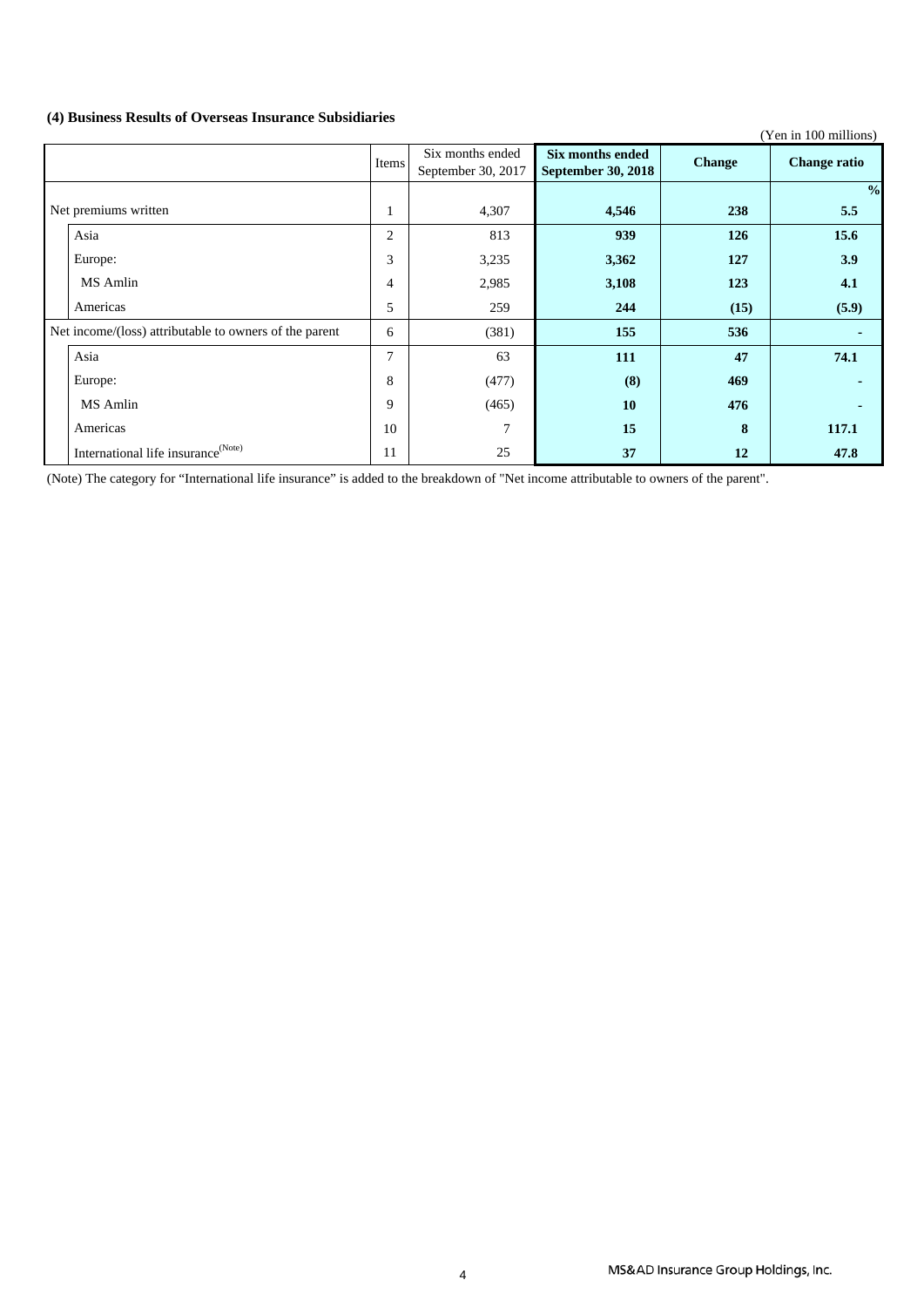### **2. Non-Consolidated Business Results of Mitsui Sumitomo Insurance Co., Ltd.**

 The figures in the tables below are presented as exclusive of Good Result Return premiums of Mitsui Sumitomo Insurance's proprietary automobile insurance product "ModoRich", which contains a special clause related to premium adjustment and refund at maturity.

#### **(1) Business Results**

| $(+)$<br>$(-)$<br>$(-)$<br>$(-)$ | Net premiums written<br>Net claims paid                                 | Items<br>$\mathbf{1}$ | Six months ended<br>September 30, 2017 | <b>Six months ended</b><br><b>September 30, 2018</b> | <b>Change</b>    | <b>Change ratio</b> |
|----------------------------------|-------------------------------------------------------------------------|-----------------------|----------------------------------------|------------------------------------------------------|------------------|---------------------|
|                                  |                                                                         |                       |                                        |                                                      |                  |                     |
|                                  |                                                                         |                       |                                        |                                                      |                  | $\frac{0}{0}$       |
|                                  |                                                                         |                       | 7,816                                  | 7,774                                                | (42)             | (0.5)               |
|                                  |                                                                         | $\overline{c}$        | 3.814                                  | 4,190                                                | 375              | 9.8                 |
|                                  | Loss adjustment expenses                                                | 3                     | 434                                    | 437                                                  | 3                | 0.7                 |
|                                  | Commissions and collection expenses                                     | $\overline{4}$        | 1,331                                  | 1,356                                                | 25               | 1.9                 |
|                                  | Operating expenses and general and                                      |                       |                                        |                                                      |                  |                     |
| $(\text{-})$                     | administrative expenses for underwriting                                | 5                     | 1,000                                  | 1,027                                                | 27               | 2.7                 |
|                                  | Underwriting profit before<br>movements in reserves                     | 6                     | 1,235                                  | 761                                                  | (473)            | (38.4)              |
| $(-)$                            | Movement in outstanding claims                                          | $\overline{7}$        | 214                                    | 728                                                  | 513              | 239.1               |
| $(-)$                            | Movement in ordinary underwriting reserves                              | 8                     | 277                                    | 70                                                   | (207)            | (74.7)              |
| $(+)$<br>Other                   |                                                                         | 9                     | 19                                     | 28                                                   | $\boldsymbol{Q}$ | 48.4                |
|                                  | Underwriting profit/(loss) before<br>movement in catastrophe reserve    | 10                    | 761                                    | (9)                                                  | (771)            | (101.2)             |
| $(-)$                            | Movement in catastrophe reserve                                         | 11                    | 274                                    | 153                                                  | (120)            | (43.9)              |
|                                  | Underwriting profit/(loss)                                              | 12                    | 487                                    | (163)                                                | (650)            | (133.5)             |
|                                  |                                                                         |                       |                                        |                                                      |                  |                     |
| $(+)$                            | Interest and dividends income                                           | 13                    | 565                                    | 577                                                  | 11               | 2.0                 |
| $(-)$                            | Transfer of investment income on deposit<br>premiums from policyholders | 14                    | 169                                    | 159                                                  | (9)              | (5.8)               |
|                                  | Net interest and dividends income<br>(item 13 - item 14)                | 15                    | 395                                    | 417                                                  | 21               | 5.4                 |
| $(+)$                            | Gains/(losses) on sales of securities                                   | 16                    | 449                                    | 582                                                  | 132              | 29.6                |
| $(-)$                            | Impairment losses on securities                                         | 17                    | 9                                      | 19                                                   | 9                | 102.4               |
| Other<br>$(+)$                   |                                                                         | 18                    | 3                                      | 12                                                   | 8                | 273.3               |
|                                  | Investment profit                                                       | 19                    | 838                                    | 991                                                  | 153              | 18.3                |
| $(+)$                            | Other ordinary profit/(loss)                                            | 20                    | (12)                                   | (35)                                                 | (22)             |                     |
|                                  | Ordinary profit                                                         | 21                    | 1,313                                  | 793                                                  | (520)            | (39.6)              |
| $(+)$                            | Extraordinary income/(losses):                                          | 22                    | (21)                                   | (19)                                                 | $\mathbf{1}$     |                     |
|                                  | Gains/(losses) on reserve for price fluctuation                         | 23                    | (18)                                   | (20)                                                 | (2)              |                     |
|                                  | Income before income taxes                                              | 24                    | 1,291                                  | 773                                                  | (518)            | (40.1)              |
| $(-)$                            | Income taxes                                                            | 25                    | 303                                    | 166                                                  | (136)            | (45.1)              |
|                                  | Net income                                                              | 26                    | 988                                    | 606                                                  | (381)            | (38.6)              |

|        | Net loss ratio      | Note   | $\sim$<br>∸    | 54.4<br>% | 59.5<br>$\frac{0}{0}$      | 5.1<br>$\frac{0}{0}$        |  |
|--------|---------------------|--------|----------------|-----------|----------------------------|-----------------------------|--|
| Ratios | Net expense ratio   | Note 2 | $\gamma$<br>∠ర | 29.8<br>% | 30.7<br>$\frac{0}{0}$      | $\frac{0}{\sqrt{2}}$<br>0.9 |  |
|        | -<br>Combined ratio | Note 3 | 29             | 84.2<br>% | 90.2<br>$\frac{0}{\alpha}$ | $\frac{0}{0}$<br>6.0        |  |
|        |                     |        |                |           |                            |                             |  |

| Incurred | (including<br>s adjustment expenses]<br>losses<br><b>TOSS</b> | $\mathbf{v}$<br>Note | 30<br>υU | 3700<br><u>.</u> | 4,607                               | O <sub>2</sub><br>$\mathbf{u}$ | $\sim$ $\sim$<br>45.5 |
|----------|---------------------------------------------------------------|----------------------|----------|------------------|-------------------------------------|--------------------------------|-----------------------|
|          | $-1$<br><b>loss</b><br>ratic                                  | Note                 | , ,      | 56.1<br>$\Omega$ | $\sqrt{2}$<br>$\frac{0}{0}$<br>01.0 | $\frac{0}{0}$<br>11.1          |                       |

(Notes) 1. Net loss ratio = (net claims paid + loss adjustment expenses) / net premiums written x 100

2. Net expense ratio = (commissions and collection expenses + operating expenses and general and administrative expenses for underwriting) / net premiums written x 100

3. Combined ratio = net loss ratio + net expense ratio

4. The calculation is exclusive of residential earthquake insurance and CALI.

5. Incurred losses (including loss adjustment expenses) = net claims paid + loss adjustment expenses + movement in outstanding claims

6. EI loss ratio = incurred losses (including loss adjustment expenses) / earned premiums x 100

Earned premiums are calculated based on unearned premiums (excluding underwriting reserves for natural disasters), premium reserve, etc.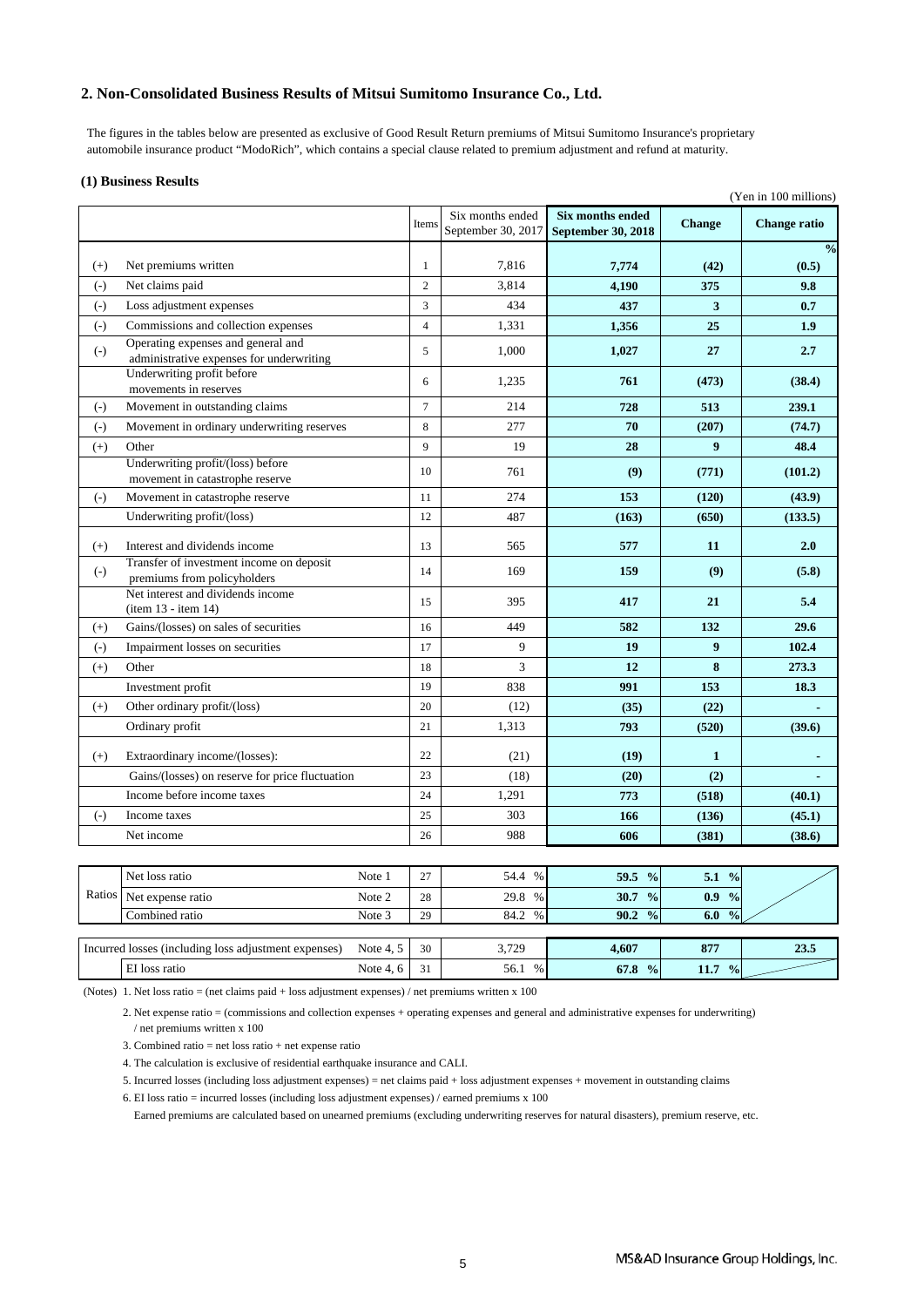### Mitsui Sumitomo Insurance Co., Ltd. (Non-consolidated)

#### **(2) Premiums written**

| (4) I I chhumis Whiteh |                    |                      |                    |                     |                    |              |                                                                         |                       |
|------------------------|--------------------|----------------------|--------------------|---------------------|--------------------|--------------|-------------------------------------------------------------------------|-----------------------|
|                        |                    |                      |                    |                     |                    |              |                                                                         | (Yen in 100 millions) |
|                        |                    | Net premiums written |                    |                     |                    |              | Direct premiums written (excluding deposit premiums from policyholders) |                       |
|                        | Six months ended   |                      | Six months ended   |                     | Six months ended   |              | Six months ended                                                        |                       |
|                        | September 30, 2017 |                      | September 30, 2018 |                     | September 30, 2017 |              | September 30, 2018                                                      |                       |
|                        | Amount             | Change ratio         | Amount             | <b>Change ratio</b> | Amount             | Change ratio | Amount                                                                  | <b>Change ratio</b>   |
|                        |                    | $\frac{0}{6}$        |                    | $\frac{0}{2}$       |                    | %            |                                                                         | $\frac{0}{0}$         |
| Fire and allied        | 1.053              | 11.7                 | 1,019              | (3.2)               | 1,414              | 8.4          | 1,519                                                                   | 7.5                   |
| Marine                 | 310                | (0.8)                | 321                | 3.8                 | 423                | (1.5)        | 442                                                                     | 4.6                   |
| Personal accident      | 775                | 3.1                  | 794                | 2.4                 | 828                | 2.9          | 844                                                                     | 1.9                   |
| Voluntary automobile   | 3,345              | 1.1                  | 3,314              | (0.9)               | 3,358              | 1.0          | 3,337                                                                   | (0.6)                 |
| <b>CALI</b>            | 979                | 5.7                  | 885                | (9.6)               | 862                | (0.5)        | 827                                                                     | (4.0)                 |
| Other                  | 1,353              | 2.3                  | 1,439              | 6.3                 | 1,554              | 3.3          | 1,656                                                                   | 6.5                   |
| Total                  | 7.816              | 3.3                  | 7.774              | (0.5)               | 8.441              | 2.5          | 8,628                                                                   | 2.2                   |

### **(3) Net claims paid**

| (v) Two channo pain  |        |                                     |      |                                     |                     |                |                       |
|----------------------|--------|-------------------------------------|------|-------------------------------------|---------------------|----------------|-----------------------|
|                      |        |                                     |      |                                     |                     |                | (Yen in 100 millions) |
|                      |        | Six months ended September 30, 2017 |      | Six months ended September 30, 2018 |                     |                |                       |
|                      | Amount | Net loss ratio<br>Change ratio      |      | Amount                              | <b>Change ratio</b> | Net loss ratio | <b>Change</b>         |
|                      |        | %                                   | $\%$ |                                     | $\frac{0}{2}$       | $\frac{0}{2}$  | $\frac{0}{2}$         |
| Fire and allied      | 514    | (16.1)                              | 50.9 | 784                                 | 52.7                | 79.1           | 28.2                  |
| Marine               | 147    | (8.4)                               | 50.4 | 144                                 | (2.6)               | 47.2           | (3.2)                 |
| Personal accident    | 343    | (3.3)                               | 48.8 | 352                                 | 2.8                 | 48.9           | 0.1                   |
| Voluntary automobile | 1,600  | 4.1                                 | 55.9 | 1,662                               | 3.9                 | 58.4           | 2.5                   |
| <b>CALI</b>          | 678    | (1.0)                               | 76.2 | 669                                 | (1.4)               | 83.3           | 7.1                   |
| Other                | 530    | 3.8                                 | 41.5 | 577                                 | 8.8                 | 42.2           | 0.7                   |
| Total                | 3,814  | (1.3)                               | 54.4 | 4.190                               | 9.8                 | 59.5           | 5.1                   |

(Note) Net loss ratio = (net claims paid + loss adjustment expenses) / net premiums written x 100

| (Reference) Incurred losses caused by natural disasters in Japan<br>(Yen in 100 millions) |                                     |                                 |                       |                                     |     |                       |  |
|-------------------------------------------------------------------------------------------|-------------------------------------|---------------------------------|-----------------------|-------------------------------------|-----|-----------------------|--|
|                                                                                           | Six months ended September 30, 2017 |                                 |                       | Six months ended September 30, 2018 |     |                       |  |
|                                                                                           |                                     | Incurred losses Net claims paid | Outstanding<br>claims | Incurred losses Net claims paid     |     | Outstanding<br>claims |  |
| Fire and allied                                                                           | 130                                 | 33                              | 97                    | 728                                 | 227 | 500                   |  |
| Voluntary automobile                                                                      | 14                                  | 10                              | 4                     | 50                                  | 41  |                       |  |
| Other                                                                                     | 8                                   |                                 |                       | 81<br>14                            |     | 67                    |  |
| Total                                                                                     | 154                                 | 44                              | 109                   | 860                                 | 283 | 577                   |  |

 during the respective period. (Note) The above table describes losses caused by natural disasters in Japan, which exclude residential earthquake insurance, incurred

### **(4) Expenses**

| (Yen in 100 millions)<br><company expenses=""></company>                                                   |       |        |                                     |              |                                     |               |                     |
|------------------------------------------------------------------------------------------------------------|-------|--------|-------------------------------------|--------------|-------------------------------------|---------------|---------------------|
|                                                                                                            | Items |        | Six months ended September 30, 2017 |              | Six months ended September 30, 2018 |               |                     |
|                                                                                                            |       | Amount | Change                              | Change ratio | Amount                              | <b>Change</b> | <b>Change ratio</b> |
|                                                                                                            |       |        |                                     | %            |                                     |               | $\frac{0}{2}$       |
| Personnel expenses                                                                                         |       | 851    | (3)                                 | (0.5)        | 843                                 | (7)           | (0.9)               |
| Non-personnel expenses                                                                                     | 2     | 576    | 26                                  | 4.8          | 615                                 | 39            | 6.8                 |
| Taxes and contributions                                                                                    | 3     | 64     |                                     | 0.6          | 64                                  |               | 0.4                 |
| Total                                                                                                      | 4     | 1.492  | 22                                  | 1.6          | 1.524                               | 32            | $2.2\,$             |
| $(Note)$ Total – loss adjustment expenses $\pm$ operating expenses and general and administrative expenses |       |        |                                     |              |                                     |               |                     |

(Note) Total = loss adjustment expenses + operating expenses and general and administrative expenses

| <expenses for="" underwriting=""><br/>(Yen in 100 millions)</expenses> |       |                       |                                     |               |                       |                                     |               |
|------------------------------------------------------------------------|-------|-----------------------|-------------------------------------|---------------|-----------------------|-------------------------------------|---------------|
|                                                                        | Items |                       | Six months ended September 30, 2017 |               |                       | Six months ended September 30, 2018 |               |
|                                                                        |       | Amount                | Change                              | Change ratio  | <b>Amount</b>         | <b>Change</b>                       | Change ratio  |
|                                                                        |       |                       |                                     | $\frac{0}{6}$ |                       |                                     | $\frac{0}{0}$ |
| Operating expenses and general<br>and administrative expenses          |       | 1.000                 | 19                                  | 2.0           | 1.027                 | 27                                  | 2.7           |
| Commissions and<br>collection expenses                                 | 6     | 1.331                 | 45                                  | 3.5           | 1.356                 | 25                                  | 1.9           |
| Total                                                                  |       | 2.331                 | 64                                  | 2.8           | 2.384                 | 52                                  | 2.3           |
| Net expense ratio                                                      | 8     | 29.8<br>$\frac{0}{6}$ | (0.2)<br>%                          |               | 30.7<br>$\frac{0}{2}$ | 0.9<br>$\frac{0}{0}$                |               |

### MS&AD Insurance Group Holdings, Inc.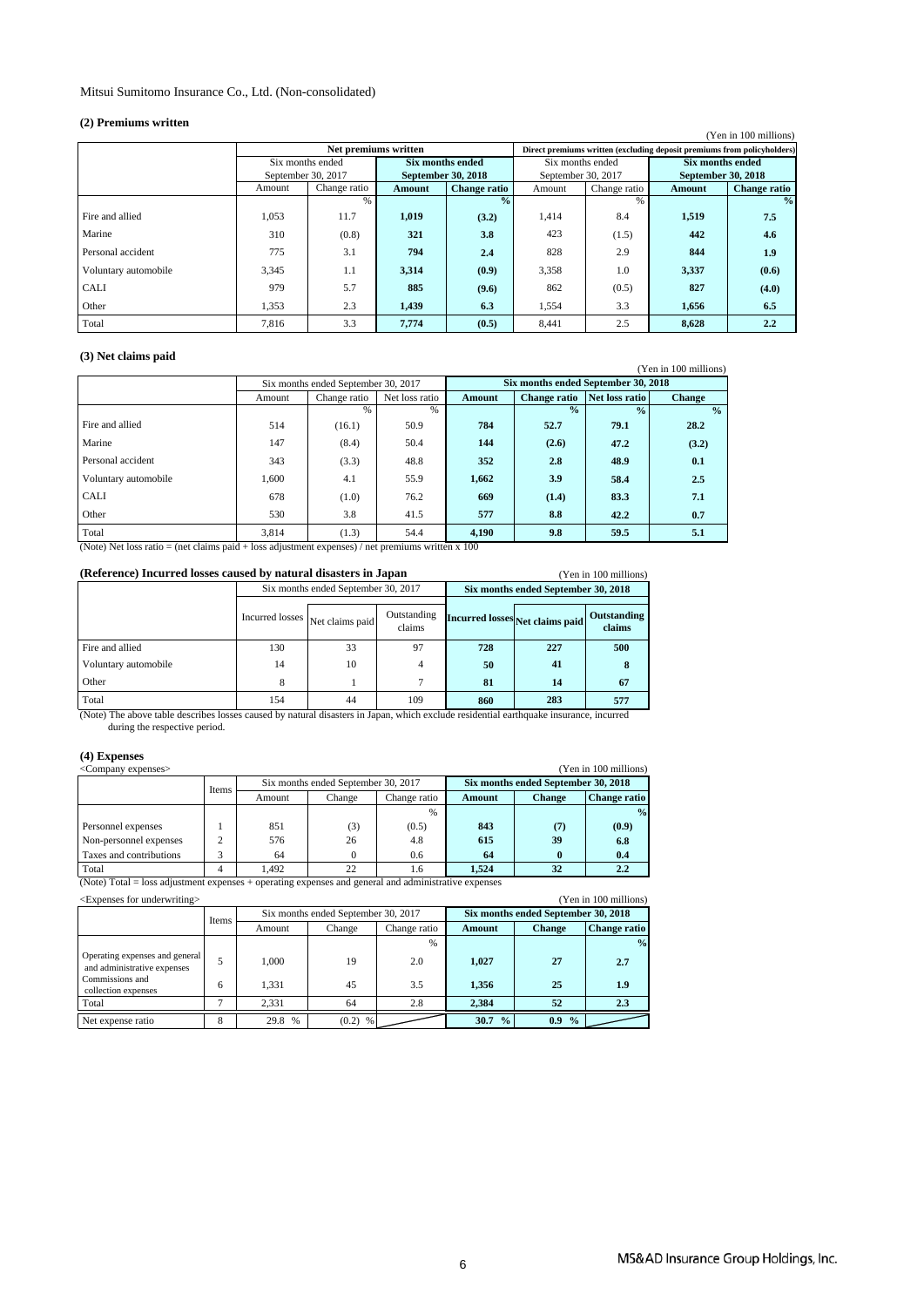Mitsui Sumitomo Insurance Co., Ltd. (Non-consolidated)

#### **(5) Outstanding claims**

|                      |         |                    |                    | (Yen in 100 millions) |
|----------------------|---------|--------------------|--------------------|-----------------------|
|                      |         | September 30, 2017 | September 30, 2018 |                       |
|                      | Balance |                    | <b>Balance</b>     |                       |
|                      |         | Movement           |                    | <b>Movement</b>       |
| Fire and allied      | 1,027   | 109                | 1,579              | 597                   |
| Marine               | 362     | 50                 | 316                | 25                    |
| Personal accident    | 458     | (8)                | 442                | (21)                  |
| Voluntary automobile | 2,626   | 52                 | 2,605              | 14                    |
| <b>CALI</b>          | 509     | (10)               | 486                | (19)                  |
| Other                | 1,663   | 21                 | 1,715              | 132                   |
| Total                | 6,649   | 214                | 7,145              | 728                   |

### **(6) Incurred losses and earned-incurred loss ratio**

|                      |                 |                                        |                                        |               |                                      | (Yen in 100 millions) |
|----------------------|-----------------|----------------------------------------|----------------------------------------|---------------|--------------------------------------|-----------------------|
|                      |                 | Six months ended<br>September 30, 2017 | Six months ended<br>September 30, 2018 |               |                                      |                       |
|                      | Incurred losses | Earned-incurred<br>loss ratio          | <b>Incurred losses</b>                 | <b>Change</b> | <b>Earned-incurred</b><br>loss ratio | <b>Change</b>         |
|                      |                 | $\frac{0}{0}$                          |                                        |               | $\frac{0}{0}$                        | $\frac{0}{0}$         |
| Fire and allied      | 645             | 58.0                                   | 1,371                                  | 725           | 118.6                                | 60.6                  |
| Marine               | 206             | 66.0                                   | 177                                    | (29)          | 54.7                                 | (11.3)                |
| Personal accident    | 370             | 53.6                                   | 367                                    | (2)           | 51.4                                 | (2.2)                 |
| Voluntary automobile | 1,923           | 57.8                                   | 1,950                                  | 27            | 58.7                                 | 0.9                   |
| Other                | 583             | 48.3                                   | 740                                    | 157           | 57.7                                 | 9.4                   |
| Total                | 3,729           | 56.1                                   | 4,607                                  | 877           | 67.8                                 | 11.7                  |

(Note) Earned-incurred loss ratio is calculated by the following method:

The calculation is exclusive of residential earthquake insurance and CALI.

Incurred losses = net claims paid + loss adjustment expenses + movement in outstanding claims

Earned premiums are calculated based on unearned premiums (excluding underwriting reserves for natural disasters), premium reserve, etc.

Earned-incurred loss ratio = incurred losses / earned premiums x 100

### **(7) Underwriting reserves**

(Yen in 100 millions)

|                      |          |                                       |                                      | September 30, 2018                                              |                        |                            |
|----------------------|----------|---------------------------------------|--------------------------------------|-----------------------------------------------------------------|------------------------|----------------------------|
|                      |          | <b>Total underwriting</b><br>reserves | Ordinary<br>underwriting<br>reserves | <b>Reserve for refunds</b><br>and dividends to<br>policyholders | Catastrophe<br>reserve | <b>Contingency reserve</b> |
| Fire and allied      | Balance  | 8,425                                 | 6,122                                | 1,069                                                           | 1,233                  |                            |
|                      | Movement | (400)                                 | (168)                                | (171)                                                           | (60)                   |                            |
| Marine               | Balance  | 1,088                                 | 275                                  |                                                                 | 812                    |                            |
|                      | Movement | 8                                     | (6)                                  |                                                                 | 14                     |                            |
| Personal accident    | Balance  | 12,120                                | 1,274                                | 10,096                                                          | 748                    |                            |
|                      | Movement | (81)                                  | 79                                   | (185)                                                           | 25                     |                            |
| Voluntary automobile | Balance  | 2,863                                 | 1,992                                |                                                                 | 871                    |                            |
|                      | Movement | 71                                    | (7)                                  | (27)                                                            | 106                    |                            |
| <b>CALI</b>          | Balance  | 2,531                                 | 2,531                                |                                                                 |                        |                            |
|                      | Movement | 22                                    | 22                                   |                                                                 |                        |                            |
| Other                | Balance  | 5,327                                 | 2,813                                | 580                                                             | 1,934                  |                            |
|                      | Movement | 214                                   | 150                                  | (4)                                                             | 68                     |                            |
| Total                | Balance  | 32,356                                | 15,009                               | 11,746                                                          | 5,600                  |                            |
|                      | Movement | (164)                                 | 70                                   | (389)                                                           | 153                    |                            |

(Note) Reserves for residential earthquake insurance and CALI are included in ordinary underwriting reserves.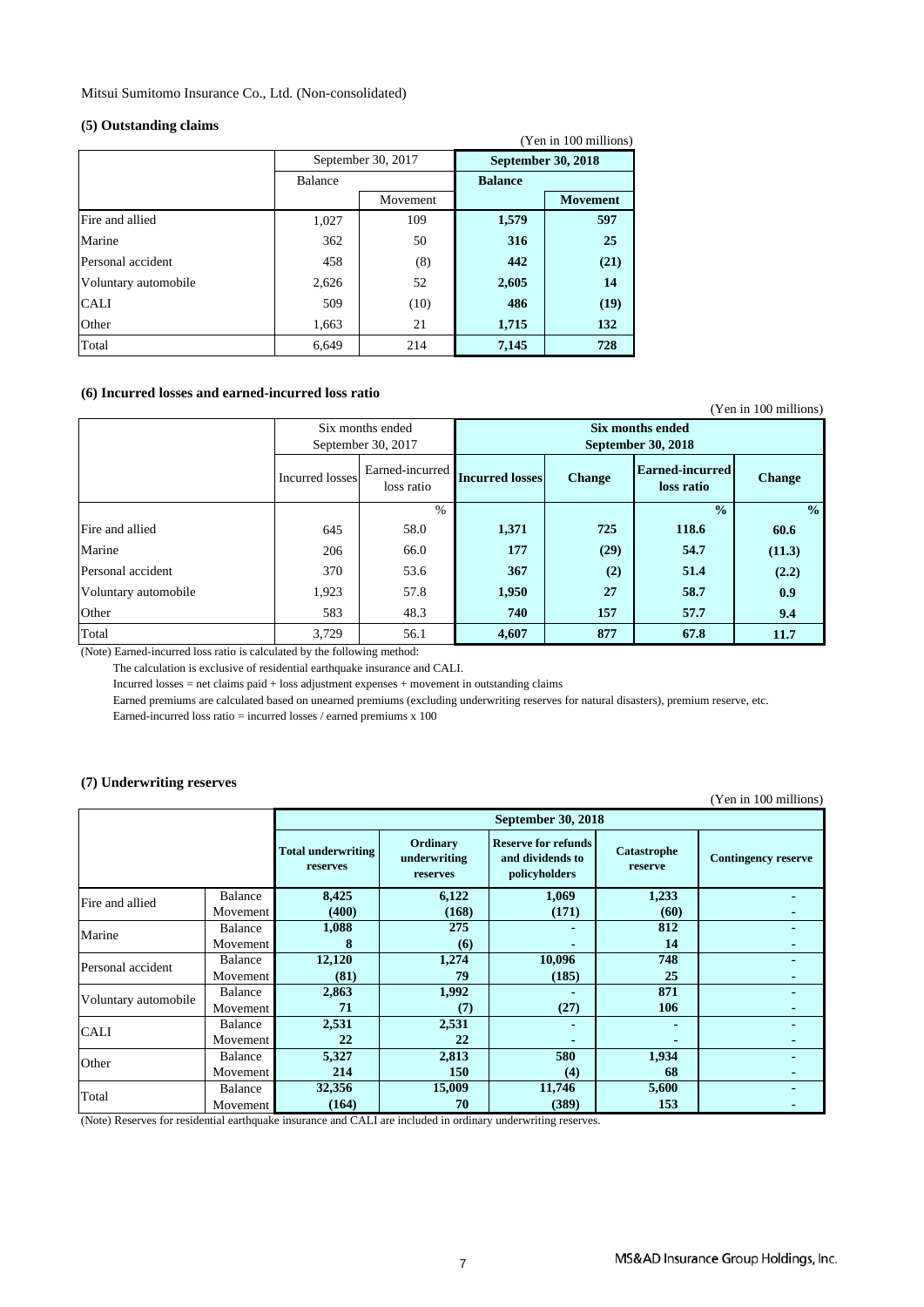### **(8) Catastrophe reserve**

|                      |         |                |                           |                  |                | (Yen in 100 millions) |
|----------------------|---------|----------------|---------------------------|------------------|----------------|-----------------------|
|                      |         | March 31, 2018 | <b>September 30, 2018</b> |                  |                |                       |
|                      | Balance | Reserve ratio  | <b>Reversal</b>           | <b>Provision</b> | <b>Balance</b> | <b>Reserve ratio</b>  |
|                      |         | $\%$           |                           |                  |                | $\frac{0}{0}$         |
| Fire and allied      | 1,294   | 66.0           | 111                       | 51               | 1,233          | 60.7                  |
| Marine               | 798     | 132.0          | $\blacksquare$            | 14               | 812            | 126.2                 |
| Personal accident    | 723     | 49.0           | $\blacksquare$            | 25               | 748            | 47.1                  |
| Voluntary automobile | 764     | 11.6           | $\blacksquare$            | 106              | 871            | 13.1                  |
| Other                | 1,865   | 74.1           | 11                        | 80               | 1,934          | 67.2                  |
| Total                | 5,446   | 41.4           | 123                       | 277              | 5,600          | 40.7                  |

(Note) Reserve ratio = catastrophe reserve / net premiums written (excluding premiums of residential earthquake insurance and CALI and

Good Result Return premiums of the automobile insurance product "ModoRich") x 100

Reserve ratio for September 30, 2018 is calculated on an annualized basis using net premiums written multiplied by two as a denominator.

#### **(9) Investment assets**

| $\cdots$                    |                |                           | (Yen in 100 millions) |
|-----------------------------|----------------|---------------------------|-----------------------|
|                             | March 31, 2018 | <b>September 30, 2018</b> | <b>Change</b>         |
| Cash, deposits and savings  | 4,459          | 4,911                     | 452                   |
| Investments in securities:  | 56,356         | 56,725                    | 368                   |
| Domestic bonds              | 18,058         | 16,874                    | (1,184)               |
| Domestic stocks             | 19,371         | 19,911                    | 539                   |
| Foreign securities          | 18,548         | 19,530                    | 982                   |
| Other securities            | 377            | 408                       | 30                    |
| Loans                       | 3,933          | 3,956                     | 23                    |
| Land and buildings          | 1,942          | 1,936                     | (5)                   |
| Total                       | 66,691         | 67,530                    | 838                   |
| (Reference)                 |                |                           |                       |
| Long-term investment assets | 12,087         | 11,726                    | (361)                 |

### **(Reference) Breakdown of domestic bonds**

(Yen in 100 millions)

|       |                                      | March 31, 2018 | <b>September 30, 2018</b> |               |
|-------|--------------------------------------|----------------|---------------------------|---------------|
|       |                                      |                |                           | <b>Change</b> |
|       | Government bonds                     | 11,928         | 10,623                    | (1,304)       |
|       | Municipal bonds                      | 880            | 865                       | (15)          |
|       | Corporate bonds:                     | 5,249          | 5,385                     | 135           |
|       | Government agency bonds              | 985            | 1,034                     | 49            |
|       | Specific financial institution bonds | 32             | 21                        | (11)          |
|       | Other corporate bonds                | 4,232          | 4,329                     | 97            |
| Total |                                      | 18,058         | 16,874                    | (1, 184)      |

### **(10) Breakdown of interest and dividends income**

#### (Yen in 100 millions)

|       |                            | Six months ended   | <b>Six months ended</b>   |               |
|-------|----------------------------|--------------------|---------------------------|---------------|
|       |                            | September 30, 2017 | <b>September 30, 2018</b> | <b>Change</b> |
|       | Investments in securities: | 507                | 520                       | 13            |
|       | Domestic bonds             | 95                 | 89                        | (5)           |
|       | Domestic stocks            | 236                | 257                       | 20            |
|       | Foreign securities         | 152                | 152                       | (0)           |
|       | Other securities           | 22                 | 21                        | (1)           |
| Loans |                            | 20                 | 17                        | (3)           |
|       | Land and buildings         | 32                 | 32                        | 0             |
| Other |                            |                    | 6                         |               |
| Total |                            | 565                | 577                       |               |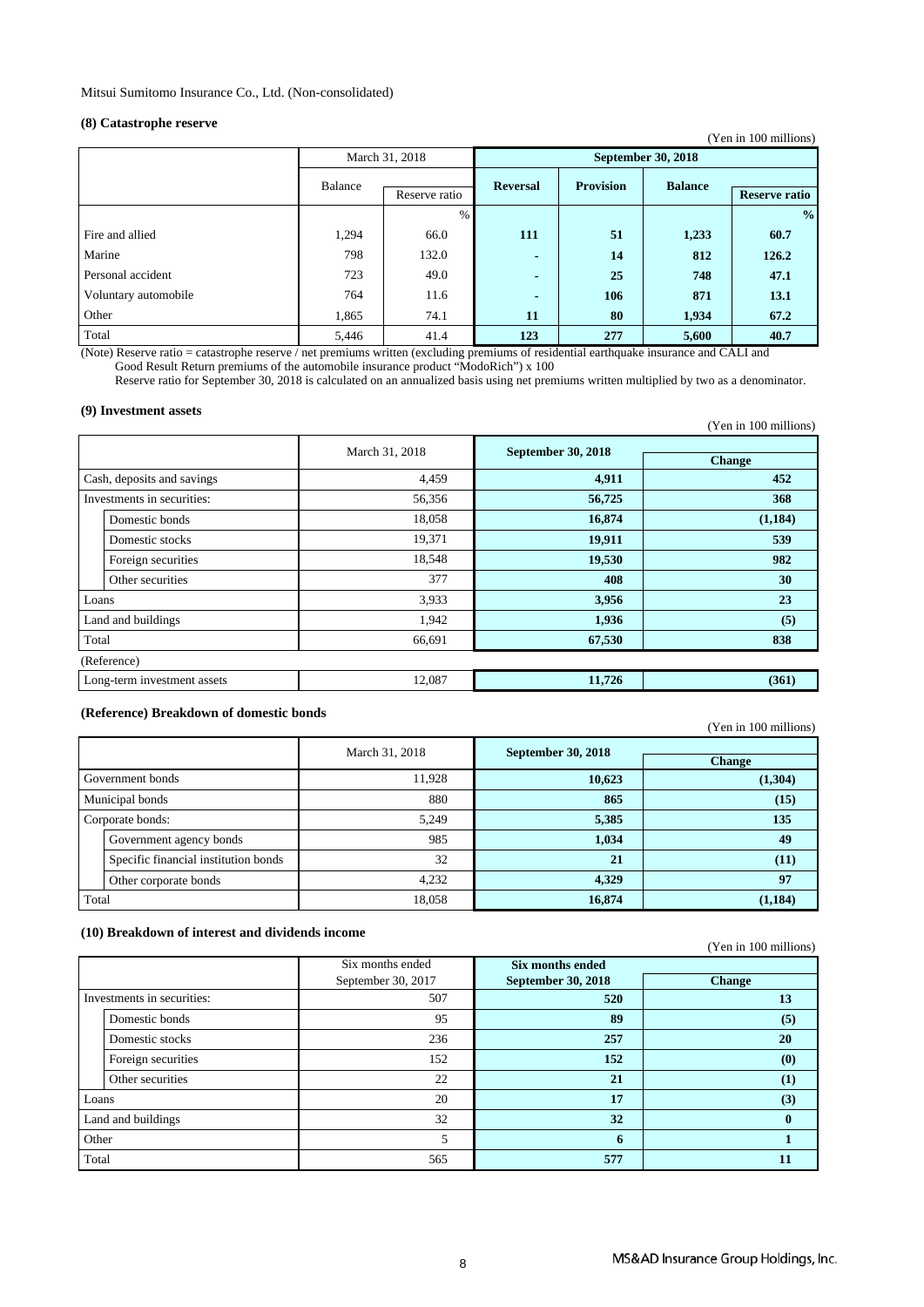### **(11) Investments in securities**

#### **Unrealized gains and losses on investments in securities**

| Cast commen Emilio mile copper via in repeated in presence |        |                   |                   | (Yen in 100 millions)                       |
|------------------------------------------------------------|--------|-------------------|-------------------|---------------------------------------------|
| September 30, 2018                                         | Cost   | <b>Fair value</b> | <b>Difference</b> | <b>Change from</b><br><b>March 31, 2018</b> |
| Domestic bonds                                             | 15,572 | 16,874            | 1,301             | (207)                                       |
| Domestic stocks                                            | 6,308  | 19,593            | 13,284            | 601                                         |
| Foreign securities                                         | 5,148  | 5,281             | 132               | 154                                         |
| Other securities                                           | 329    | 356               | 26                | $\mathbf{0}$                                |
| Total                                                      | 27,359 | 42,105            | 14,745            | 548                                         |

| March 31, 2018     | Cost   | Fair value | Difference |
|--------------------|--------|------------|------------|
| Domestic bonds     | 16,550 | 18,058     | 1,508      |
| Domestic stocks    | 6,352  | 19,036     | 12,683     |
| Foreign securities | 5,250  | 5,229      | (21)       |
| Other securities   | 245    | 271        | 26         |
| Total              | 28,398 | 42,595     | 14,197     |

(Notes) 1. The above tables describe available-for-sale securities with practically determinable fair value.

2. "Other securities" includes loan receivable trust beneficiary certificates and commercial papers included in Monetary claims bought on the balance sheets.

### **Gains and losses on sales of securities**

|                    | Six months ended<br>September 30, 2017<br>Gains/(losses) | Six months ended<br><b>September 30, 2018</b><br>Gains/(losses) | <b>Gains</b> | <b>Losses</b> |
|--------------------|----------------------------------------------------------|-----------------------------------------------------------------|--------------|---------------|
| Domestic bonds     |                                                          | 15                                                              | 15           |               |
| Domestic stocks    | 438                                                      | 568                                                             | 569          |               |
| Foreign securities |                                                          | $\bf(1)$                                                        | 21           |               |
| Other securities   | . .                                                      | $\overline{\phantom{0}}$                                        |              |               |
| Total              | 449                                                      | 582                                                             | 606          |               |

#### **Impairment losses on securities**

| Impairment losses on securities |                    |                    | (Yen in 100 millions) |
|---------------------------------|--------------------|--------------------|-----------------------|
|                                 | Six months ended   | Six months ended   |                       |
|                                 | September 30, 2017 | September 30, 2018 | <b>Change</b>         |
| Domestic bonds                  |                    |                    |                       |
| Domestic stocks                 |                    | 19                 |                       |
| Foreign securities              |                    |                    | (5)                   |
| Other securities                |                    |                    | (4)                   |
| Total                           |                    | 19                 |                       |

(Yen in 100 millions)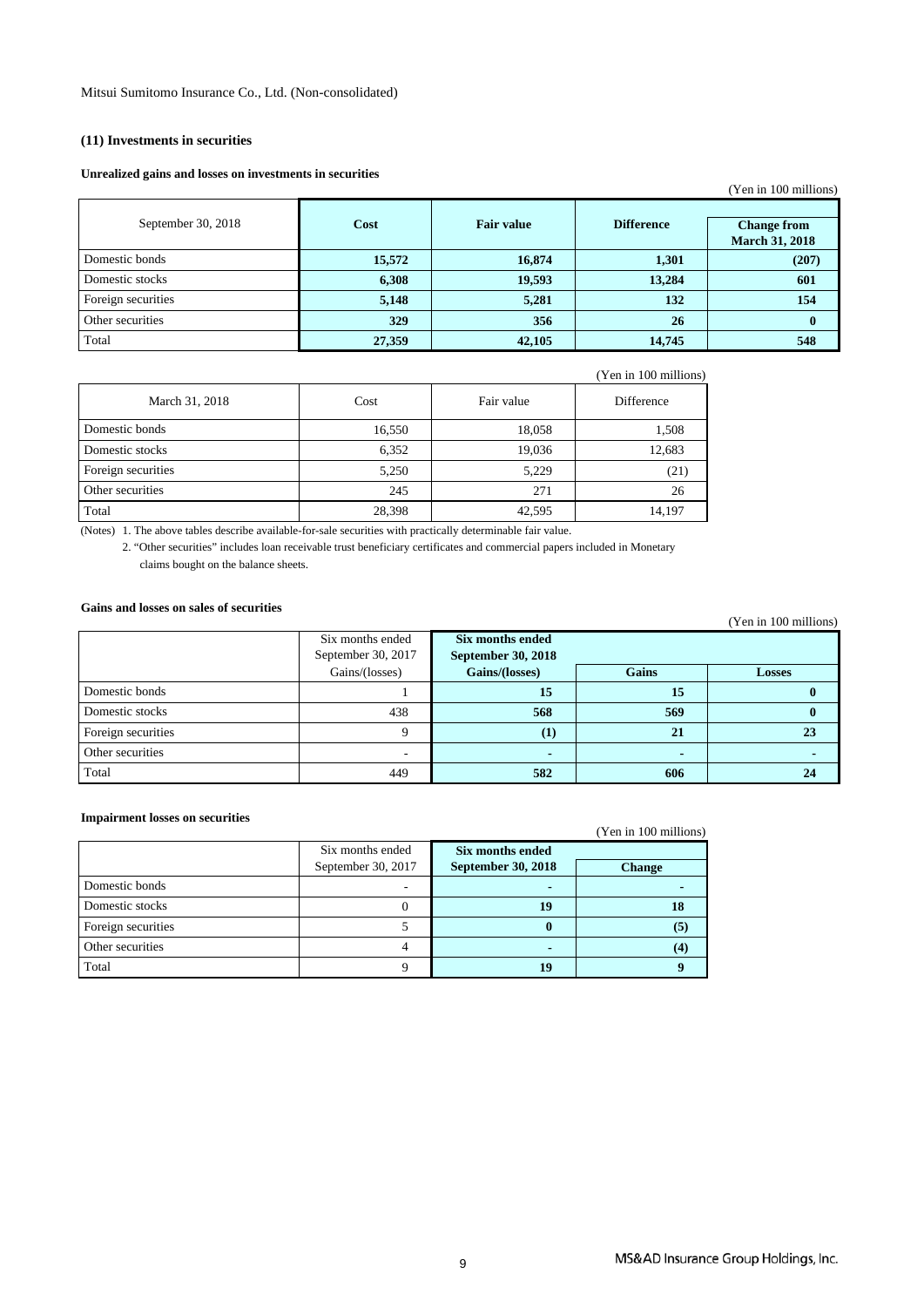### **3. Non-Consolidated Business Results of Aioi Nissay Dowa Insurance Co., Ltd.**

#### **(1) Business Results**

|          |                                                                  |           |                |                    |                           |                | (Yen in 100 millions) |
|----------|------------------------------------------------------------------|-----------|----------------|--------------------|---------------------------|----------------|-----------------------|
|          |                                                                  |           |                | Six months ended   | <b>Six months ended</b>   |                |                       |
|          |                                                                  |           | Items          | September 30, 2017 | <b>September 30, 2018</b> | <b>Change</b>  | <b>Change ratio</b>   |
|          |                                                                  |           |                |                    |                           |                | $\frac{0}{0}$         |
| $(+)$    | Net premiums written                                             |           | $\mathbf{1}$   | 6,301              | 6,238                     | (62)           | (1.0)                 |
| $(-)$    | Net claims paid                                                  |           | $\overline{2}$ | 3,048              | 3,426                     | 377            | 12.4                  |
| $(-)$    | Loss adjustment expenses                                         |           | 3              | 302                | 314                       | 11             | 3.9                   |
| $(-)$    | Commissions and collection expenses                              |           | $\overline{4}$ | 1,213              | 1,208                     | (5)            | (0.5)                 |
| $(-)$    | Operating expenses and general and                               |           | 5              | 836                | 844                       | 8              | 1.0                   |
|          | administrative expenses for underwriting                         |           |                |                    |                           |                |                       |
|          | Underwriting profit before<br>movements in reserves              |           | 6              | 900                | 445                       | (455)          | (50.5)                |
| $(-)$    | Movement in outstanding claims                                   |           | $\overline{7}$ | 456                | 801                       | 345            | 75.7                  |
| $(-)$    | Movement in ordinary underwriting reserves                       |           | 8              | 270                | 142                       | (128)          | (47.4)                |
| $^{(+)}$ | Other                                                            |           | 9              | 41                 | 88                        | 47             | 115.6                 |
|          | Underwriting profit/(loss) before                                |           |                |                    |                           |                |                       |
|          | movement in catastrophe reserve                                  |           | 10             | 214                | (409)                     | (624)          | (290.7)               |
| $(-)$    | Movement in catastrophe reserve                                  |           | 11             | 230                | 94                        | (135)          | (59.0)                |
|          | Underwriting profit/(loss)                                       |           | 12             | (15)               | (504)                     | (488)          |                       |
|          |                                                                  |           |                |                    |                           |                |                       |
| $(+)$    | Interest and dividends income                                    |           | 13             | 291                | 285                       | (5)            | (2.0)                 |
| $(-)$    | Transfer of investment income on deposit                         |           | 14             | 84                 | 80                        | (3)            | (4.4)                 |
|          | premiums from policyholders<br>Net interest and dividends income |           |                |                    |                           |                |                       |
|          | (item 13 - item 14)                                              |           | 15             | 206                | 204                       | (2)            | (1.0)                 |
| $(+)$    | Gains/(losses) on sales of securities                            |           | 16             | 67                 | 69                        | $\overline{2}$ | 3.0                   |
| $(-)$    | Impairment losses on securities                                  |           | 17             | $\overline{c}$     | 3                         | $\mathbf{1}$   | 49.2                  |
| $(+)$    | Other                                                            |           | 18             | (46)               | (50)                      | (4)            |                       |
|          | Investment profit                                                |           | 19             | 225                | 219                       | (5)            | (2.5)                 |
| $^{(+)}$ | Other ordinary profit/(loss)                                     |           | 20             | 14                 | 10                        | (4)            | (31.1)                |
|          | Ordinary profit/(loss)                                           |           | 21             | 224                | (274)                     | (498)          | (222.3)               |
|          |                                                                  |           |                |                    |                           |                |                       |
| $(+)$    | Extraordinary income/(losses):                                   |           | 22             | (54)               | (26)                      | 28             |                       |
|          | Gains/(losses) on reserve for price fluctuation                  |           | 23             | (8)                | (8)                       | $\bf{0}$       |                       |
|          | Income/(loss) before income taxes                                |           | 24             | 169                | (300)                     | (470)          | (277.2)               |
| $(-)$    | Income taxes                                                     |           | 25             | 31                 | (104)                     | (136)          | (425.8)               |
|          | Net income/(loss)                                                |           | 26             | 137                | (196)                     | (334)          | (242.7)               |
|          |                                                                  |           |                |                    |                           |                |                       |
|          | Net loss ratio                                                   | Note 1    | 27             | 53.2 %             | 60.0 %                    | 6.8 $%$        |                       |
| Ratios   | Net expense ratio                                                | Note 2    | 28             | 32.5 %             | 32.9 %                    | $0.4\%$        |                       |
|          | Combined ratio                                                   | Note 3    | 29             | 85.7<br>%          | 92.9 %                    | 7.2 %          |                       |
|          |                                                                  |           |                |                    |                           |                |                       |
|          | Incurred losses (including loss adjustment expenses)             | Note 4, 5 | 30             | 3,177              | 3,914                     | 736            | 23.2                  |
|          | EI loss ratio                                                    | Note 4, 6 | 31             | 60.8 %             | 73.9 %                    | 13.1 $%$       |                       |

(Notes) 1. Net loss ratio = (net claims paid + loss adjustment expenses) / net premiums written x 100

2. Net expense ratio = (commissions and collection expenses + operating expenses and general and administrative expenses for underwriting) / net premiums written x 100

3. Combined ratio = net loss ratio + net expense ratio

4. The calculation is exclusive of residential earthquake insurance and CALI.

5. Incurred losses (including loss adjustment expenses) = net claims paid + loss adjustment expenses + movement in outstanding claims

6. EI loss ratio = incurred losses (including loss adjustment expenses) / earned premiums x 100

Earned premiums are calculated based on unearned premiums (excluding underwriting reserves for natural disasters), premium reserve, etc.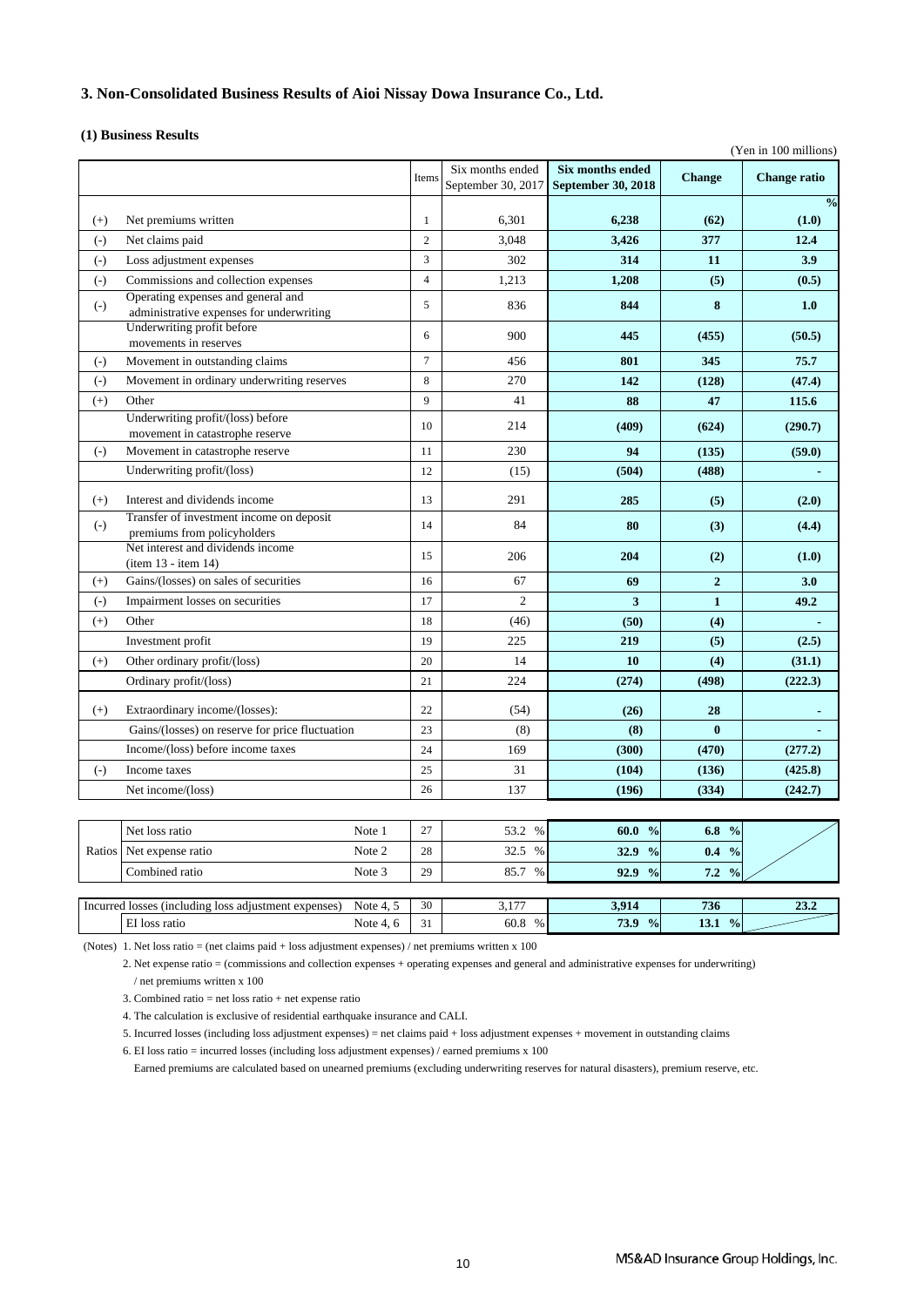#### **(2) Premiums written**

| ( <i>=</i> ) + remmanns written |                    |               |                           |                     |                    |              |                                                                         | (Yen in 100 millions) |
|---------------------------------|--------------------|---------------|---------------------------|---------------------|--------------------|--------------|-------------------------------------------------------------------------|-----------------------|
|                                 |                    |               | Net premiums written      |                     |                    |              | Direct premiums written (excluding deposit premiums from policyholders) |                       |
|                                 | Six months ended   |               | <b>Six months ended</b>   |                     | Six months ended   |              | <b>Six months ended</b>                                                 |                       |
|                                 | September 30, 2017 |               | <b>September 30, 2018</b> |                     | September 30, 2017 |              | September 30, 2018                                                      |                       |
|                                 | Amount             | Change ratio  | Amount                    | <b>Change ratio</b> | Amount             | Change ratio | Amount                                                                  | <b>Change ratio</b>   |
|                                 |                    | $\frac{0}{0}$ |                           | $\frac{0}{2}$       |                    | %            |                                                                         | $\frac{0}{0}$         |
| Fire and allied                 | 909                | 21.2          | 907                       | (0.2)               | 991                | 8.1          | 1,074                                                                   | 8.5                   |
| Marine                          | 45                 | 57.4          | 44                        | (2.2)               | (0)                | (392.9)      | $\bf{0}$                                                                |                       |
| Personal accident               | 323                | (0.9)         | 333                       | 3.3                 | 340                | (1.2)        | 345                                                                     | 1.5                   |
| Voluntary automobile            | 3,470              | 0.4           | 3,462                     | (0.2)               | 3,340              | (0.1)        | 3,323                                                                   | (0.5)                 |
| <b>CALI</b>                     | 884                | 5.4           | 795                       | (10.1)              | 904                | (1.6)        | 858                                                                     | (5.0)                 |
| Other                           | 668                | (3.6)         | 695                       | 4.0                 | 758                | 3.6          | 787                                                                     | 3.8                   |
| Total                           | 6,301              | 3.4           | 6.238                     | (1.0)               | 6,334              | 1.3          | 6,389                                                                   | 0.9 <sub>0</sub>      |

### **(3) Net claims paid**

| $\sqrt{2}$ , $\sqrt{2}$ , $\sqrt{2}$ , $\sqrt{2}$ , $\sqrt{2}$ , $\sqrt{2}$ , $\sqrt{2}$ , $\sqrt{2}$ , $\sqrt{2}$ , $\sqrt{2}$ , $\sqrt{2}$ , $\sqrt{2}$ , $\sqrt{2}$ , $\sqrt{2}$ , $\sqrt{2}$ , $\sqrt{2}$ , $\sqrt{2}$ , $\sqrt{2}$ , $\sqrt{2}$ , $\sqrt{2}$ , $\sqrt{2}$ , $\sqrt{2}$ , |        |                                     |                |        |                                     |                | (Yen in 100 millions) |  |
|-----------------------------------------------------------------------------------------------------------------------------------------------------------------------------------------------------------------------------------------------------------------------------------------------|--------|-------------------------------------|----------------|--------|-------------------------------------|----------------|-----------------------|--|
|                                                                                                                                                                                                                                                                                               |        | Six months ended September 30, 2017 |                |        | Six months ended September 30, 2018 |                |                       |  |
|                                                                                                                                                                                                                                                                                               | Amount | Change ratio                        | Net loss ratio | Amount | <b>Change ratio</b>                 | Net loss ratio | <b>Change</b>         |  |
|                                                                                                                                                                                                                                                                                               |        | $\frac{0}{0}$                       | $\frac{0}{0}$  |        | $\frac{1}{2}$                       | $\frac{0}{2}$  | $\frac{0}{0}$         |  |
| Fire and allied                                                                                                                                                                                                                                                                               | 358    | (10.1)                              | 41.6           | 633    | 76.8                                | 72.3           | 30.7                  |  |
| Marine                                                                                                                                                                                                                                                                                        | 14     | (0.9)                               | 32.9           | 17     | 20.5                                | 40.3           | 7.4                   |  |
| Personal accident                                                                                                                                                                                                                                                                             | 132    | (3.4)                               | 45.2           | 131    | (0.8)                               | 43.6           | (1.6)                 |  |
| Voluntary automobile                                                                                                                                                                                                                                                                          | 1,673  | 0.9                                 | 54.0           | 1,785  | 6.7                                 | 57.6           | 3.6                   |  |
| <b>CALI</b>                                                                                                                                                                                                                                                                                   | 591    | (2.9)                               | 72.6           | 576    | (2.6)                               | 78.7           | 6.1                   |  |
| Other                                                                                                                                                                                                                                                                                         | 277    | (18.0)                              | 44.3           | 281    | 1.5                                 | 43.2           | (1.1)                 |  |
| Total                                                                                                                                                                                                                                                                                         | 3.048  | (3.4)                               | 53.2           | 3,426  | 12.4                                | 60.0           | 6.8                   |  |

(Note) Net loss ratio = (net claims paid + loss adjustment expenses) / net premiums written x 100

#### **(Reference) Incurred losses caused by natural disasters in Japan** (Yen in 100 millions)

| 1.911.11.100.111.11.011.01.01 |                                   |                                     |                       |                                     |                                 |                       |  |  |  |
|-------------------------------|-----------------------------------|-------------------------------------|-----------------------|-------------------------------------|---------------------------------|-----------------------|--|--|--|
|                               |                                   | Six months ended September 30, 2017 |                       | Six months ended September 30, 2018 |                                 |                       |  |  |  |
|                               | Incurred losses   Net claims paid |                                     | Outstanding<br>claims |                                     | Incurred losses Net claims paid | Outstanding<br>claims |  |  |  |
| Fire and allied               | 75                                | 17                                  | 58                    | 828                                 | 130                             | 697                   |  |  |  |
| Voluntary automobile          | 13                                |                                     | 4                     | 63                                  | 51                              | 11                    |  |  |  |
| Other                         |                                   |                                     | 4                     | 18                                  |                                 | 14                    |  |  |  |
| Total                         | 94                                |                                     | 66                    | 910                                 | 185                             | 724                   |  |  |  |

during the respective period. (Note) The above table describes losses caused by natural disasters in Japan, which exclude residential earthquake insurance, incurred

#### **(4) Expenses**

| (Yen in 100 millions)<br><company expenses=""></company> |       |        |                                     |              |        |                                     |                     |  |
|----------------------------------------------------------|-------|--------|-------------------------------------|--------------|--------|-------------------------------------|---------------------|--|
|                                                          | Items |        | Six months ended September 30, 2017 |              |        | Six months ended September 30, 2018 |                     |  |
|                                                          |       | Amount | Change                              | Change ratio | Amount | <b>Change</b>                       | <b>Change ratio</b> |  |
|                                                          |       |        |                                     | $\%$         |        |                                     | $\frac{0}{2}$       |  |
| Personnel expenses                                       |       | 640    | 21                                  | 3.5          | 622    | (17)                                | (2.8)               |  |
| Non-personnel expenses                                   | ◠     | 494    | (40)                                | (7.6)        | 529    | 35                                  | 7.2                 |  |
| Taxes and contributions                                  |       | 56     |                                     | 0.9          | 56     |                                     | 0.9                 |  |
| Total                                                    |       | 1.190  | (18)                                | (1.6)        | 1.208  |                                     |                     |  |

(Note) Total = loss adjustment expenses + operating expenses and general and administrative expenses

|                                                               | Items |        | Six months ended September 30, 2017 |              | Six months ended September 30, 2018 |               |                     |
|---------------------------------------------------------------|-------|--------|-------------------------------------|--------------|-------------------------------------|---------------|---------------------|
|                                                               |       | Amount | Change                              | Change ratio | Amount                              | <b>Change</b> | <b>Change ratio</b> |
|                                                               |       |        |                                     | $\%$         |                                     |               | $\frac{0}{2}$       |
| Operating expenses and general<br>and administrative expenses |       | 836    | (35)                                | (4.1)        | 844                                 | 8             | 1.0                 |
| Commissions and<br>collection expenses                        | 6     | 1.213  | 77                                  | 6.8          | 1.208                               | (5)           | (0.5)               |
| Total                                                         | -     | 2.050  | 41                                  | 2.1          | 2.052                               |               | 0.1                 |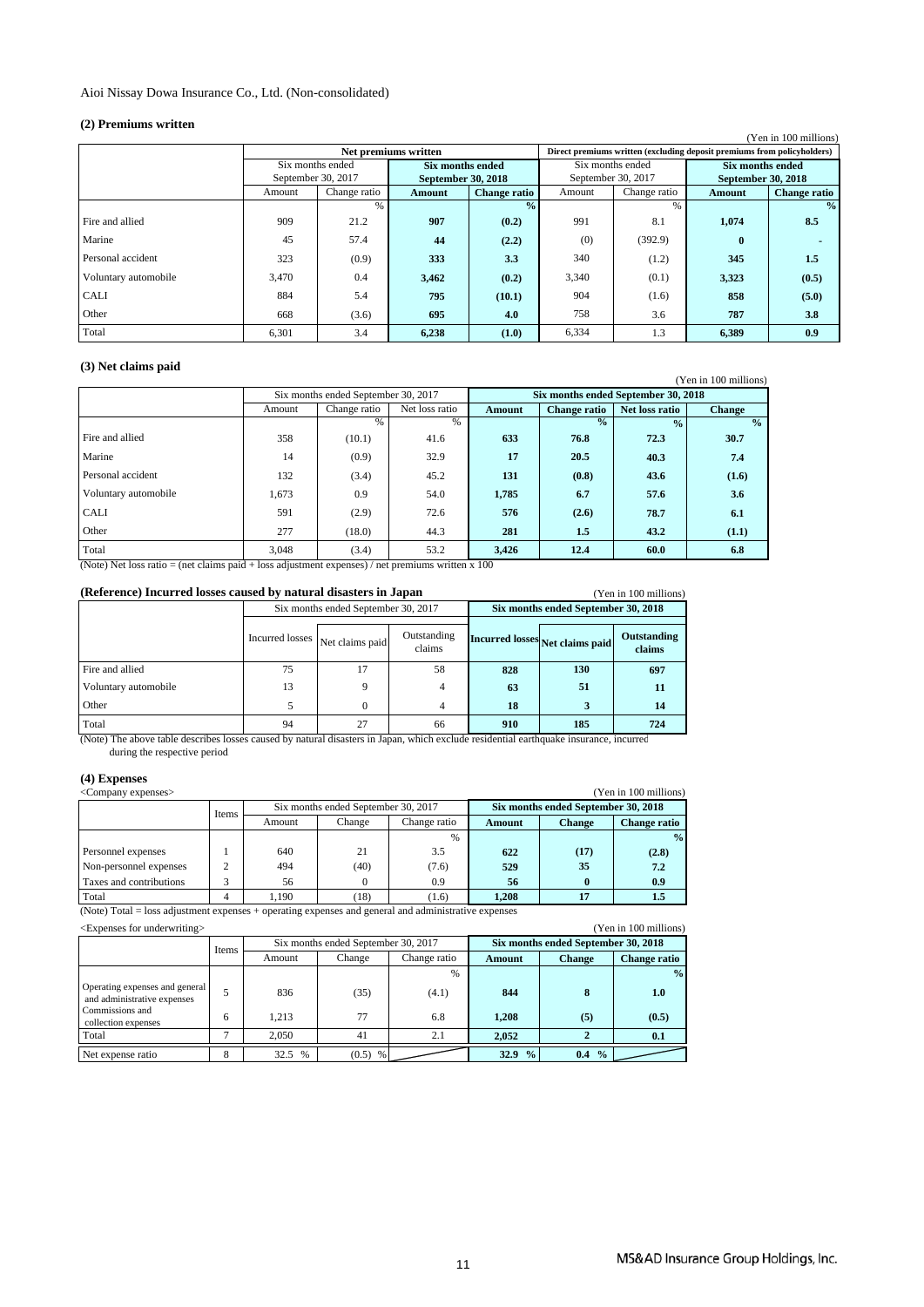Aioi Nissay Dowa Insurance Co., Ltd. (Non-consolidated)

#### **(5) Outstanding claims**

|                      |                |                    |                           | (Yen in 100 millions) |
|----------------------|----------------|--------------------|---------------------------|-----------------------|
|                      |                | September 30, 2017 | <b>September 30, 2018</b> |                       |
|                      | <b>Balance</b> |                    | <b>Balance</b>            |                       |
|                      |                | Movement           |                           | <b>Movement</b>       |
| Fire and allied      | 954            | 364                | 1,672                     | 688                   |
| Marine               | 54             | 11                 | 62                        | 7                     |
| Personal accident    | 237            | 4                  | 261                       | 11                    |
| Voluntary automobile | 3,019          | 80                 | 3,054                     | 47                    |
| <b>CALI</b>          | 449            | (12)               | 424                       | (19)                  |
| Other                | 1,008          | 7                  | 1,056                     | 65                    |
| Total                | 5,723          | 456                | 6,531                     | 801                   |

### **(6) Incurred losses and earned-incurred loss ratio**

|                      |                                                                                            |      |                                        |               |                               | (Yen in 100 millions) |
|----------------------|--------------------------------------------------------------------------------------------|------|----------------------------------------|---------------|-------------------------------|-----------------------|
|                      | Six months ended<br>September 30, 2017<br>Earned-incurred<br>Incurred losses<br>loss ratio |      | Six months ended<br>September 30, 2018 |               |                               |                       |
|                      |                                                                                            |      | <b>Incurred losses</b>                 | <b>Change</b> | Earned-incurred<br>loss ratio | <b>Change</b>         |
|                      |                                                                                            | $\%$ |                                        |               | $\frac{0}{0}$                 | $\frac{0}{0}$         |
| Fire and allied      | 742                                                                                        | 84.2 | 1,322                                  | 580           | 147.1                         | 62.9                  |
| Marine               | 26                                                                                         | 74.2 | 25                                     | (0)           | 69.1                          | (5.1)                 |
| Personal accident    | 150                                                                                        | 50.3 | 157                                    | 6             | 51.5                          | 1.2                   |
| Voluntary automobile | 1,954                                                                                      | 57.4 | 2,042                                  | 87            | 59.7                          | 2.3                   |
| Other                | 303                                                                                        | 50.2 | 366                                    | 62            | 57.8                          | 7.6                   |
| Total                | 3,177                                                                                      | 60.8 | 3,914                                  | 736           | 73.9                          | 13.1                  |

(Note) Earned-incurred loss ratio is calculated by the following method:

The calculation is exclusive of residential earthquake insurance and CALI.

Incurred losses = net claims paid + loss adjustment expenses + movement in outstanding claims

Earned premiums are calculated based on unearned premiums, premium reserve, etc.

Earned-incurred loss ratio = incurred losses / earned premiums x 100

### **(7) Underwriting reserves**

(Yen in 100 millions)

|                      |          | September 30, 2018                    |                                      |                                                                 |                        |                            |  |
|----------------------|----------|---------------------------------------|--------------------------------------|-----------------------------------------------------------------|------------------------|----------------------------|--|
|                      |          | <b>Total underwriting</b><br>reserves | Ordinary<br>underwriting<br>reserves | <b>Reserve for refunds</b><br>and dividends to<br>policyholders | Catastrophe<br>reserve | <b>Contingency reserve</b> |  |
| Fire and allied      | Balance  | 6,957                                 | 5,032                                | 574                                                             | 1,348                  | 3                          |  |
|                      | Movement | (80)                                  | (14)                                 | (39)                                                            | (26)                   |                            |  |
| Marine               | Balance  | 178                                   | 37                                   |                                                                 | 141                    |                            |  |
|                      | Movement |                                       |                                      |                                                                 | $\mathbf{0}$           |                            |  |
| Personal accident    | Balance  | 4,815                                 | 754                                  | 3,375                                                           | 681                    | 3                          |  |
|                      | Movement | (32)                                  | 29                                   | (72)                                                            | 10                     |                            |  |
| Voluntary automobile | Balance  | 2,611                                 | 1,952                                | 33                                                              | 625                    |                            |  |
|                      | Movement | 122                                   | 38                                   | $\mathbf{0}$                                                    | 82                     |                            |  |
| <b>CALI</b>          | Balance  | 2,422                                 | 2,422                                |                                                                 |                        |                            |  |
|                      | Movement | 26                                    | 26                                   |                                                                 |                        |                            |  |
| Other                | Balance  | 2,240                                 | 1,362                                | 154                                                             | 723                    |                            |  |
|                      | Movement | 83                                    | 57                                   | (1)                                                             | 27                     |                            |  |
| Total                | Balance  | 19,226                                | 11,562                               | 4,136                                                           | 3,519                  | 7                          |  |
|                      | Movement | 125                                   | 142                                  | (111)                                                           | 94                     |                            |  |

(Note) Reserves for residential earthquake insurance and CALI are included in ordinary underwriting reserves.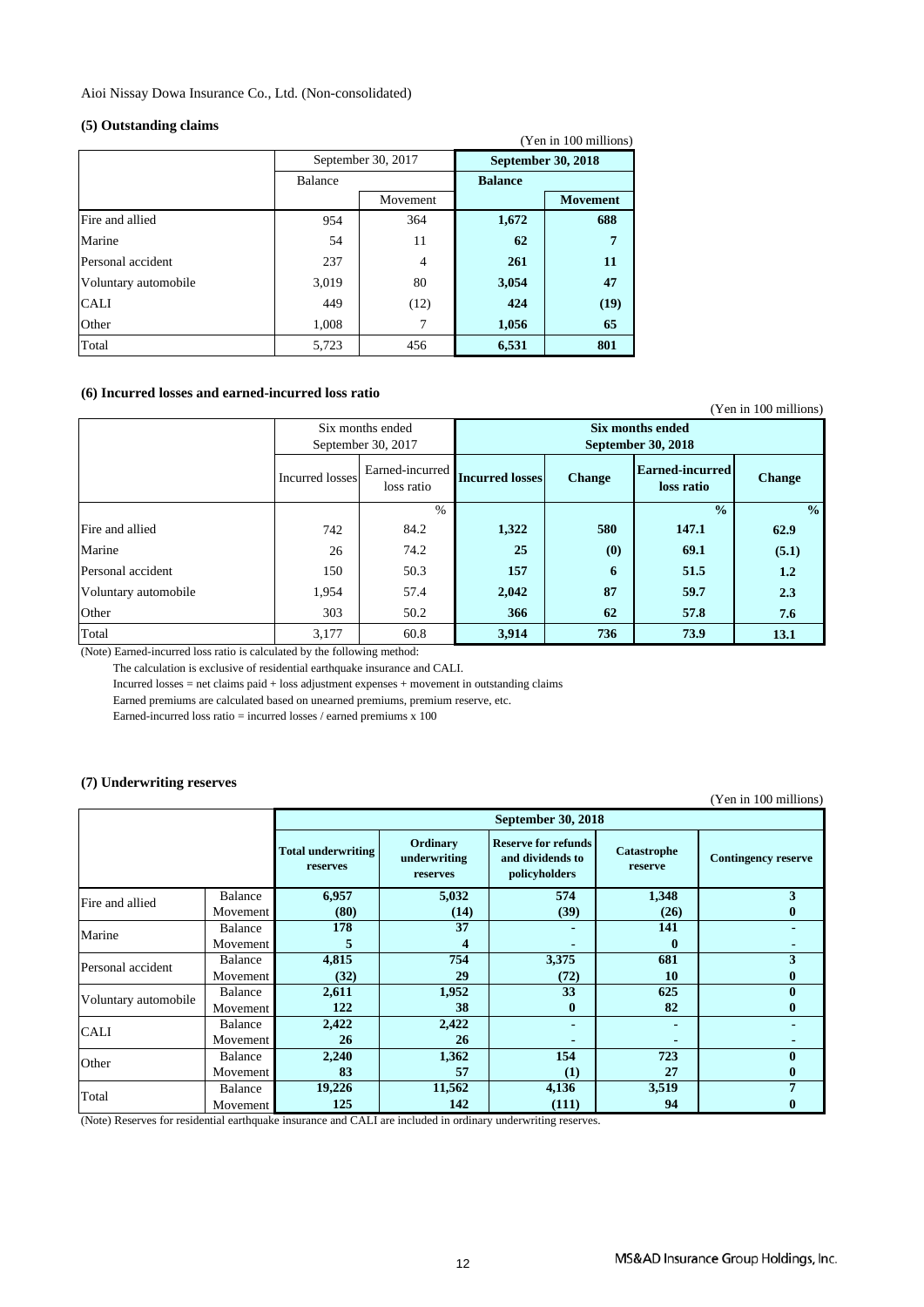### **(8) Catastrophe reserve**

|                      |                          |                |                          |                           |                | (Yen in 100 millions) |  |
|----------------------|--------------------------|----------------|--------------------------|---------------------------|----------------|-----------------------|--|
|                      |                          | March 31, 2018 |                          | <b>September 30, 2018</b> |                |                       |  |
|                      | Balance<br>Reserve ratio |                | <b>Reversal</b>          | <b>Provision</b>          | <b>Balance</b> | <b>Reserve ratio</b>  |  |
|                      |                          | $\%$           |                          |                           |                | $\frac{0}{0}$         |  |
| Fire and allied      | 1,374                    | 79.0           | 99                       | 73                        | 1,348          | 74.4                  |  |
| Marine               | 140                      | 187.5          | $\overline{\phantom{0}}$ | $\bf{0}$                  | 141            | 158.7                 |  |
| Personal accident    | 670                      | 109.4          | $\blacksquare$           | 10                        | 681            | 102.0                 |  |
| Voluntary automobile | 542                      | 7.9            | 28                       | 110                       | 625            | 9.0                   |  |
| Other                | 695                      | 54.5           | $7\phantom{.}$           | 34                        | 723            | 52.0                  |  |
| Total                | 3,424                    | 32.5           | 135                      | 230                       | 3,519          | 32.3                  |  |

(Note) Reserve ratio = catastrophe reserve / net premiums written (excluding premiums of residential earthquake insurance and CALI) x 100 Reserve ratio for September 30, 2018 is calculated on an annualized basis using net premiums written multiplied by two as a denominator.

#### **(9) Investment assets**

|                            |                             |                |                           | (Yen in 100 millions) |
|----------------------------|-----------------------------|----------------|---------------------------|-----------------------|
|                            |                             | March 31, 2018 | <b>September 30, 2018</b> |                       |
|                            |                             |                |                           | <b>Change</b>         |
|                            | Cash, deposits and savings  | 1,674          | 1,842                     | 167                   |
| Investments in securities: |                             | 25,971         | 26,288                    | 317                   |
|                            | Domestic bonds              | 9,253          | 8,869                     | (384)                 |
|                            | Domestic stocks             | 9,227          | 9,565                     | 338                   |
|                            | Foreign securities          | 6,840          | 7,146                     | 305                   |
|                            | Other securities            | 649            | 707                       | 57                    |
|                            | Loans                       | 2,000          | 1,931                     | (68)                  |
|                            | Land and buildings          | 1,594          | 1,572                     | (21)                  |
| Total                      |                             | 31,240         | 31,635                    | 394                   |
|                            | (Reference)                 |                |                           |                       |
|                            | Long-term investment assets | 4,216          | 4,103                     | (112)                 |

### **(Reference) Breakdown of domestic bonds**

(Yen in 100 millions)

|                  |                                      | March 31, 2018 | <b>September 30, 2018</b> |               |
|------------------|--------------------------------------|----------------|---------------------------|---------------|
|                  |                                      |                |                           | <b>Change</b> |
| Government bonds |                                      | 6,409          | 5,997                     | (411)         |
| Municipal bonds  |                                      | 211            | 209                       | (2)           |
|                  | Corporate bonds:                     | 2,632          | 2,662                     | 29            |
|                  | Government agency bonds              | 496            | 511                       | 15            |
|                  | Specific financial institution bonds | 73             | 82                        |               |
|                  | Other corporate bonds                | 2,062          | 2,067                     |               |
| Total            |                                      | 9,253          | 8,869                     | (384)         |

#### **(10) Breakdown of interest and dividends income**

|                            |                    |                    |                           | (Yen in 100 millions) |
|----------------------------|--------------------|--------------------|---------------------------|-----------------------|
|                            |                    | Six months ended   | Six months ended          |                       |
|                            |                    | September 30, 2017 | <b>September 30, 2018</b> | <b>Change</b>         |
| Investments in securities: |                    | 251                | 248                       | (3)                   |
|                            | Domestic bonds     | 50                 | 47                        | (2)                   |
|                            | Domestic stocks    | 104                | 114                       | 10                    |
|                            | Foreign securities | 85                 | 79                        | (6)                   |
|                            | Other securities   | 11                 | $\overline{7}$            | (4)                   |
| Loans                      |                    | 11                 | 11                        | (0)                   |
| Land and buildings         |                    | 22                 | 23                        | $\mathbf{0}$          |
| Other                      |                    | 4                  | $\mathbf{2}$              | (2)                   |
| Total                      |                    | 291                | 285                       | (5)                   |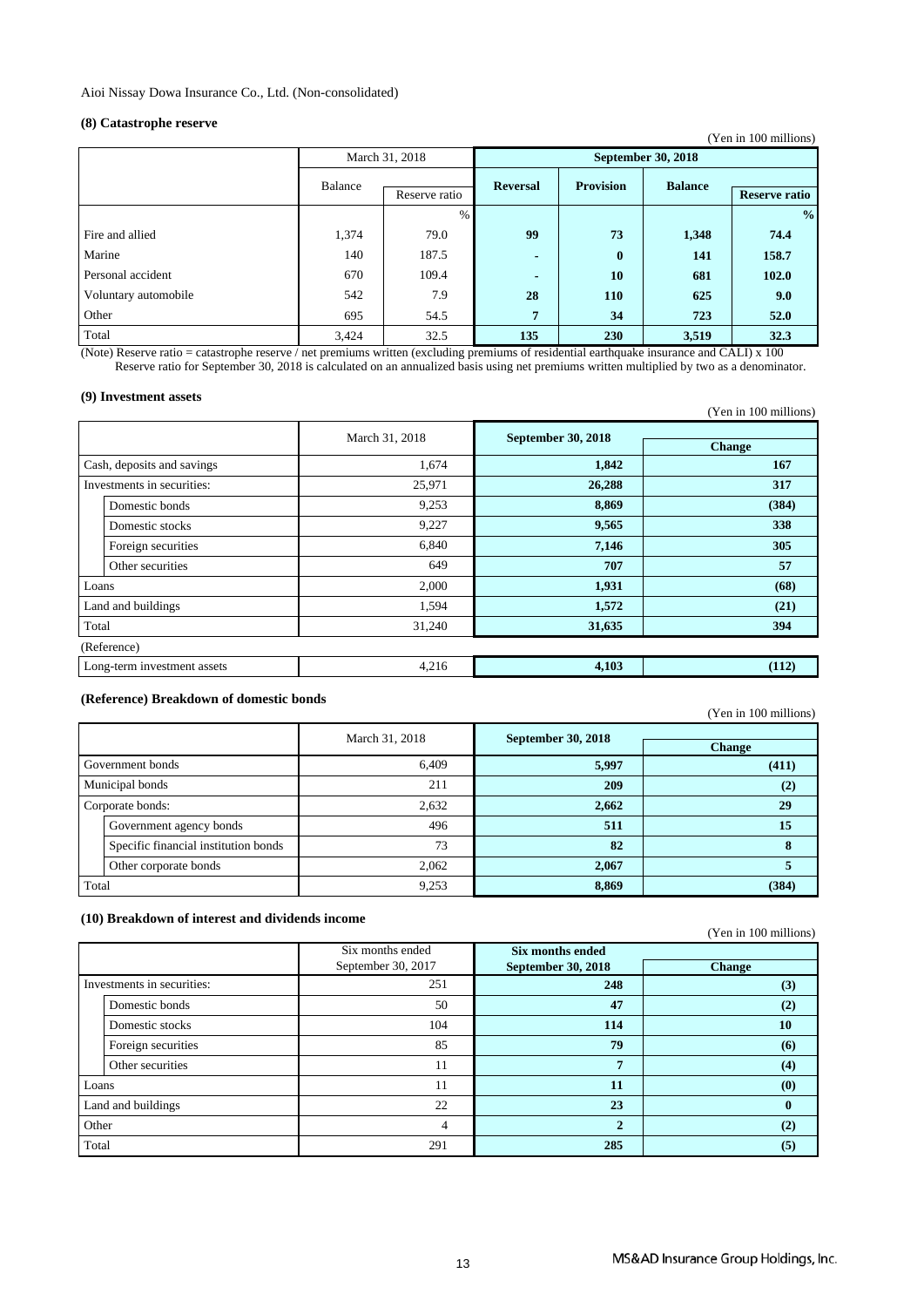### **(11) Investments in securities**

#### **Unrealized gains and losses on investments in securities**

|                    |        |                   |                   | (Yen in 100 millions)                       |
|--------------------|--------|-------------------|-------------------|---------------------------------------------|
| September 30, 2018 | Cost   | <b>Fair value</b> | <b>Difference</b> | <b>Change from</b><br><b>March 31, 2018</b> |
| Domestic bonds     | 8,339  | 8,869             | 529               | (83)                                        |
| Domestic stocks    | 4,081  | 9,308             | 5,227             | 376                                         |
| Foreign securities | 5,916  | 6,285             | 369               | 98                                          |
| Other securities   | 565    | 640               | 74                | 21                                          |
| Total              | 18,903 | 25,104            | 6,200             | 412                                         |

|                    |        |            | (Yen in 100 millions) |
|--------------------|--------|------------|-----------------------|
| March 31, 2018     | Cost   | Fair value | Difference            |
| Domestic bonds     | 8,640  | 9,253      | 613                   |
| Domestic stocks    | 4,124  | 8,975      | 4,851                 |
| Foreign securities | 6,026  | 6,297      | 270                   |
| Other securities   | 538    | 592        | 53                    |
| Total              | 19,330 | 25,119     | 5,788                 |

(Note) The above tables describe available-for-sale securities with practically determinable fair value.

### **Gains and losses on sales of securities**

| gams and losses on sales of securities |                    |                                 |              | (Yen in 100 millions) |
|----------------------------------------|--------------------|---------------------------------|--------------|-----------------------|
|                                        | Six months ended   | Six months ended                |              |                       |
|                                        | September 30, 2017 | <b>September 30, 2018</b>       |              |                       |
|                                        | Gains/(losses)     | Gains/(losses)                  | <b>Gains</b> | <b>Losses</b>         |
| Domestic bonds                         |                    |                                 | 10           |                       |
| Domestic stocks                        | 57                 | 61                              | 61           |                       |
| Foreign securities                     | 8                  |                                 | <b>10</b>    |                       |
| Other securities                       |                    | $\boldsymbol{\left( 0\right) }$ |              |                       |
| Total                                  | 67                 | 69                              | 82           | 12                    |

#### **Impairment losses on securities**

#### (Yen in 100 millions)

|                    | Six months ended   | Six months ended          |                            |
|--------------------|--------------------|---------------------------|----------------------------|
|                    | September 30, 2017 | <b>September 30, 2018</b> | <b>Change</b>              |
| Domestic bonds     |                    |                           |                            |
| Domestic stocks    |                    |                           |                            |
| Foreign securities |                    |                           | $\left( \mathbf{0}\right)$ |
| Other securities   |                    |                           |                            |
| Total              |                    |                           |                            |

(Yen in 100 millions)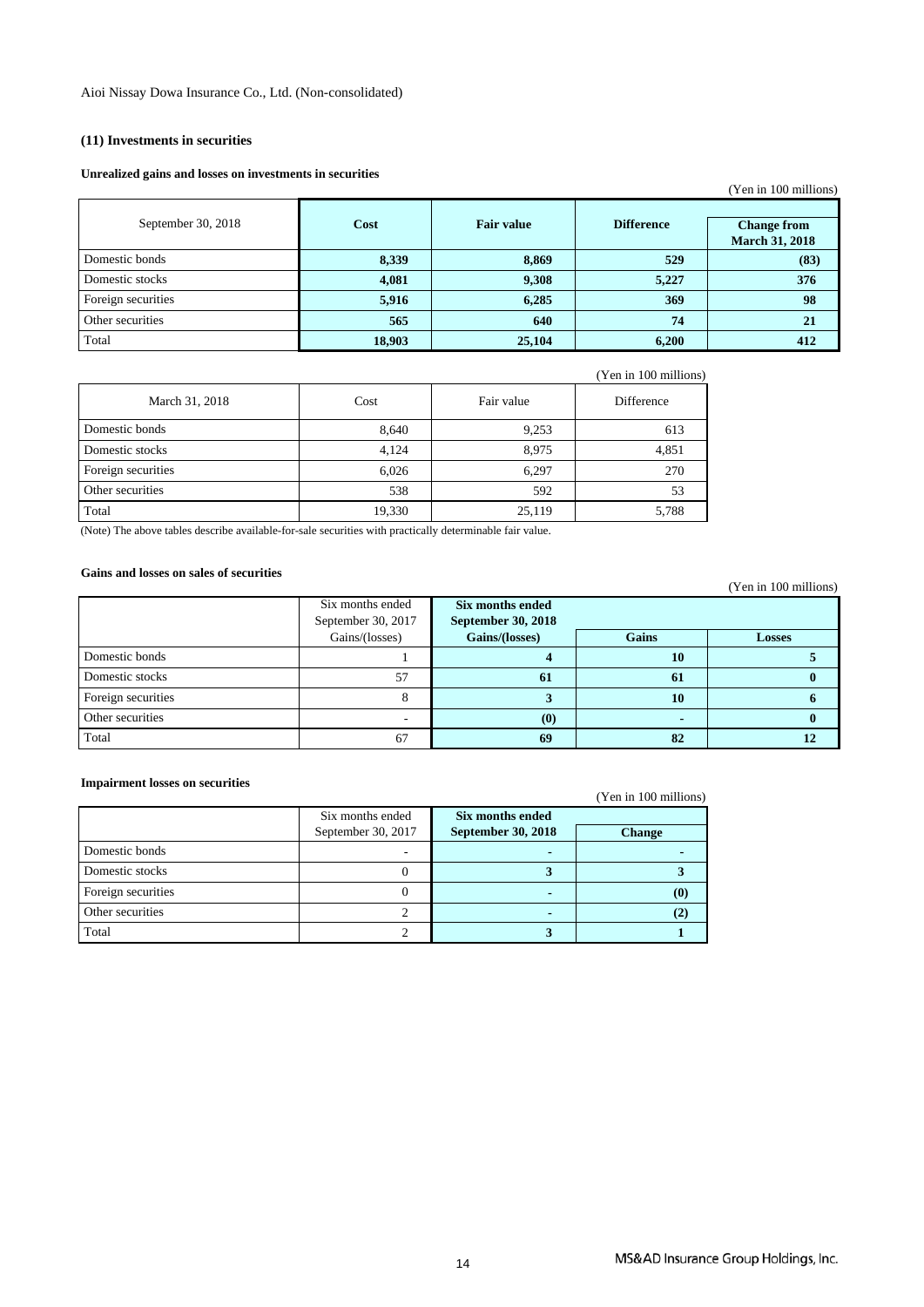### **4**.**Earnings Forecasts**

 The figures in the tables below are presented exclusive of Good Result Return premiums of Mitsui Sumitomo Insurance's proprietary automobile insurance product "ModoRich", which contains a special clause related to premium adjustment and refund at maturity.

#### **(1) Consolidated Business Results**

|                                                 |              |                                             |                                                        |                                                                      | (Yen in 100 millions)                |
|-------------------------------------------------|--------------|---------------------------------------------|--------------------------------------------------------|----------------------------------------------------------------------|--------------------------------------|
|                                                 | Items        | Results for<br>year ended<br>March 31, 2018 | Initial forecasts<br>for year ending<br>March 31, 2019 | <b>Revised forecasts</b><br>for year ending<br><b>March 31, 2019</b> | Change from the<br>initial forecasts |
| Net premiums written (non-life insurance)       | $\mathbf{1}$ | 34,469                                      | 34,800                                                 | 34,700                                                               | (100)                                |
| Mitsui Sumitomo Insurance                       | 2            | 15,003                                      | 15,010                                                 | 15,010                                                               |                                      |
| Aioi Nissay Dowa Insurance                      | 3            | 12,220                                      | 12,250                                                 | 12,260                                                               | 10                                   |
| Simple sum                                      | 4            | 27,223                                      | 27,260                                                 | 27,270                                                               | 10                                   |
| Mitsui Direct General Insurance                 | 5            | 378                                         | 380                                                    | 375                                                                  | (5)                                  |
| Overseas insurance subsidiaries                 | 6            | 6,823                                       | 7,160                                                  | 7,000                                                                | (160)                                |
| Insurance premiums (domestic life insurance)    | 7            | 15,081                                      | 14,968                                                 | 15,045                                                               | 77                                   |
| Mitsui Sumitomo Aioi Life Insurance             | 8            | 4,925                                       | 4,968                                                  | 5,045                                                                | 77                                   |
| Mitsui Sumitomo Primary Life Insurance          | 9            | 10,156                                      | 10,000                                                 | 10,000                                                               |                                      |
| Ordinary profit                                 | 10           | 2,115                                       | 2,950                                                  | 2,900                                                                | (50)                                 |
| Net income attributable to owners of the parent | 11           | 1,540                                       | 2,000                                                  | 2,000                                                                | ٠                                    |
| Mitsui Sumitomo Insurance                       | 12           | 1.982                                       | 1,410                                                  | 1,440                                                                | 30                                   |
| Aioi Nissay Dowa Insurance                      | 13           | 156                                         | 360                                                    | 350                                                                  | (10)                                 |
| Simple sum                                      | 14           | 2,138                                       | 1,770                                                  | 1,790                                                                | 20                                   |
| Mitsui Direct General Insurance                 | 15           | $\overline{c}$                              | $\overline{c}$                                         | 1                                                                    | (1)                                  |
| Mitsui Sumitomo Aioi Life Insurance             | 16           | 52                                          | 50                                                     | 40                                                                   | (10)                                 |
| Mitsui Sumitomo Primary Life Insurance          | 17           | 292                                         | 170                                                    | 200                                                                  | 30                                   |
| Overseas insurance subsidiaries                 | 18           | (1,046)                                     | 400                                                    | 380                                                                  | (20)                                 |
| Others, consolidation adjustments, etc.         | 19           | 100                                         | (392)                                                  | (411)                                                                | (19)                                 |
| Annual total of dividends per share             | 20           | 130.00 yen                                  | 130.00 yen                                             | 140.00 yen                                                           | $10.00$ yen                          |

(Note) Items 12 to 18 represent the net income or loss on a non-consolidated basis after taking into account the Company's ownership interests in its subsidiaries.

#### **(Reference) Group Adjusted Profit**

|                                                              |       |                                             |                                                        |                                                                      | (Yen in 100 millions)                       |
|--------------------------------------------------------------|-------|---------------------------------------------|--------------------------------------------------------|----------------------------------------------------------------------|---------------------------------------------|
|                                                              | Items | Results for<br>year ended<br>March 31, 2018 | Initial forecasts<br>for year ending<br>March 31, 2019 | <b>Revised forecasts</b><br>for year ending<br><b>March 31, 2019</b> | <b>Change from the</b><br>initial forecasts |
| Group Adjusted Profit                                        | 21    | 2.010                                       | 2.700                                                  | 1,800                                                                | (900)                                       |
| Domestic non-life insurance business                         | 22    | 2,878                                       | 2,070                                                  | 1,160                                                                | (910)                                       |
| Domestic life insurance business                             | 23    | 326                                         | 220                                                    | 240                                                                  | 20                                          |
| International business                                       | 24    | (1,250)                                     | 370                                                    | 350                                                                  | (20)                                        |
| Financial services business / Risk-related services business | 25    | 56                                          | 40                                                     | 50                                                                   | 10                                          |

(Note) "Group Adjusted Profit" is a proprietary indicator the Company uses to indicate the ordinary earning power of the Group as a whole. Our basic shareholder return policy is to provide shareholder return based on dividends and repurchase of our own shares by adopting benchmark of 40% ~ 60% of Group Adjusted Profit. The calculation method of Group Adjusted Profit is as follows.

 Group Adjusted Profit = consolidated net income + provision for / reversal of catastrophe reserve and others - other incidental factors (amortization of goodwill and other intangible fixed assets and others) + equity in earnings of the non-consolidated group companies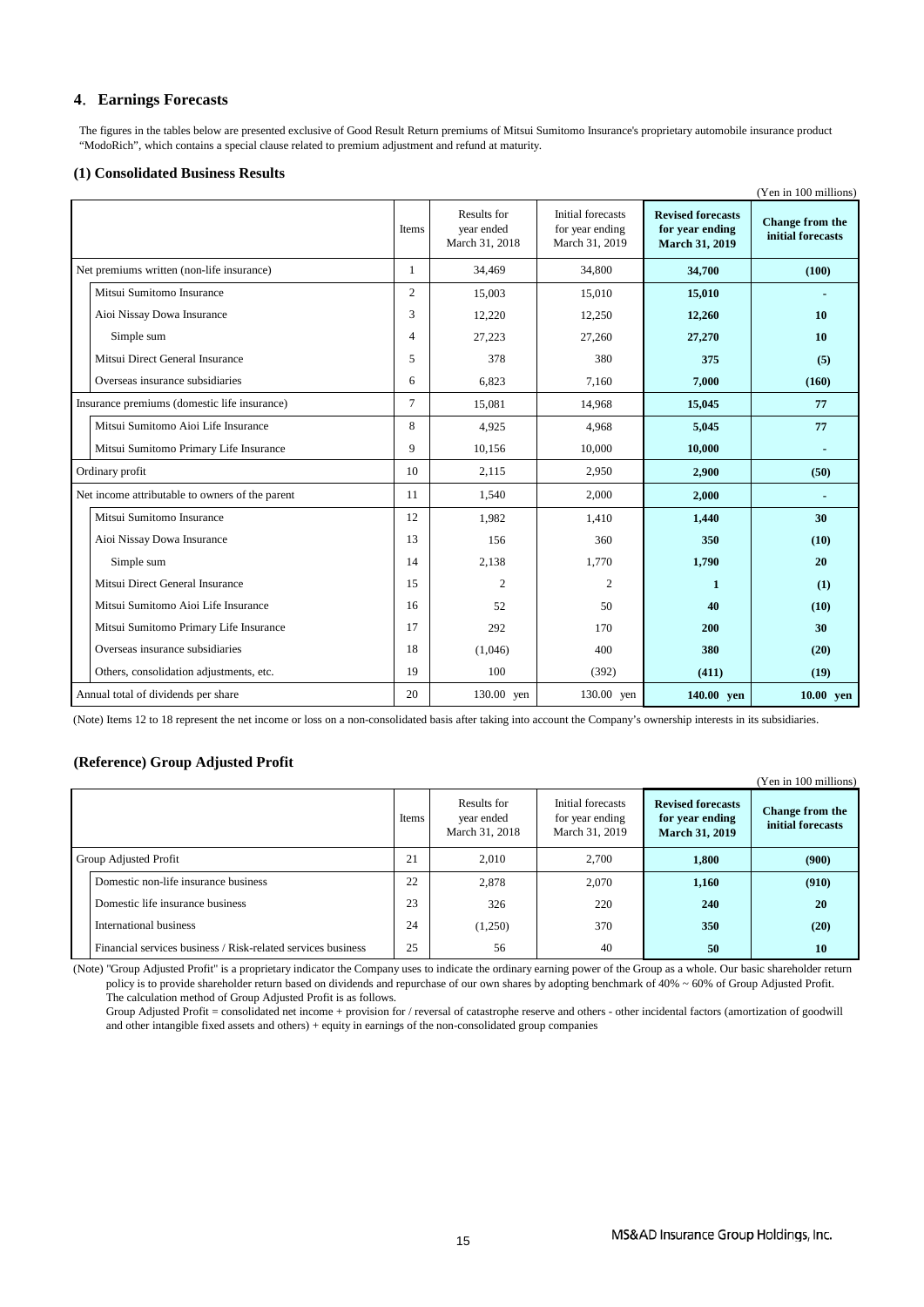### **(2) Domestic Non-Life Insurance Subsidiaries (Two Main Consolidated Subsidiaries)**

| (Yen in 100 millions)                                                                                  |                |                                                                      |                                             |                                                                      |                                             |                                                                      |                                             |  |  |
|--------------------------------------------------------------------------------------------------------|----------------|----------------------------------------------------------------------|---------------------------------------------|----------------------------------------------------------------------|---------------------------------------------|----------------------------------------------------------------------|---------------------------------------------|--|--|
|                                                                                                        |                | Simple sum                                                           |                                             | <b>Mitsui Sumitomo Insurance</b>                                     |                                             | <b>Aioi Nissay Dowa Insurance</b>                                    |                                             |  |  |
|                                                                                                        | Items          | <b>Revised forecasts</b><br>for year ending<br><b>March 31, 2019</b> | <b>Change from the</b><br>initial forecasts | <b>Revised forecasts</b><br>for year ending<br><b>March 31, 2019</b> | <b>Change from the</b><br>initial forecasts | <b>Revised forecasts</b><br>for year ending<br><b>March 31, 2019</b> | <b>Change from the</b><br>initial forecasts |  |  |
| Net premiums written                                                                                   | 1              | 27,270                                                               | 10                                          | 15,010                                                               | $\blacksquare$                              | 12,260                                                               | <b>10</b>                                   |  |  |
| Growth rate of net premiums written                                                                    | 2              | $0.2 \frac{9}{6}$                                                    | $0.1\%$                                     | $0.0\%$                                                              | $0.0\%$                                     | $0.3\%$                                                              | $0.1\%$                                     |  |  |
| Net loss ratio $^{(Note 1)}$                                                                           | 3              | 67.8 %                                                               | 6.1 %                                       | 67.3 %                                                               | 6.1 $%$                                     | 68.5 %                                                               | 6.1 %                                       |  |  |
| Net expense ratio <sup>(Note 2)</sup>                                                                  | $\overline{4}$ | 33.3 $%$                                                             | $0.0\%$                                     | 32.0 $%$                                                             | $0.0\%$                                     | 34.8 %                                                               | $(0.1)$ %                                   |  |  |
| Combined ratio <sup>(Note 3)</sup>                                                                     | 5              | 101.1 %                                                              | 6.1 $%$                                     | 99.3 %                                                               | 6.1 %                                       | 103.3 %                                                              | 6.0%                                        |  |  |
| EI loss ratio $^{\textrm{\tiny{(Note 4, 5)}}}$                                                         | 6              | 67.1 $%$                                                             | 8.1 %                                       | 66.6 %                                                               | 8.2 $\%$                                    | 67.8 %                                                               | 8.0%                                        |  |  |
| Underwriting profit                                                                                    | 7              | 520                                                                  | (560)                                       | 240                                                                  | (530)                                       | 280                                                                  | (30)                                        |  |  |
| Investment profit                                                                                      | 8              | 2,100                                                                | 580                                         | 1,750                                                                | 565                                         | 350                                                                  | 15                                          |  |  |
| Ordinary profit                                                                                        | 9              | 2,580                                                                | 30                                          | 1,930                                                                | 50                                          | 650                                                                  | (20)                                        |  |  |
| Net income                                                                                             | 10             | 1,790                                                                | 20                                          | 1,440                                                                | 30                                          | 350                                                                  | (10)                                        |  |  |
| Incurred losses caused by natural<br>disasters in Japan, excluding<br>residential earthquake insurance | 11             | 2,160                                                                | 1,650                                       | 1,150                                                                | 840                                         | 1,010                                                                | 810                                         |  |  |

(Notes) 1. Net loss ratio = (net claims paid + loss adjustment expenses) / net premiums written x 100

2. Net expense ratio = (commissions and collection expenses + operating expenses and general and administrative expenses for underwriting) / net premiums written x 100

3. Combined ratio = net loss ratio + net expense ratio

4. The calculation is exclusive of residential earthquake insurance and CALI.

5. EI loss ratio = incurred losses (including loss adjustment expenses) / earned premiums x 100 Incurred losses (including loss adjustment expenses) = net claims paid + loss adjustment expenses + movement in outstanding claims Earned premiums are calculated based on unearned premiums (excluding underwriting reserves for natural disasters), premium reserve, etc.

(Primary assumptions of the forecasts)

・ The forecast of net premiums written is based on the Company's own estimate taking into account the trends in the consolidated business results.

・ Incurred losses (which are the sum total of net claims paid and movement in outstanding claims) caused by natural disasters in Japan for the year ending March 31, 2019 are assumed to be ¥115.0 billion at Mitsui Sumitomo Insurance Co., Ltd. and ¥101.0 billion at Aioi Nissay Dowa Insurance Co., Ltd..

・ Additional provision for catastrophe reserve (fire insurance) for the year ending March 31, 2019 of ¥35.0 billion at Mitsui Sumitomo Insurance Co., Ltd.

and ¥10.0 billion at Aioi Nissay Dowa Insurance Co., Ltd. is incorporated into the forecast in addition to the regular provision. ・ Market interest rates, currency exchange rates and stock prices are assumed to be at almost the same level as September 30, 2018.

 The Company's consolidated earnings forecasts have been made based on certain assumptions including those above mentioned but actual results may differ substantially from these forecasts depending on various factors.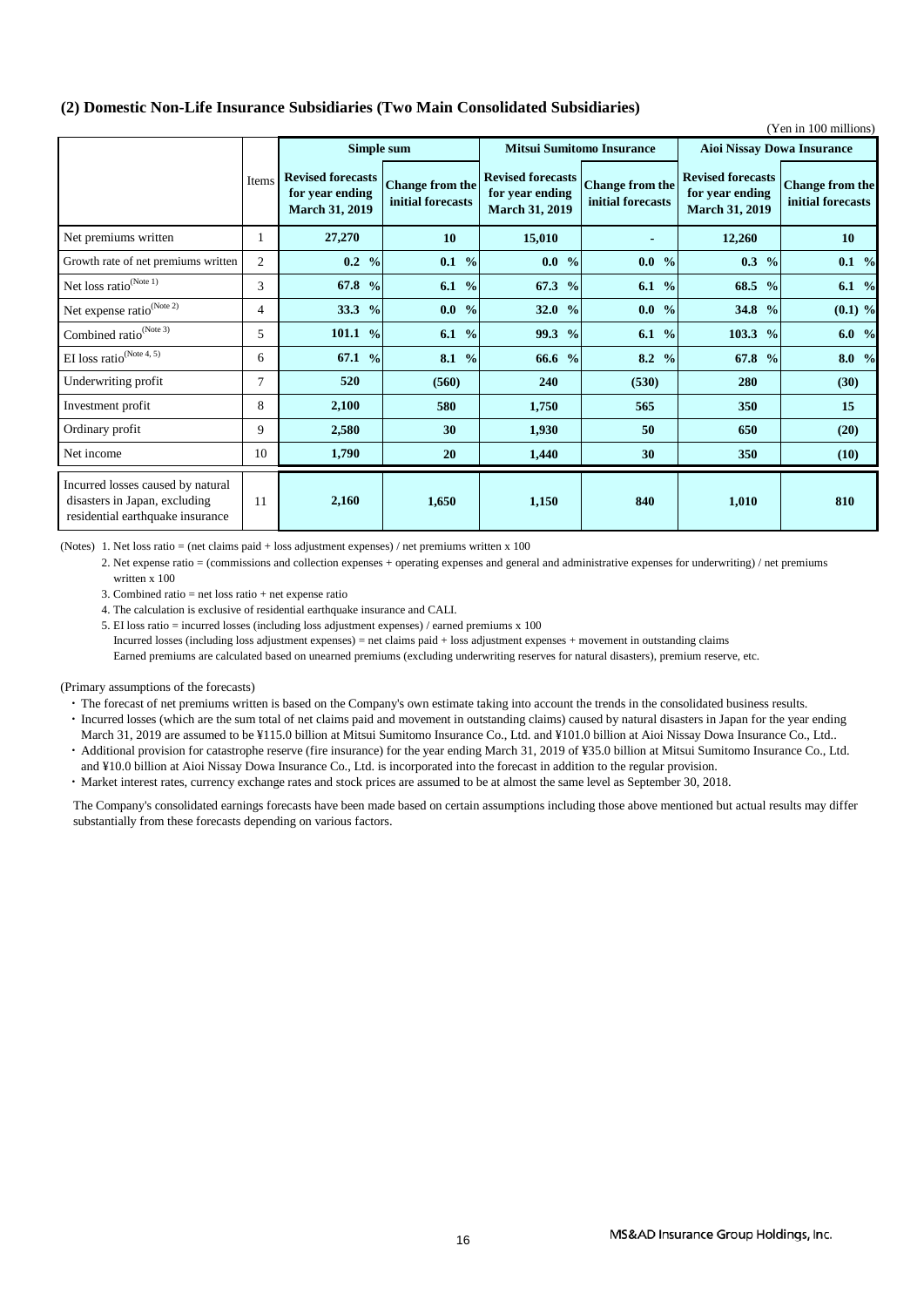### **Supplementary Information**

### **1. Supplementary Information on Consolidated Business Results**

### **(1) Consolidated Business Results**

|                                                      |                                        |                                               | (Yen in 100 millions) |                     |
|------------------------------------------------------|----------------------------------------|-----------------------------------------------|-----------------------|---------------------|
|                                                      | Six months ended<br>September 30, 2017 | Six months ended<br><b>September 30, 2018</b> | <b>Change</b>         | <b>Change ratio</b> |
| Ordinary income and expenses:                        |                                        |                                               |                       |                     |
| <b>Underwriting income:</b>                          | 24,533                                 | 26,077                                        | 1,544                 | $6.3\frac{9}{6}$    |
| Net premiums written                                 | 18,641                                 | 18,760                                        | 119                   | 0.6                 |
| Deposit premiums from policyholders                  | 451                                    | 423                                           | (27)                  | (6.2)               |
| Life insurance premiums                              | 5,111                                  | 6,571                                         | 1,460                 | 28.6                |
| <b>Underwriting expenses:</b>                        | 24,177                                 | 25,276                                        | 1,098                 | 4.5                 |
| Net claims paid                                      | 8,866                                  | 9,735                                         | 868                   | 9.8                 |
| Loss adjustment expenses                             | 834                                    | 854                                           | 19                    | 2.3                 |
| Commissions and collection expenses                  | 3,500                                  | 3,583                                         | 83                    | 2.4                 |
| Maturity refunds to policyholders                    | 1,122                                  | 1,066                                         | (56)                  | (5.0)               |
| Life insurance claims                                | 1,742                                  | 2,002                                         | 260                   | 14.9                |
| Provision for outstanding claims                     | 1,393                                  | 1,699                                         | 306                   | 22.0                |
| Provision for underwriting reserves                  | 6,688                                  | 6,314                                         | (374)                 | (5.6)               |
| <b>Investment income:</b>                            | 4,299                                  | 3,493                                         | (805)                 | (18.7)              |
| Interest and dividends income                        | 1,422                                  | 1,525                                         | 103                   | 7.3                 |
| Investment gains on money trusts                     | 483                                    | 355                                           | (127)                 | (26.5)              |
| Gains on sales of securities                         | 593                                    | 753                                           | 160                   | 27.0                |
| Investment gains on separate accounts                | 1,230                                  | 715                                           | (515)                 | (41.9)              |
| <b>Investment expenses:</b>                          | 155                                    | 208                                           | 53                    | 34.2                |
| Investment losses on money trusts                    | $\theta$                               | 2                                             | $\overline{2}$        | 117,656.3           |
| Losses on sales of securities                        | 29                                     | 65                                            | 35                    | 120.4               |
| Impairment losses on securities                      | 14                                     | 29                                            | 14                    | 98.0                |
| Operating expenses and general and administrative    | 3,197                                  | 3,331                                         | 133                   | 4.2                 |
| expenses                                             |                                        |                                               |                       |                     |
| Other ordinary income and expenses:                  | 13                                     | (1)                                           | (14)                  | (109.1)             |
| Gains/(losses) on equity method investments          | 9                                      | 9                                             | (0)                   | (4.2)               |
| <b>Ordinary profit</b>                               | 1,315                                  | 753                                           | (562)                 | (42.7)              |
| <b>Extraordinary income and losses:</b>              |                                        |                                               |                       |                     |
| <b>Extraordinary income</b>                          | 1                                      | $\overline{\mathbf{4}}$                       | $\overline{2}$        | 233.4               |
| <b>Extraordinary losses</b>                          | 184                                    | 128                                           | (55)                  | (30.2)              |
| <b>Extraordinary income/(losses)</b>                 | (183)                                  | (124)                                         | 58                    |                     |
| Income before income taxes                           | 1,132                                  | 628                                           | (503)                 | (44.5)              |
| <b>Income taxes - current</b>                        | 731                                    | 442                                           | (288)                 | (39.5)              |
| <b>Income taxes - deferred</b>                       | (365)                                  | (287)                                         | 78                    |                     |
| <b>Total income taxes</b>                            | 366                                    | 155                                           | (210)                 | (57.5)              |
| Net income                                           | 766                                    | 473                                           | (292)                 | (38.2)              |
| Net income attributable to non-controlling interests | 8                                      | 10                                            | $\mathbf{1}$          | 15.8                |
| Net income attributable to owners of the parent      | 757                                    | 463                                           | (294)                 | (38.9)              |

 automobile insurance product "ModoRich", which contains a special clause related to premium adjustment and refund at maturity. (Note) The figures in the above table are presented as exclusive of Good Result Return premiums of Mitsui Sumitomo Insurance's proprietary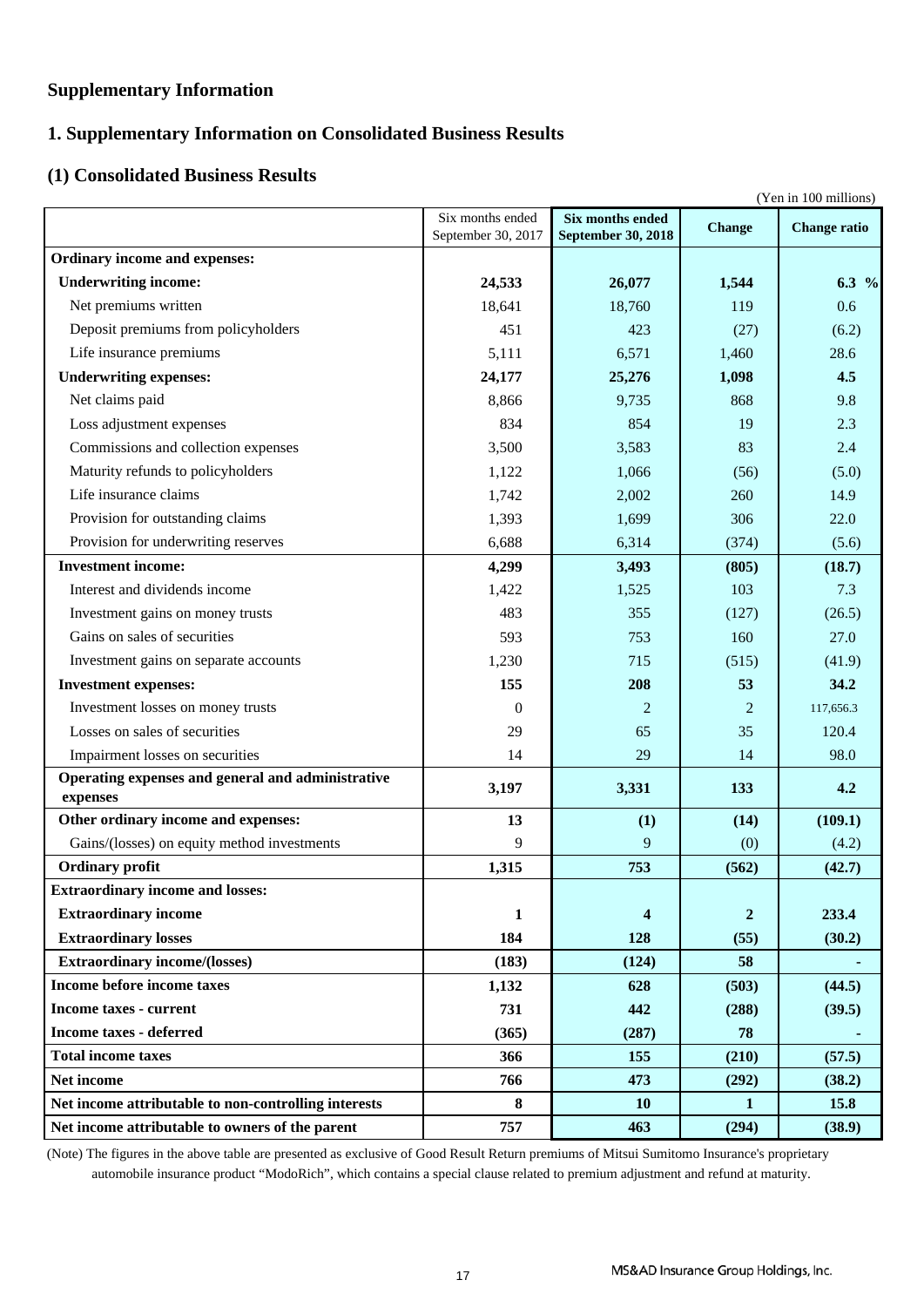### **(2) Premiums Written and Net Claims Paid by Line of Insurance**

|  |  |  |  |  | Direct Premiums Written by Line of Insurance (including Deposit premiums from policyholders) |
|--|--|--|--|--|----------------------------------------------------------------------------------------------|
|--|--|--|--|--|----------------------------------------------------------------------------------------------|

|                                     |                    |                                        |              |                                        |       | (Yen in millions) |
|-------------------------------------|--------------------|----------------------------------------|--------------|----------------------------------------|-------|-------------------|
|                                     |                    | Six months ended                       |              | Six months ended<br>September 30, 2018 |       |                   |
| Lines of Insurance                  | September 30, 2017 |                                        |              |                                        |       |                   |
|                                     | Amount             | <b>Share</b><br>Change ratio<br>Amount | <b>Share</b> | Change ratio                           |       |                   |
|                                     |                    | $(\% )$                                | $(\% )$      |                                        | (% )  | (% )              |
| Fire and allied                     | 316,168            | 16.4                                   | 3.8          | 361,907                                | 18.3  | 14.5              |
| Marine                              | 116,345            | 6.0                                    | 3.6          | 109,158                                | 5.5   | (6.2)             |
| Personal accident                   | 171,545            | 8.9                                    | (1.5)        | 169.609                                | 8.6   | (1.1)             |
| Voluntary automobile                | 789,584            | 40.9                                   | 0.6          | 791,983                                | 40.0  | 0.3               |
| <b>CALI</b>                         | 176,612            | 9.2                                    | (1.1)        | 168,578                                | 8.5   | (4.5)             |
| Other                               | 359.780            | 18.6                                   | 4.9          | 379,221                                | 19.1  | 5.4               |
| Total:                              | 1,930,038          | 100.0                                  | 1.7          | 1,980,459                              | 100.0 | $2.6^{\circ}$     |
| Deposit premiums from policyholders | 45,170             | 2.3                                    | (13.7)       | 42,390                                 | 2.1   | (6.2)             |

### **(Reference) Direct Premiums Written excluding Good Result Return premiums of the automobile insurance product "ModoRich"**

| --<br>v<br>oluntary<br>Automobile | $\overline{\phantom{0}}$<br>$\pi$ <sup><math>\alpha</math></sup><br>. | $\ldots$              | 0.17<br>79 <sub>4</sub> | ∪.∪        |
|-----------------------------------|-----------------------------------------------------------------------|-----------------------|-------------------------|------------|
| <b>Total</b>                      | $\sqrt{2}$<br>シンショリム<br>. .                                           | $\Omega$<br><b>L.</b> | 983 290<br>יע<br>. .    | <b>4.0</b> |

### **Net Premiums Written by Line of Insurance**

|                      |                          |                  |              |                  |                    | (Yen in millions) |
|----------------------|--------------------------|------------------|--------------|------------------|--------------------|-------------------|
|                      |                          | Six months ended |              | Six months ended |                    |                   |
| Lines of Insurance   | September 30, 2017       |                  |              |                  | September 30, 2018 |                   |
|                      |                          | <b>Share</b>     | Change ratio |                  | <b>Share</b>       | Change ratio      |
|                      | Amount                   | $(\%)$           | $(\%)$       | Amount           | (% )               | (% )              |
| Fire and allied      | 303,619                  | 16.3             | 1.0          | 310,881          | 16.6               | 2.4               |
| Marine               | 102,007                  | 5.5              | 2.9          | 89,514           | 4.8                | (12.2)            |
| Personal accident    | 129,286                  | 6.9              | 3.4          | 138,991          | 7.4                | 7.5               |
| Voluntary automobile | 816,915                  | 43.9             | 0.6          | 817,201          | 43.6               | $0.0\,$           |
| <b>CALI</b>          | 186,650                  | 10.0             | 5.6          | 168,278          | 9.0                | (9.8)             |
| Other                | 323,053<br>17.4<br>(1.0) |                  |              | 348,326          | 18.6               | 7.8               |
| <b>Total</b>         | 1,861,532                | 100.0            | 1.2          | 1,873,194        | 100.0              | 0.6               |

| (Reference) Net Premiums Written excluding Good Result Return premiums of the automobile insurance product "ModoRich" |          |  |        |         |  |     |
|-----------------------------------------------------------------------------------------------------------------------|----------|--|--------|---------|--|-----|
| <sup>'</sup> automobile<br>Voluntarv                                                                                  | 819.505  |  |        |         |  |     |
| <b>Total</b>                                                                                                          | .864.122 |  | 1. . L | 876.025 |  | V.O |

### **Net Claims Paid by Line of Insurance**

|                      |                          |                  |              |         |                    | (Yen in millions) |  |
|----------------------|--------------------------|------------------|--------------|---------|--------------------|-------------------|--|
|                      |                          | Six months ended |              |         | Six months ended   |                   |  |
| Lines of Insurance   | September 30, 2017       |                  |              |         | September 30, 2018 |                   |  |
|                      |                          | <b>Share</b>     | Change ratio |         | <b>Share</b>       | Change ratio      |  |
|                      | Amount                   | $(\%)$           | $(\% )$      | Amount  | (% )               | (% )              |  |
| Fire and allied      | 134,515                  | 15.2             | (7.9)        | 200.484 | 20.6               | 49.0              |  |
| Marine               | 45.349                   | 5.1              | 3.4          | 38,098  | 3.9                | (16.0)            |  |
| Personal accident    | 52,089                   | 5.9              | (4.2)        | 54,229  | 5.6                | 4.1               |  |
| Voluntary automobile | 402,541                  | 45.4             | 4.2          | 425,045 | 43.7               | 5.6               |  |
| <b>CALI</b>          | 127,262                  | 14.3             | (1.9)        | 124,767 | 12.8               | (2.0)             |  |
| Other                | 124,901<br>14.1<br>(1.6) |                  |              | 130,884 | 13.4               | 4.8               |  |
| <b>Total</b>         | 886,659                  | 100.0            | (0.1)        | 973,509 | 100.0              | 9.8               |  |

(Note) The figures in the above tables include elimination of intersegment transactions.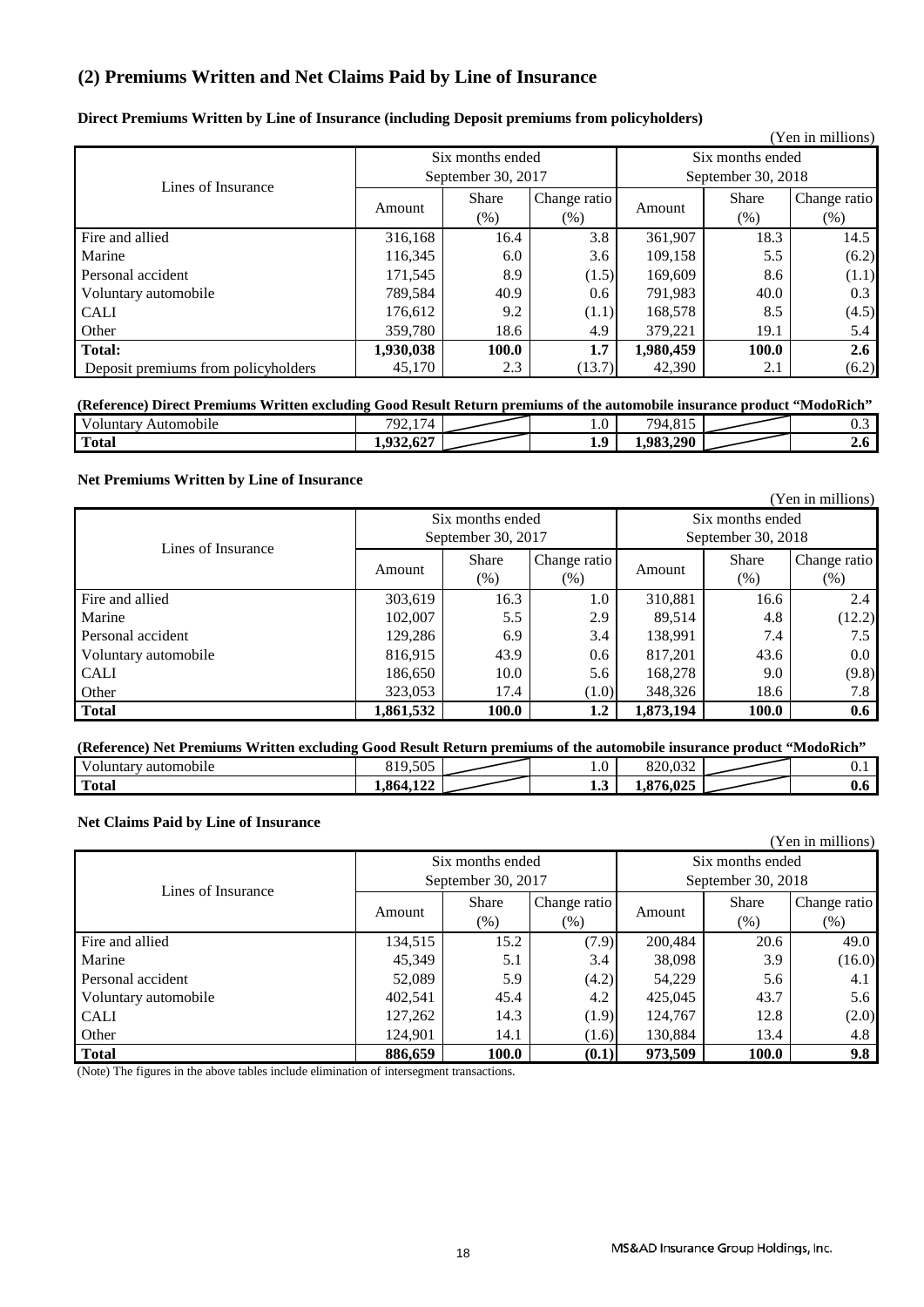### **(3) Investments in Securities**

#### **1. Trading securities**

|                    |                 |                                                    |                 | (Yen in millions)                                  |
|--------------------|-----------------|----------------------------------------------------|-----------------|----------------------------------------------------|
|                    | March 31, 2018  |                                                    |                 | September 30, 2018                                 |
|                    | Carrying amount | Unrealized<br>gains/(losses)<br>included in income | Carrying amount | Unrealized<br>gains/(losses)<br>included in income |
| Trading securities | 3,335,844       | (1,107)                                            | 3,302,741       | 33,329                                             |

"Trading securities" includes certificates of deposits included in Cash, deposits and savings, and commercial papers included in Monetary claims bought on the consolidated balance sheet. (Note)

### **2. Held-to-maturity securities**

|                         |                    |                |            |                    |            | (Yen in millions) |  |
|-------------------------|--------------------|----------------|------------|--------------------|------------|-------------------|--|
|                         |                    | March 31, 2018 |            | September 30, 2018 |            |                   |  |
| Items                   | Carrying<br>amount | Fair value     | Difference | Carrying<br>amount | Fair value | Difference        |  |
| Domestic Bonds          | 1,046,667          | 1,249,687      | 203,019    | 1,045,867          | 1,221,807  | 175,940           |  |
| <b>Other Securities</b> | 10,237             | 10,237         |            | 10,220             | 10,220     |                   |  |
| Total                   | 1,056,905          | 1,259,924      | 203,019    | 1,056,087          | 1,232,028  | 175,940           |  |

(Note) "Other Securities" includes certificates of deposits included in Cash, deposits and savings, and commercial papers included in Monetary claims bought on the consolidated balance sheet.

### **3. Debt securities earmarked for underwriting reserves**

| (Yen in millions)         |                    |                |            |                    |            |            |  |
|---------------------------|--------------------|----------------|------------|--------------------|------------|------------|--|
|                           |                    | March 31, 2018 |            | September 30, 2018 |            |            |  |
| Items                     | Carrying<br>amount | Fair value     | Difference | Carrying<br>amount | Fair value | Difference |  |
| Domestic Bonds            | 493,613            | 500,175        | 6,561      | 611,107            | 598,355    | (12,751)   |  |
| <b>Foreign Securities</b> | 1,574,491          | 1,613,671      | 39,179     | 1,646,015          | 1,678,632  | 32,616     |  |
| Total                     | 2,068,105          | 2,113,846      | 45,741     | 2,257,123          | 2,276,988  | 19,865     |  |

### **4. Available-for-sale securities**

|                           |           |                    |            |           |                    | (Yen in millions) |
|---------------------------|-----------|--------------------|------------|-----------|--------------------|-------------------|
|                           |           | March 31, 2018     |            |           | September 30, 2018 |                   |
| <b>Items</b>              | Cost      | Carrying<br>amount | Difference | Cost      | Carrying<br>amount | Difference        |
| Domestic Bonds            | 3,935,970 | 4,248,127          | 312,156    | 3,845,285 | 4,111,380          | 266,095           |
| Domestic Stocks           | 1,116,058 | 2,802,126          | 1,686,068  | 1,106,152 | 2,890,662          | 1,784,509         |
| <b>Foreign Securities</b> | 2.253.413 | 2.295.745          | 42.331     | 2.394.810 | 2.460.770          | 65,959            |
| <b>Other Securities</b>   | 182,111   | 191,404            | 9,293      | 200.213   | 212.282            | 12,069            |
| Total                     | 7,487,554 | 9.537.404          | 2,049,850  | 7.546.461 | 9,675,095          | 2,128,633         |

(Notes) 1. Available-for-sale securities without practically determinable fair value are not included in the above table.

2. "Other Securities" includes certificates of deposits included in Cash, deposits and savings, and commercial papers and loan receivable trust beneficiary certificates included in Monetary claims bought on the consolidated balance sheet.

3. The Company and its consolidated subsidiaries recognized impairment losses on Available-for-sale securities with practically determinable fair value as follows.

For the year ended March 31, 2018: ¥468 million (comprised of Foreign securities only)

 For the six months ended September 30, 2018: ¥1,876 million (comprised of ¥1,549 million on Domestic stocks and ¥327 million on Foreign securities)

 In principle, the Company and its domestic consolidated subsidiaries recognize impairment losses on securities with practically determinable fair value if the fair value declines by 30% or more from the cost.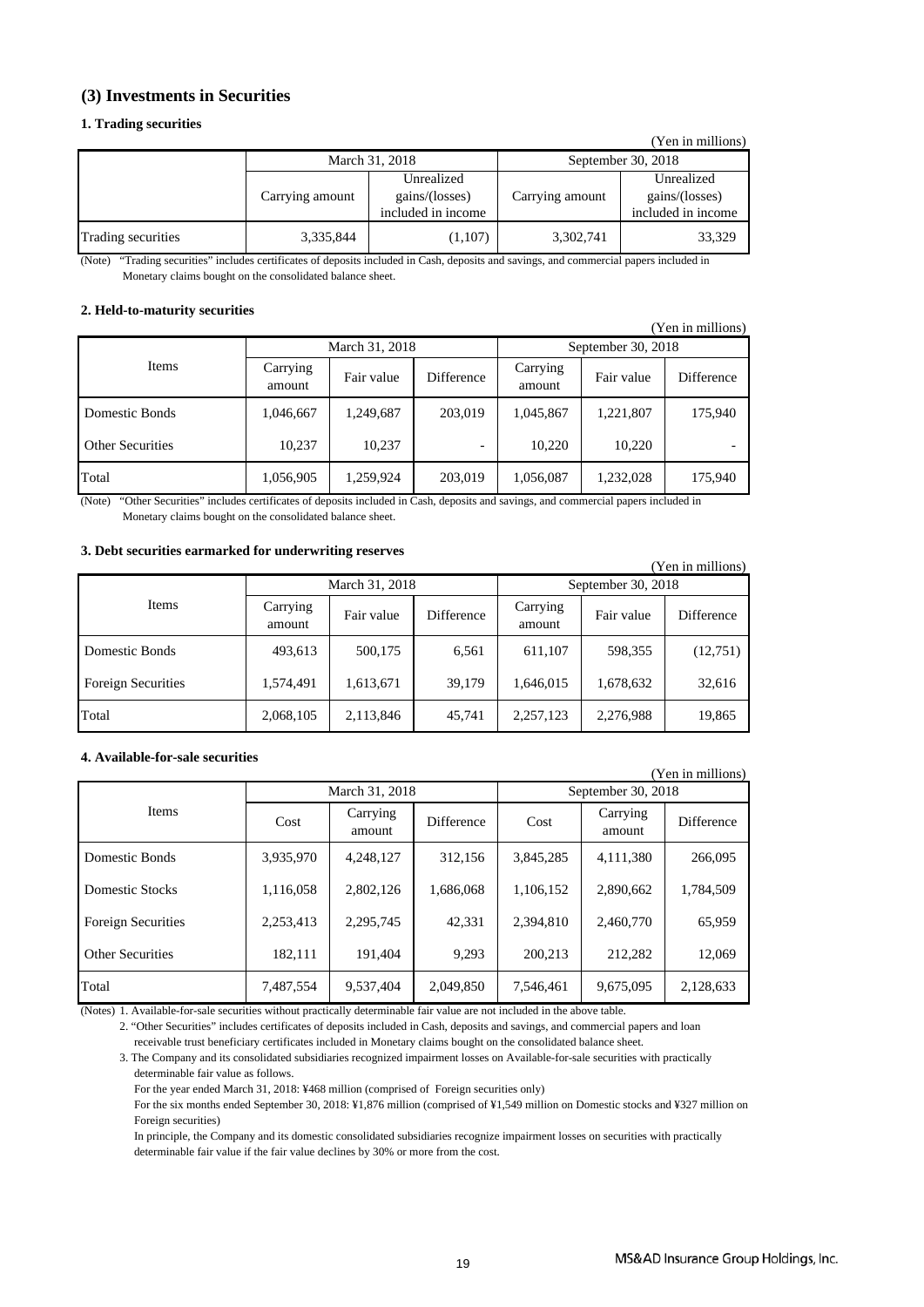### **2. Summary of Business Results of Main Consolidated Subsidiaries**

### **(1) Mitsui Sumitomo Insurance Co., Ltd. (Non-consolidated)**

### **Non-Consolidated Balance Sheets**

|                                                                |                | (Yen in millions)  |
|----------------------------------------------------------------|----------------|--------------------|
| Items                                                          | March 31, 2018 | September 30, 2018 |
| (Assets)                                                       |                |                    |
| Cash, deposits and savings                                     | 421,714        | 458,205            |
| Receivables under resale agreements                            | 6,999          | 6,999              |
| <b>Monetary claims bought</b>                                  | 13,598         | 21,936             |
| <b>Money trusts</b>                                            | 3,728          | 4,115              |
| <b>Investments in securities</b>                               | 5,635,635      | 5,672,530          |
| Loans                                                          | 393,362        | 395,669            |
| <b>Tangible fixed assets</b>                                   | 205,648        | 205,492            |
| <b>Intangible fixed assets</b>                                 | 45,317         | 51,189             |
| <b>Other assets</b>                                            | 328,137        | 346,039            |
| <b>Customers' liabilities under acceptances and guarantees</b> | 47,243         |                    |
| <b>Bad debt reserve</b>                                        | (3,169)        | 41,252<br>(3,800)  |
| <b>Total assets</b>                                            | 7,098,216      |                    |
|                                                                |                | 7,199,632          |
| (Liabilities)                                                  |                |                    |
| <b>Policy liabilities:</b>                                     | 3,893,910      | 3,950,288          |
| Outstanding claims                                             | 641,711        | 714,589            |
| Underwriting reserves                                          | 3,252,198      | 3,235,698          |
| <b>Bonds</b> issued                                            | 386,191        | 386,191            |
| <b>Other liabilities:</b>                                      | 507,840        | 502,652            |
| Income taxes payable                                           | 48,653         | 24,741             |
| Lease obligations                                              | 1,372          | 1,583              |
| Asset retirement obligations                                   | 3,862          | 3,903              |
| Other liabilities                                              | 453,952        | 472,424            |
| Reserve for pension and retirement benefits                    | 139,476        | 138,795            |
| <b>Reserve for retirement benefits for officers</b>            | 516            | 456                |
| <b>Accrued bonuses for employees</b>                           | 10,145         | 10,327             |
| <b>Reserve for reorganization by function</b>                  | 2,261          | 1,889              |
| Reserves under the special laws:                               | 71,813         | 73,872             |
| Reserve for price fluctuation                                  | 71,813         | 73,872             |
| <b>Deferred tax liabilities</b>                                | 161,817        | 169,431            |
| <b>Acceptances and guarantees</b>                              | 47,243         | 41,252             |
| <b>Total liabilities</b>                                       | 5,221,215      | 5,275,156          |
|                                                                |                |                    |
| (Net assets)                                                   |                |                    |
| <b>Common stock</b>                                            | 139,595        | 139,595            |
| <b>Capital surplus</b>                                         | 93,107         | 93,107             |
| <b>Retained earnings</b>                                       | 589,634        | 597,045            |
| <b>Total shareholders' equity</b>                              | 822,337        | 829,748            |
| Net unrealized gains/(losses) on investments in securities     | 1,022,583      | 1,064,897          |
| Net deferred gains/(losses) on hedges                          | 32,079         | 29,829             |
| <b>Total valuation and translation adjustments</b>             | 1,054,662      | 1,094,726          |
| <b>Total net assets</b>                                        | 1,877,000      | 1,924,475          |
| <b>Total liabilities and net assets</b>                        | 7,098,216      | 7,199,632          |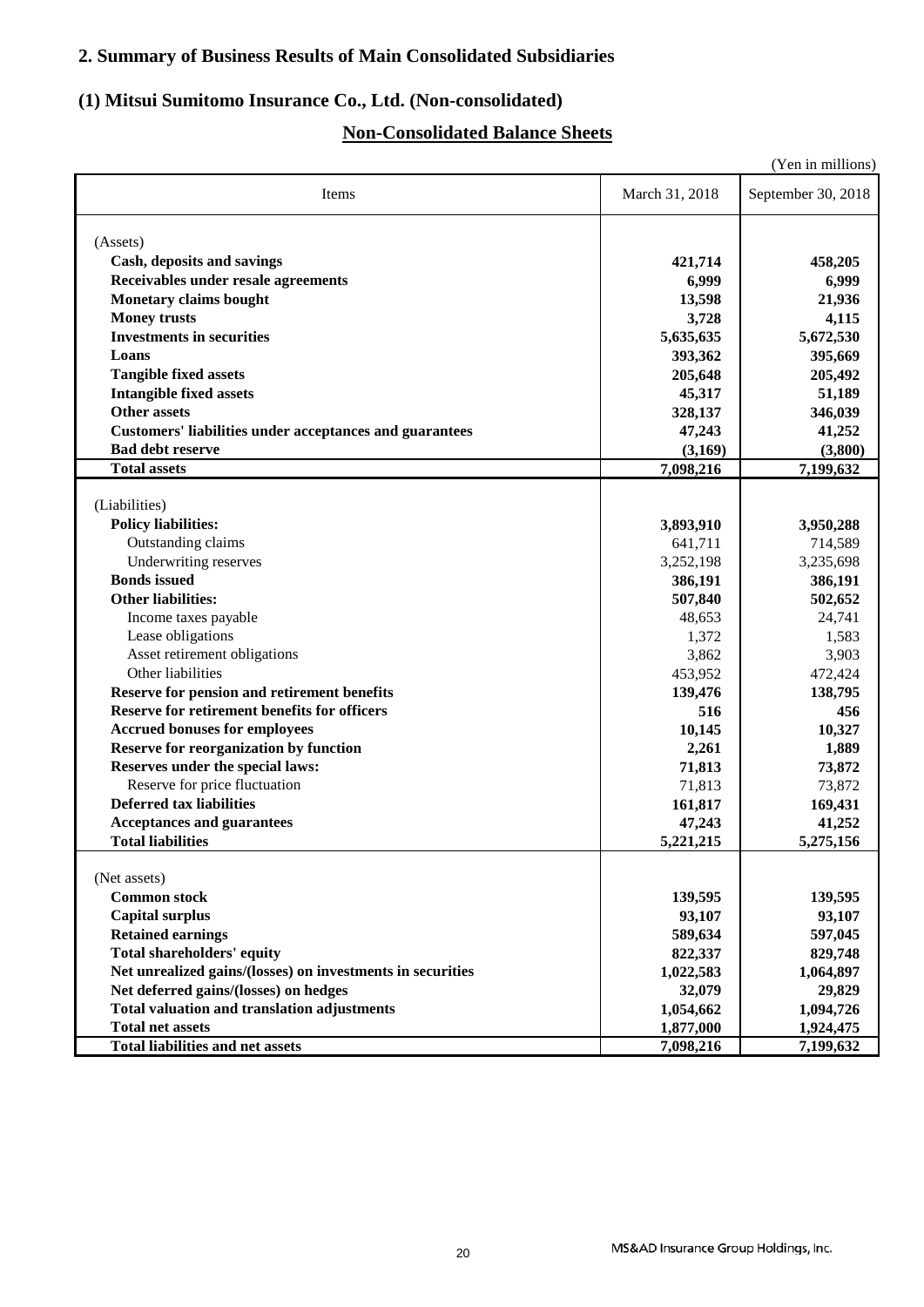### **Non-Consolidated Statements of Income**

|                                                                      |                    | (Yen in millions)  |
|----------------------------------------------------------------------|--------------------|--------------------|
| Six months ended<br>Items                                            |                    | Six months ended   |
|                                                                      | September 30, 2017 | September 30, 2018 |
|                                                                      |                    |                    |
| <b>Ordinary income:</b>                                              | 921,101            | 947,757            |
| <b>Underwriting income:</b>                                          | 828,263            | 837,237            |
| Net premiums written                                                 | 779,063            | 774,578            |
| Deposit premiums from policyholders                                  | 31,737             | 29,461             |
| Investment income on deposit premiums from policyholders             | 16,955             | 15,963             |
| Reversal of underwriting reserves                                    |                    | 16,499             |
| <b>Investment income:</b>                                            | 90,597             | 108,513            |
| Interest and dividends income                                        | 56,546             | 57,701             |
| Investment gains on money trusts                                     | 315                | 394                |
| Gains on sales of securities                                         | 45,930             | 60,610             |
| Transfer of investment income on deposit premiums from policyholders | (16,955)           | (15,963)           |
| Other ordinary income                                                | 2,241              | 2,006              |
| <b>Ordinary expenses:</b>                                            | 789,733            | 868,420            |
| <b>Underwriting expenses:</b>                                        | 677,948            | 749,845            |
| Net claims paid                                                      | 381,497            | 419,063            |
| Loss adjustment expenses                                             | 43,478             | 43,797             |
| Commissions and collection expenses                                  | 133,139            | 135,656            |
| Maturity refunds to policyholders                                    | 81,968             | 78,054             |
| Provision for outstanding claims                                     | 21,494             | 72,877             |
| Provision for underwriting reserves                                  | 15,942             |                    |
| <b>Investment expenses:</b>                                          | 2,846              | 5,414              |
| Losses on sales of securities                                        | 1,006              | 2,407              |
| Impairment losses on securities                                      | 966                | 1,957              |
| Operating expenses and general and administrative expenses           | 105,737            | 108,629            |
| Other ordinary expenses:                                             | 3,200              | 4,530              |
| Interest expense                                                     | 3,165              | 3,837              |
| <b>Ordinary</b> profit                                               | 131,368            | 79,337             |
| <b>Extraordinary income</b>                                          | 44                 | 344                |
| <b>Extraordinary losses</b>                                          | 2,230              | 2,330              |
| Income before income taxes                                           | 129,182            | 77,350             |
| <b>Income taxes - current</b>                                        | 34,915             | 24,547             |
| <b>Income taxes - deferred</b>                                       | (4,562)            | (7, 888)           |
| <b>Total income taxes</b>                                            | 30,353             | 16,658             |
| <b>Net income</b>                                                    | 98,829             | 60,692             |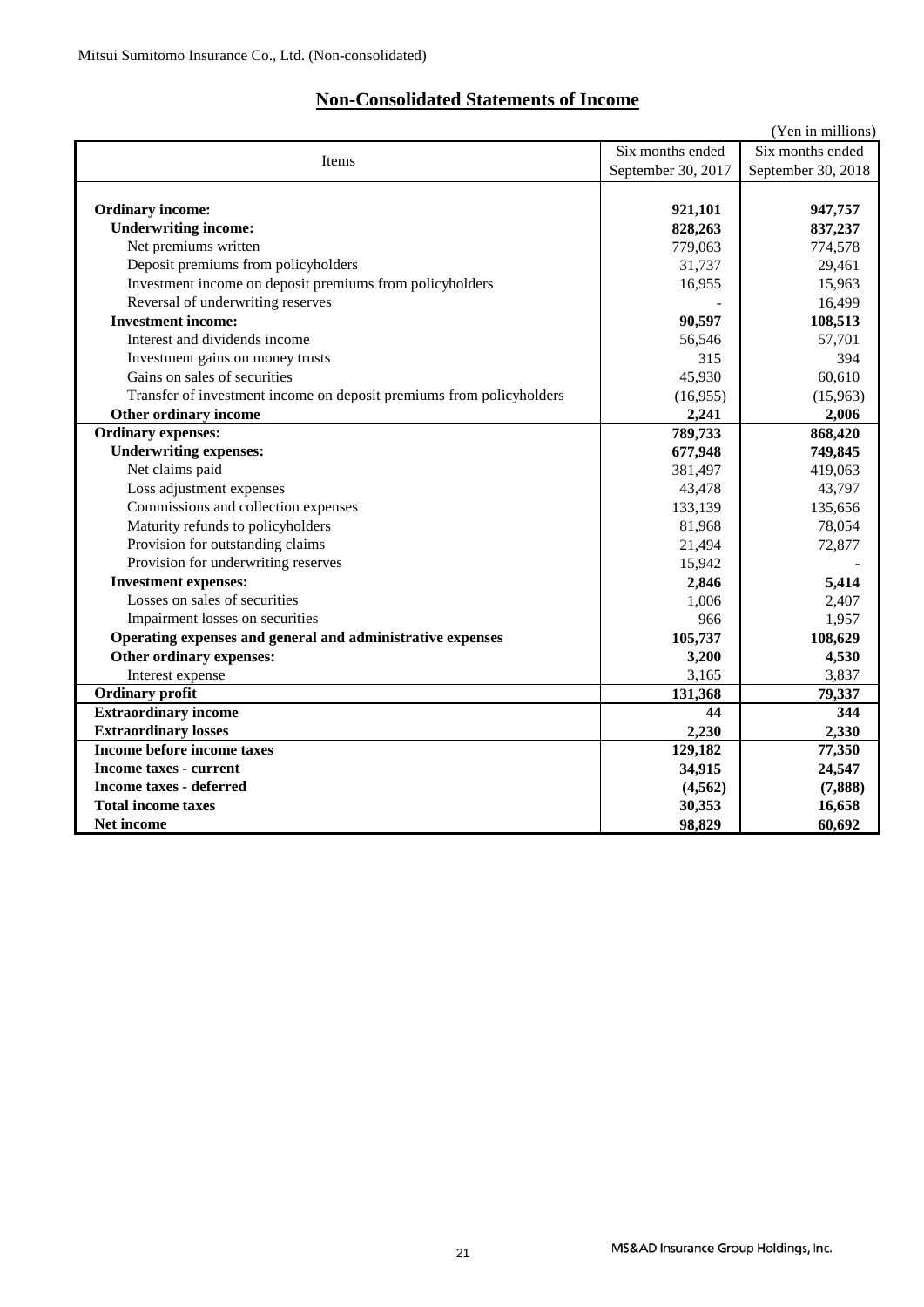### **Non-Consolidated Solvency Margin Ratio**

Insurance companies running their business in Japan calculate the non-consolidated solvency margin ratio pursuant to the provisions of Articles 86 and 87 of the Insurance Business Act Enforcement Regulations and Public Notice No. 50 issued by the Ministry of Finance in 1996.

While insurance companies set aside reserves to provide for payments of insurance claims should an insured event occur, they are also required to maintain sufficient funds to pay out in an event outside the normal range of estimates such as a major catastrophe and a significant drop in the value of their assets.

The non-consolidated solvency margin ratio, or item (C) in each of the tables below, which is calculated in accordance with the Insurance Business Act, is the ratio of "solvency margin of insurance companies calculated based on their capital and other reserves", or (A) the total amount of solvency margin, to "risks exceeding the normal range of estimates", or (B) the total amount of risks.

The non-consolidated solvency margin ratio is one of the objective indicators used by the insurance regulatory authorities to supervise insurance companies. A non-consolidated solvency margin ratio of 200% or over indicates adequate ability to satisfy insurance claims and other payment requirements.

|                                                                                                                                          |                | (Yen in millions)  |
|------------------------------------------------------------------------------------------------------------------------------------------|----------------|--------------------|
|                                                                                                                                          | March 31, 2018 | September 30, 2018 |
| (A) Total amount of solvency margin                                                                                                      | 3,293,687      | 3,418,212          |
| Total net assets                                                                                                                         | 769,056        | 810,085            |
| Reserve for price fluctuation                                                                                                            | 71,813         | 73,872             |
| Contingency reserve                                                                                                                      |                |                    |
| Catastrophe reserve                                                                                                                      | 552,914        | 565,326            |
| General bad debt reserve                                                                                                                 | 156            | 374                |
| Net unrealized gains/(losses) on investments in securities and<br>net deferred gains/(losses) on hedges (prior to tax effect deductions) | 1,276,455      | 1,329,275          |
| Net unrealized gains/(losses) on land                                                                                                    | 50,064         | 50,060             |
| Excess of policyholders' contract deposits (a)                                                                                           |                |                    |
| Subordinated debts, etc. (b)                                                                                                             | 386,191        | 386,191            |
| Amount excluded from the margin, out of (a) and (b)                                                                                      |                |                    |
| Deductions                                                                                                                               | 6,642          | 6,642              |
| Others                                                                                                                                   | 193,676        | 209,669            |
| (B) Total amount of risks $\sqrt{(R_1 + R_2)^2 + (R_3 + R_4)^2} + R_5 + R_6$                                                             | 939,444        | 964,905            |
| General insurance risk $(R_1)$                                                                                                           | 128,268        | 129,429            |
| Insurance risk of third sector insurance contracts $(R_2)$                                                                               |                |                    |
| Assumed interest rate risk $(R_3)$                                                                                                       | 15,571         | 15,362             |
| Asset management risk $(R_4)$                                                                                                            | 771,448        | 802,588            |
| Business administration risk $(R_5)$                                                                                                     | 20,731         | 21,257             |
| Catastrophe risk $(R_6)$                                                                                                                 | 121,308        | 115,519            |
| (C) Solvency margin ratio<br>$[(A) / {(B) x 1/2}] x 100$                                                                                 | 701.1 %        | 708.5%             |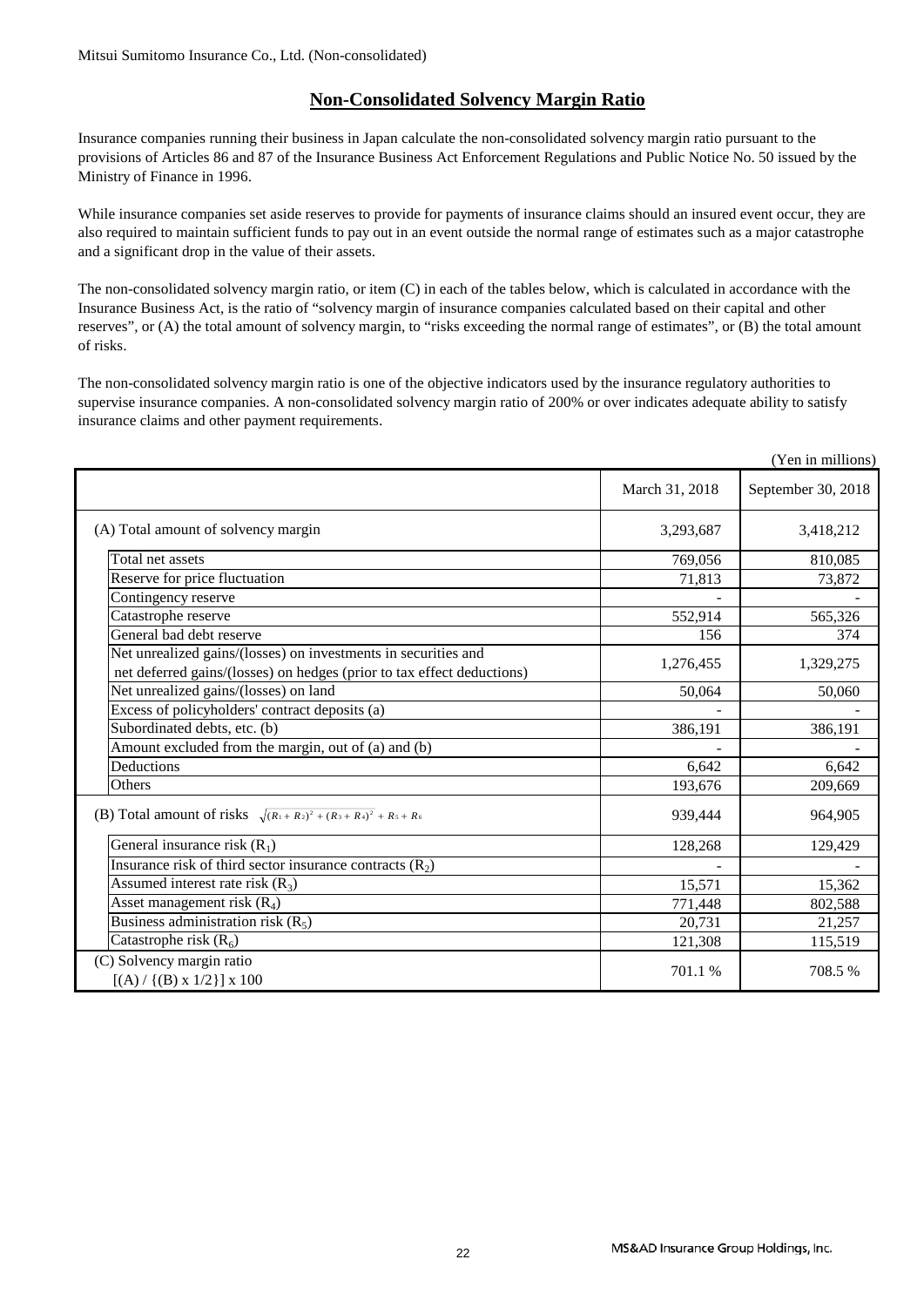### **Non-Consolidated Balance Sheets**

|                                                                |                | (Yen in millions)  |
|----------------------------------------------------------------|----------------|--------------------|
| Items                                                          | March 31, 2018 | September 30, 2018 |
| (Assets)                                                       |                |                    |
| Cash, deposits and savings                                     | 165,103        | 181,715            |
| <b>Money trusts</b>                                            | 2,383          | 2,535              |
| <b>Investments in securities</b>                               | 2,597,124      | 2,628,862          |
| Loans                                                          | 200,051        | 193,182            |
| <b>Tangible fixed assets</b>                                   | 171,168        | 173,182            |
| <b>Intangible fixed assets</b>                                 | 27,524         | 34,056             |
| <b>Other assets</b>                                            | 296,367        | 312,653            |
| <b>Prepaid pension expenses</b>                                | 23,672         | 22,087             |
| <b>Deferred tax assets</b>                                     |                | 4,399              |
| <b>Customers' liabilities under acceptances and guarantees</b> | 4,500          | 5,500              |
| <b>Bad debt reserve</b>                                        | (1,226)        | (1,233)            |
| <b>Total assets</b>                                            | 3,486,669      | 3,556,941          |
|                                                                |                |                    |
| (Liabilities)                                                  |                |                    |
| <b>Policy liabilities:</b>                                     | 2,483,038      | 2,575,719          |
| Outstanding claims                                             | 572,979        | 653,115            |
| Underwriting reserves                                          | 1,910,058      | 1,922,603          |
| <b>Bonds</b> issued                                            | 22,000         | 22,000             |
| <b>Other liabilities:</b>                                      | 159,007        | 152,652            |
| Income taxes payable                                           | 17,450         | 8,100              |
| Lease obligations                                              | 14             | 10                 |
| Asset retirement obligations                                   | 829            | 829                |
| Other liabilities                                              | 140,713        | 143,712            |
| Reserve for pension and retirement benefits                    | 26,891         | 29,152             |
| <b>Accrued bonuses for employees</b>                           | 5,859          | 5,274              |
| <b>Reserve for reorganization by function</b>                  | 1,527          | 1,124              |
| Reserves under the special laws:                               | 1,688          | 2,553              |
| Reserve for price fluctuation                                  | 1,688          | 2,553              |
| <b>Deferred tax liabilities</b>                                | 1,090          |                    |
| <b>Acceptances and guarantees</b>                              | 4,500          | 5,500              |
| <b>Total liabilities</b>                                       | 2,705,604      | 2,793,976          |
|                                                                |                |                    |
| (Net assets)                                                   |                |                    |
| <b>Common stock</b>                                            | 100,005        | 100,005            |
| <b>Capital surplus</b>                                         | 81,207         | 81,207             |
| <b>Retained earnings</b>                                       | 172,552        | 123,571            |
| <b>Total shareholders' equity</b>                              | 353,765        | 304,784            |
| Net unrealized gains/(losses) on investments in securities     | 427,298        | 458,180            |
| <b>Total valuation and translation adjustments</b>             | 427,298        | 458,180            |
| <b>Total net assets</b>                                        | 781,064        | 762,964            |
| <b>Total liabilities and net assets</b>                        | 3,486,669      | 3,556,941          |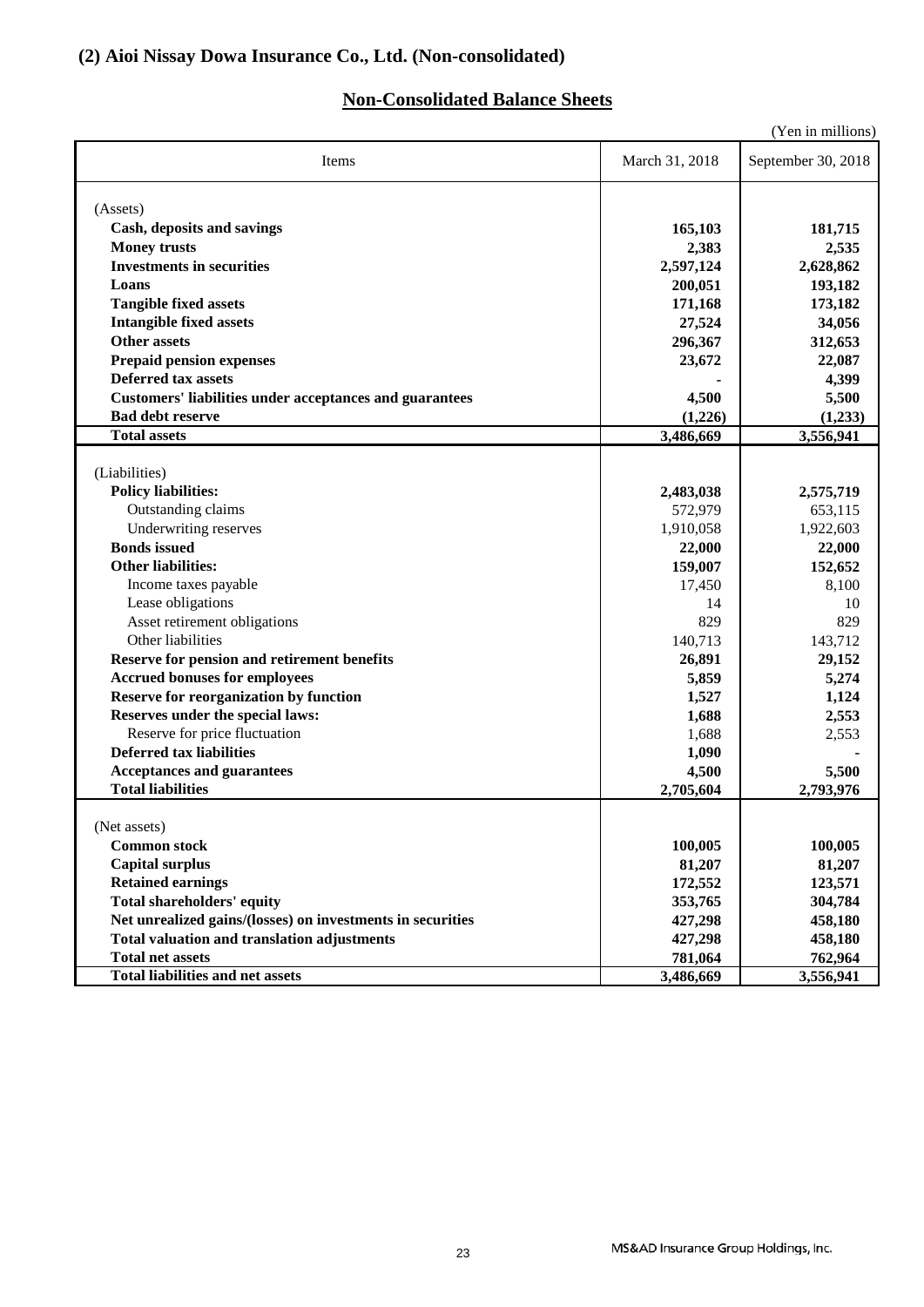### **Non-Consolidated Statements of Income**

|                                                                      |                    | (Yen in millions)  |
|----------------------------------------------------------------------|--------------------|--------------------|
| Six months ended<br>Items                                            |                    | Six months ended   |
|                                                                      | September 30, 2017 | September 30, 2018 |
|                                                                      |                    |                    |
| <b>Ordinary income:</b>                                              | 688,595            | 684,373            |
| <b>Underwriting income:</b>                                          | 654,094            | 651,102            |
| Net premiums written                                                 | 630,173            | 623,887            |
| Deposit premiums from policyholders                                  | 13,433             | 12,928             |
| Investment income on deposit premiums from policyholders             | 8,438              | 8,068              |
| <b>Investment income:</b>                                            | 29,900             | 29,125             |
| Interest and dividends income                                        | 29,132             | 28,554             |
| Investment gains on money trusts                                     |                    |                    |
| Gains on sales of securities                                         | 8.461              | 8,206              |
| Transfer of investment income on deposit premiums from policyholders | (8, 438)           | (8,068)            |
| Other ordinary income                                                | 4,600              | 4,145              |
| <b>Ordinary expenses:</b>                                            | 666,157            | 711,819            |
| <b>Underwriting expenses:</b>                                        | 571,504            | 616,881            |
| Net claims paid                                                      | 304,863            | 342,646            |
| Loss adjustment expenses                                             | 30,259             | 31,442             |
| Commissions and collection expenses                                  | 121,385            | 120,818            |
| Maturity refunds to policyholders                                    | 30,312             | 28,621             |
| Provision for outstanding claims                                     | 45,616             | 80,136             |
| Provision for underwriting reserves                                  | 38,340             | 12,545             |
| <b>Investment expenses:</b>                                          | 4,821              | 4,595              |
| Losses on sales of securities                                        | 1,734              | 1,277              |
| Impairment losses on securities                                      | 257                | 384                |
| Operating expenses and general and administrative expenses           | 88,797             | 89,411             |
| Other ordinary expenses:                                             | 1,034              | 931                |
| Interest expense                                                     | 371                | 197                |
| <b>Ordinary profit/(loss)</b>                                        | 22,438             | (27, 446)          |
| <b>Extraordinary income</b>                                          | 103                | 34                 |
| <b>Extraordinary losses</b>                                          | 5,572              | 2,650              |
| Income before income/(loss) taxes                                    | 16,969             | (30,061)           |
| <b>Income taxes - current</b>                                        | 19,028             | 6,449              |
| <b>Income taxes - deferred</b>                                       | (15, 832)          | (16, 863)          |
| <b>Total income taxes</b>                                            | 3,196              | (10, 414)          |
| Net income/(loss)                                                    | 13,772             | (19, 647)          |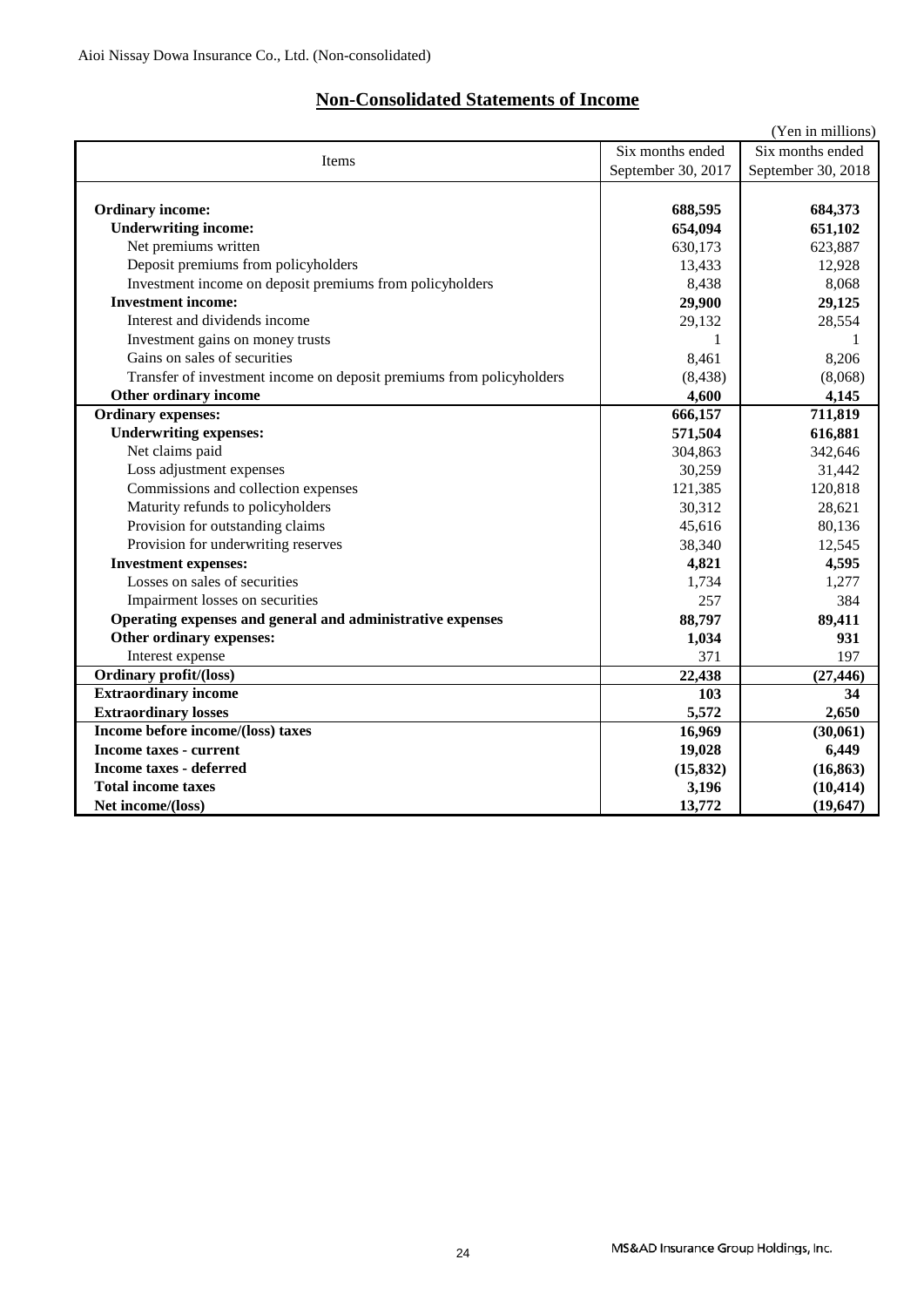### **Non-Consolidated Solvency Margin Ratio**

|                                                                                                                                          |                | (Yen in millions)  |
|------------------------------------------------------------------------------------------------------------------------------------------|----------------|--------------------|
|                                                                                                                                          | March 31, 2018 | September 30, 2018 |
| (A) Total amount of solvency margin                                                                                                      | 1,268,359      | 1,287,498          |
| Total net assets                                                                                                                         | 324,431        | 304,784            |
| Reserve for price fluctuation                                                                                                            | 1.688          | 2,553              |
| Contingency reserve                                                                                                                      | 747            | 757                |
| Catastrophe reserve                                                                                                                      | 347,678        | 355,077            |
| General bad debt reserve                                                                                                                 | 199            | 231                |
| Net unrealized gains/(losses) on investments in securities and<br>net deferred gains/(losses) on hedges (prior to tax effect deductions) | 521,401        | 559,430            |
| Net unrealized gains/(losses) on land                                                                                                    | 18,026         | 23,479             |
| Excess of policyholders' contract deposits (a)                                                                                           |                |                    |
| Subordinated debts, etc. (b)                                                                                                             | 17,600         | 13,200             |
| Amount excluded from the margin, out of (a) and (b)                                                                                      |                |                    |
| Deductions                                                                                                                               | 3,824          | 4,823              |
| Others                                                                                                                                   | 40,411         | 32,807             |
| (B) Total amount of risks $\sqrt{(R_1+R_2)^2+(R_3+R_4)^2}$ + $R_5 + R_6$                                                                 | 323,538        | 354,973            |
| General insurance risk $(R_1)$                                                                                                           | 105,821        | 106,349            |
| Insurance risk of third sector insurance contracts $(R_2)$                                                                               |                |                    |
| Assumed interest rate risk $(R_3)$                                                                                                       | 7,831          | 7,644              |
| Asset management risk $(R_4)$                                                                                                            | 229,683        | 245,983            |
| Business administration risk $(R_5)$                                                                                                     | 7,977          | 8,626              |
| Catastrophe risk $(R_6)$                                                                                                                 | 55,539         | 71,324             |
| (C) Solvency margin ratio<br>$[(A) / {(B) x 1/2}] x 100$                                                                                 | 784.0%         | 725.4 %            |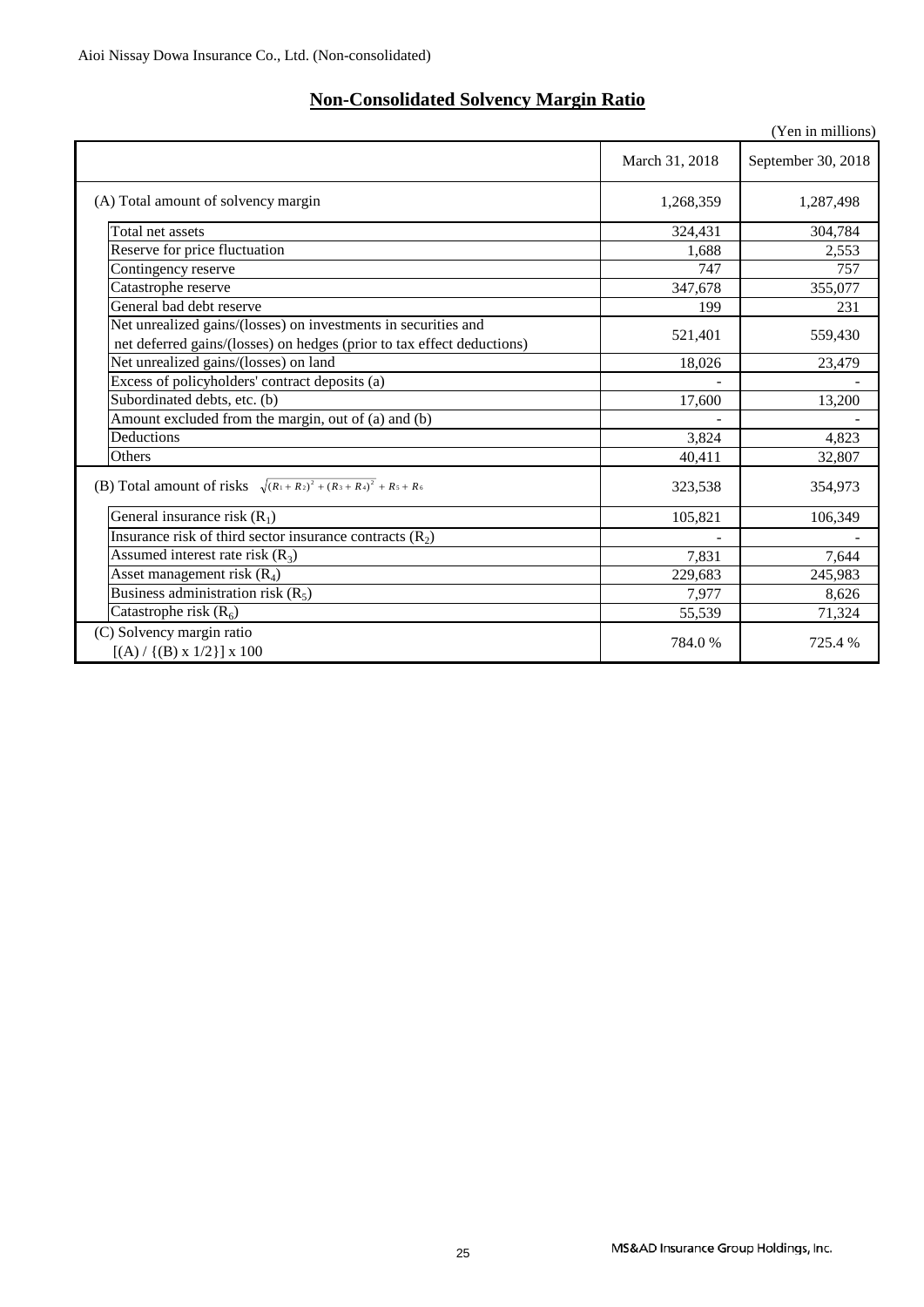### **(3) Mitsui Direct General Insurance Co., Ltd. (Non-consolidated)**

### **Non-Consolidated Balance Sheets**

|                                                                                     |                | (Yen in millions)  |
|-------------------------------------------------------------------------------------|----------------|--------------------|
| Items                                                                               | March 31, 2018 | September 30, 2018 |
| (Assets)                                                                            |                |                    |
| Cash, deposits and savings                                                          | 18,067         | 17,113             |
| <b>Investments in securities</b>                                                    | 33,621         | 34,929             |
| <b>Tangible fixed assets</b>                                                        | 377            | 367                |
| <b>Intangible fixed assets</b>                                                      | 3,307          | 3,521              |
| Other assets                                                                        | 6,124          | 5,068              |
| <b>Bad debt reserve</b>                                                             | (9)            | (3)                |
| <b>Total assets</b>                                                                 | 61,489         | 60,996             |
|                                                                                     |                |                    |
| (Liabilities)                                                                       |                |                    |
| <b>Policy liabilities:</b>                                                          | 45,870         | 44,881             |
| Outstanding claims                                                                  | 24,796         | 24,821             |
| Underwriting reserves<br><b>Other liabilities:</b>                                  | 21,073         | 20,059             |
|                                                                                     | 1,422<br>224   | 1,099              |
| Income taxes payable                                                                | 17             | 151<br>17          |
| Asset retirement obligations<br>Other liabilities                                   |                | 930                |
|                                                                                     | 1,180<br>104   | 132                |
| Reserve for pension and retirement benefits<br><b>Accrued bonuses for employees</b> | 263            | 165                |
| Reserves under the special laws:                                                    | 63             | 67                 |
| Reserve for price fluctuation                                                       | 63             | 67                 |
| <b>Deferred tax liabilities</b>                                                     | 93             | 72                 |
| <b>Total liabilities</b>                                                            | 47,819         | 46,418             |
|                                                                                     |                |                    |
| (Net assets)                                                                        |                |                    |
| <b>Common stock</b>                                                                 | 39,106         | 39,106             |
| <b>Capital surplus</b>                                                              | 9,006          | 9,006              |
| <b>Retained earnings</b>                                                            | (34, 492)      | (33,565)           |
| <b>Total shareholders' equity</b>                                                   | 13,619         | 14,546             |
| Net unrealized gains/(losses) on investments in securities                          | 50             | 31                 |
| <b>Total valuation and translation adjustments</b>                                  | 50             | 31                 |
| <b>Total net assets</b>                                                             | 13,670         | 14,578             |
| <b>Total liabilities and net assets</b>                                             | 61,489         | 60,996             |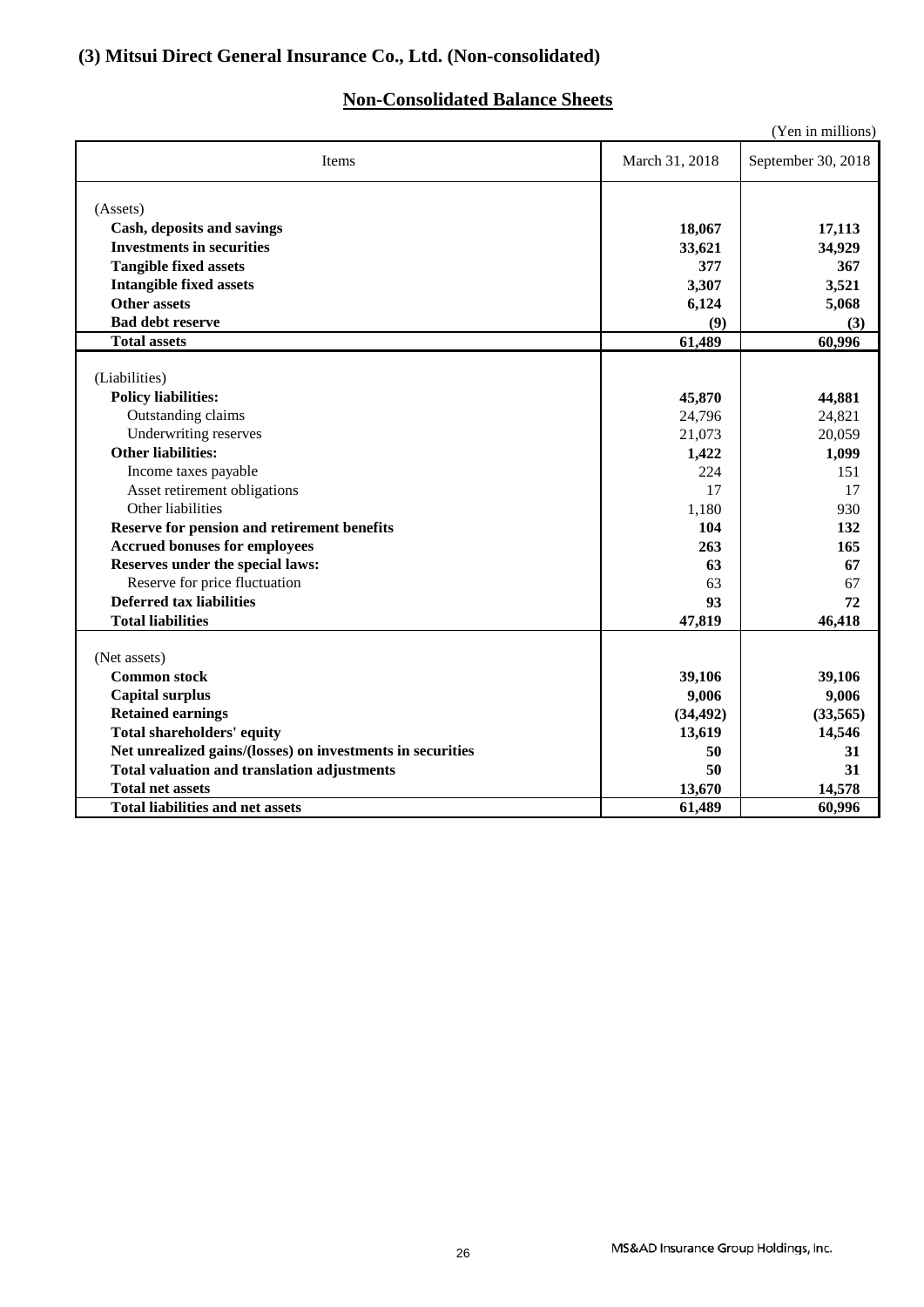### **Non-Consolidated Statements of Income**

|                                                                      |                    | (Yen in millions)  |
|----------------------------------------------------------------------|--------------------|--------------------|
| Items                                                                | Six months ended   |                    |
|                                                                      | September 30, 2017 | September 30, 2018 |
|                                                                      |                    |                    |
| <b>Ordinary income:</b>                                              | 19,409             | 19,311             |
| <b>Underwriting income:</b>                                          | 19,368             | 19,277             |
| Net premiums written                                                 | 18,691             | 18,252             |
| Investment income on deposit premiums from policyholders             | 9                  | 9                  |
| Reversal of underwriting reserves                                    | 668                | 1,014              |
| <b>Investment income:</b>                                            | 31                 | 20                 |
| Interest and dividends income                                        | 40                 | 30                 |
| Transfer of investment income on deposit premiums from policyholders | (9)                | (9)                |
| Other ordinary income                                                |                    | 13                 |
| <b>Ordinary expenses:</b>                                            | 18,117             | 18,341             |
| <b>Underwriting expenses:</b>                                        | 13,910             | 13,738             |
| Net claims paid                                                      | 11,922             | 12,186             |
| Loss adjustment expenses                                             | 1,372              | 1,381              |
| Commissions and collection expenses                                  | 138                | 145                |
| Provision for outstanding claims                                     | 477                | 25                 |
| <b>Investment expenses</b>                                           |                    |                    |
| Operating expenses and general and administrative expenses           | 4,205              | 4,601              |
| Other ordinary expenses                                              | 1                  | 1                  |
| <b>Ordinary profit</b>                                               | 1,292              | 969                |
| <b>Extraordinary income</b>                                          |                    |                    |
| <b>Extraordinary losses</b>                                          | 3                  | 3                  |
| Income before income taxes                                           | 1,288              | 966                |
| <b>Income taxes - current</b>                                        | 102                | 52                 |
| <b>Income taxes - deferred</b>                                       | (10)               | (13)               |
| <b>Total income taxes</b>                                            | 91                 | 39                 |
| Net income                                                           | 1,196              | 927                |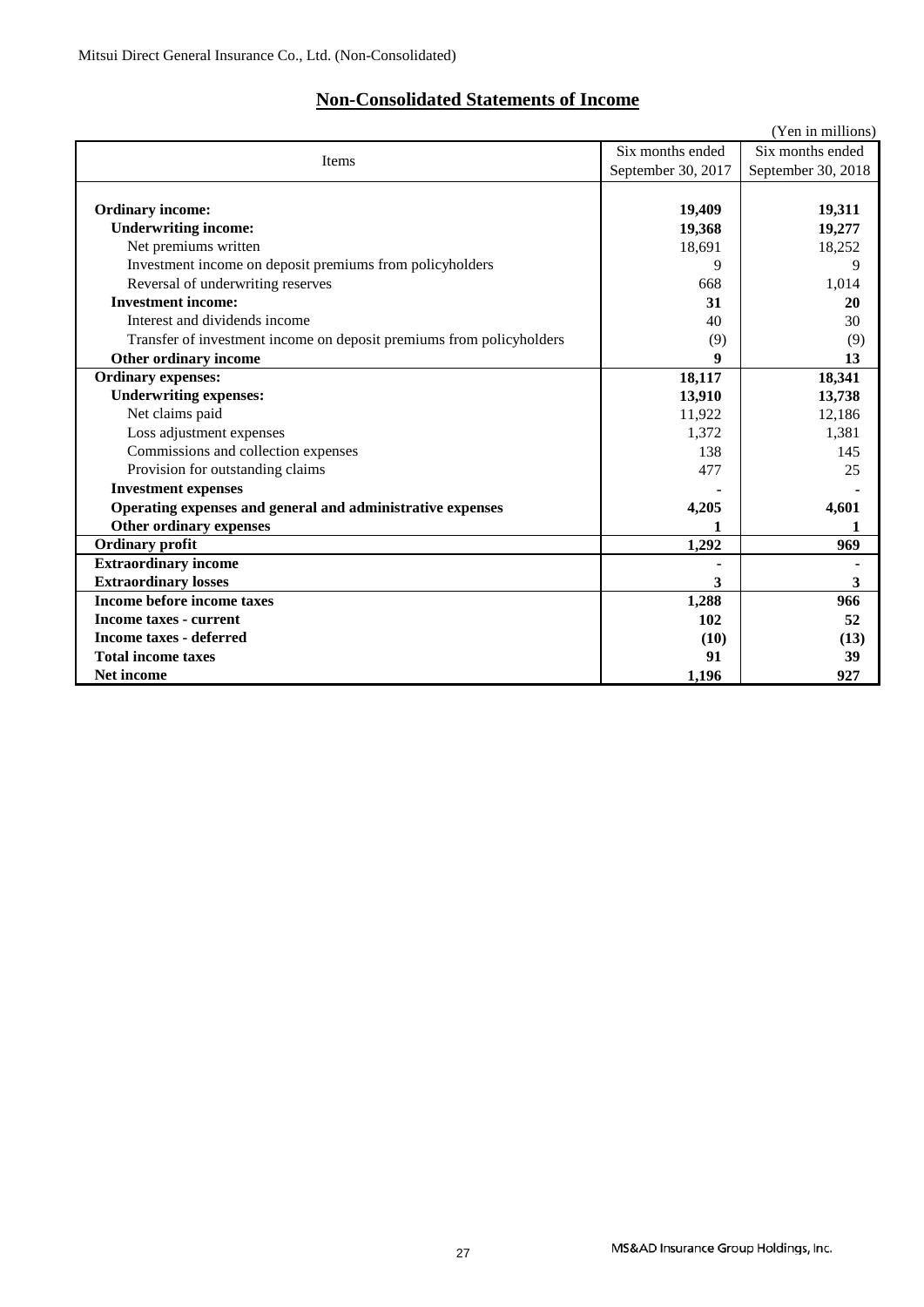### **Non-Consolidated Solvency Margin Ratio**

|                                                                                                                                          |                | (Yen in millions)  |
|------------------------------------------------------------------------------------------------------------------------------------------|----------------|--------------------|
|                                                                                                                                          | March 31, 2018 | September 30, 2018 |
| (A) Total amount of solvency margin                                                                                                      | 14,992         | 15,283             |
| Total net assets                                                                                                                         | 13,619         | 14,546             |
| Reserve for price fluctuation                                                                                                            | 63             | 67                 |
| Contingency reserve                                                                                                                      | $\Omega$       | $\Omega$           |
| Catastrophe reserve                                                                                                                      | 1,242          | 627                |
| General bad debt reserve                                                                                                                 | 3              | $\overline{c}$     |
| Net unrealized gains/(losses) on investments in securities and<br>net deferred gains/(losses) on hedges (prior to tax effect deductions) | 63             | 39                 |
| Net unrealized gains/(losses) on land                                                                                                    |                |                    |
| Excess of policyholders' contract deposits (a)                                                                                           | -              |                    |
| Subordinated debts, etc. (b)                                                                                                             | Ξ.             |                    |
| Amount excluded from the margin, out of (a) and (b)                                                                                      | Ξ.             | $\blacksquare$     |
| Deductions                                                                                                                               |                |                    |
| Others                                                                                                                                   |                |                    |
| $\sqrt{(R_1+R_2)^2+(R_3+R_4)^2}$ + R <sub>5</sub> + R <sub>6</sub><br>(B) Total amount of risks                                          | 6,553          | 6,556              |
| General insurance risk $(R_1)$                                                                                                           | 5,978          | 5,978              |
| Insurance risk of third sector insurance contracts $(R_2)$                                                                               |                |                    |
| Assumed interest rate risk $(R_3)$                                                                                                       | $\theta$       | $\theta$           |
| Asset management risk $(R_4)$                                                                                                            | 853            | 871                |
| Business administration risk $(R_5)$                                                                                                     | 213            | 214                |
| Catastrophe risk $(R_6)$                                                                                                                 | 300            | 300                |
| (C) Solvency margin ratio<br>$[(A) / {(B) x 1/2}] x 100$                                                                                 | 457.5 %        | 466.2%             |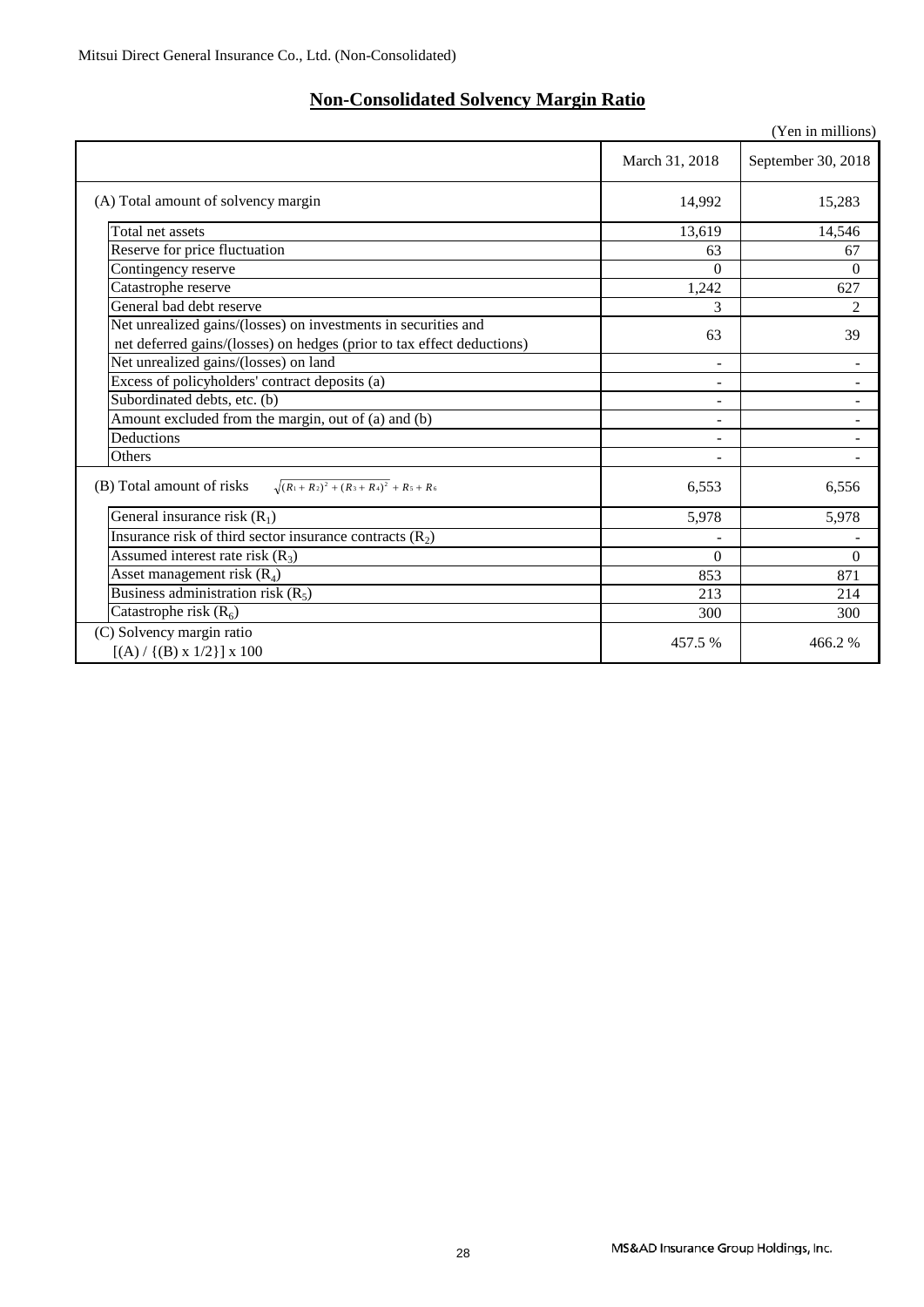### **(4) Mitsui Sumitomo Aioi Life Insurance Co., Ltd. (Non-consolidated)**

### **Non-Consolidated Balance Sheets**

| (Yen in millions)                                                                                                                                     |                                         |                                  |  |
|-------------------------------------------------------------------------------------------------------------------------------------------------------|-----------------------------------------|----------------------------------|--|
| March 31, 2018<br>September 30, 2018<br>Items                                                                                                         |                                         |                                  |  |
| (Assets)<br>Cash, deposits and savings<br>Receivables under resale agreements                                                                         | 164,811                                 | 80,656<br>361,450                |  |
| Receivables under securities borrowing transactions<br><b>Investments in securities</b><br>Loans<br><b>Tangible fixed assets</b>                      | 309,644<br>3,260,140<br>57,079<br>3,997 | 3,404,085<br>57,731<br>3,491     |  |
| <b>Intangible fixed assets</b><br>Due from agencies<br>Reinsurance accounts receivable<br><b>Other assets</b><br><b>Bad debt reserve</b>              | 26,417<br>127<br>663<br>46,963<br>(114) | 29,155<br>162<br>1,300<br>40,750 |  |
| <b>Total assets</b>                                                                                                                                   | 3,869,730                               | (109)<br>3,978,674               |  |
| (Liabilities)<br><b>Policy liabilities:</b>                                                                                                           | 3,182,433                               | 3,296,013                        |  |
| Outstanding claims<br>Underwriting reserves<br>Reserve for dividends to policyholders                                                                 | 28,102<br>3,143,804<br>10,526           | 27,357<br>3,258,343<br>10,312    |  |
| Due to agencies<br>Reinsurance accounts payable                                                                                                       | 4,562<br>263                            | 4,915<br>242                     |  |
| <b>Other liabilities:</b><br>Payables under repurchase agreements<br>Payables under securities lending transactions                                   | 395,303<br>381,139                      | 401,582<br>365,442<br>23,099     |  |
| Income taxes payable<br>Lease obligations<br>Asset retirement obligations<br>Other liabilities                                                        | 758<br>2,364<br>432<br>10,609           | 1,718<br>1,992<br>433<br>8,897   |  |
| <b>Reserve for pension and retirement benefits</b><br><b>Reserve for retirement benefits for officers</b><br>Reserves under the special laws:         | 3,137<br>22<br>6,862                    | 3,374<br>19<br>7,318             |  |
| Reserve for price fluctuation<br><b>Deferred tax liabilities</b><br><b>Total liabilities</b>                                                          | 6,862<br>12,619<br>3,605,205            | 7,318<br>8,113<br>3,721,581      |  |
| (Net assets)                                                                                                                                          |                                         |                                  |  |
| <b>Common stock</b><br><b>Capital surplus</b><br><b>Retained earnings</b>                                                                             | 85,500<br>93,688<br>7,870               | 85,500<br>93,688<br>10,780       |  |
| <b>Total shareholders' equity</b><br>Net unrealized gains/(losses) on investments in securities<br><b>Total valuation and translation adjustments</b> | 187,058<br>77,466<br>77,466             | 189,968<br>67,123<br>67,123      |  |
| <b>Total net assets</b><br><b>Total liabilities and net assets</b>                                                                                    | 264,524<br>3,869,730                    | 257,092<br>3,978,674             |  |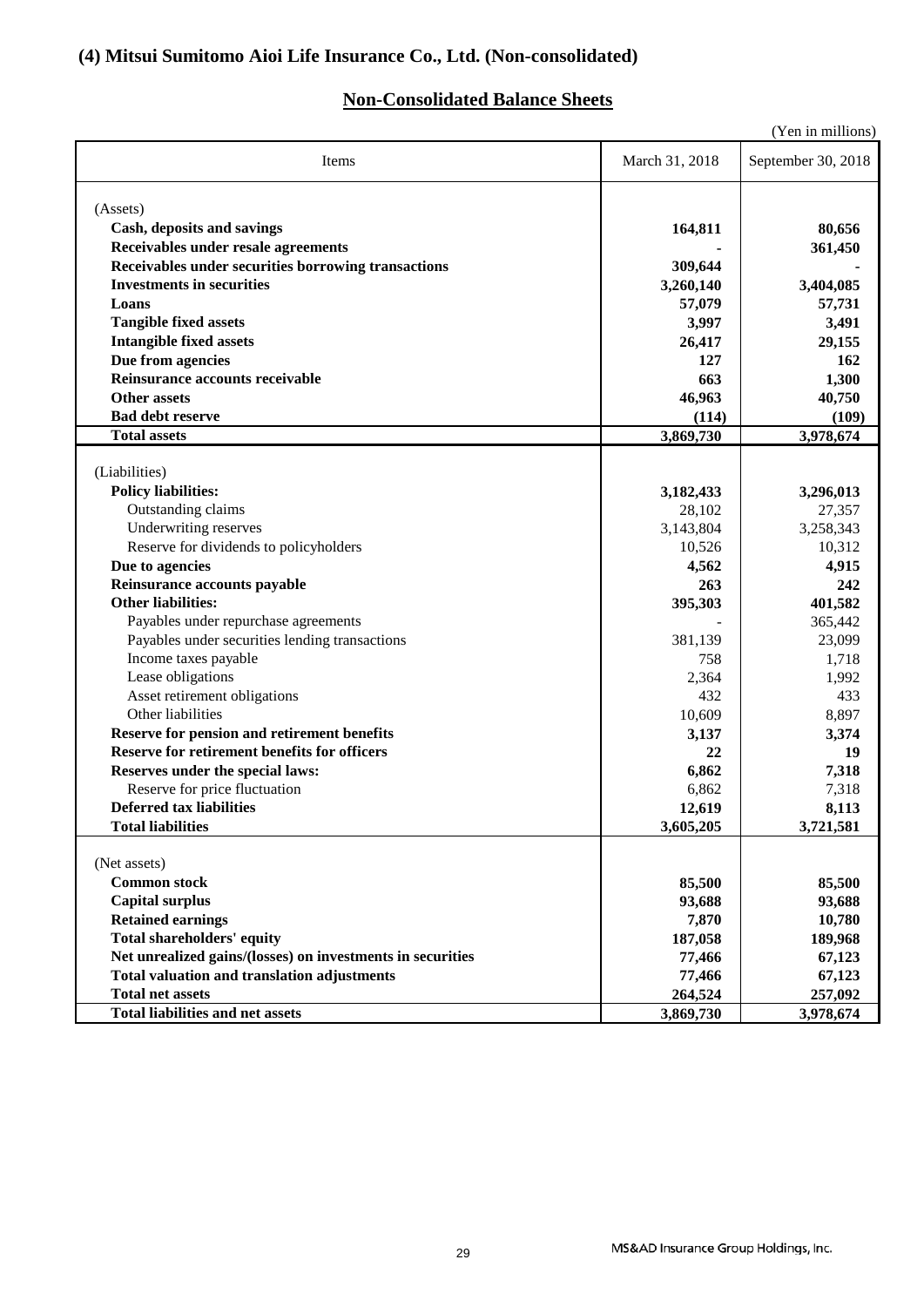### **Non-Consolidated Statements of Income**

|                                                                          |                    | (Yen in millions)  |
|--------------------------------------------------------------------------|--------------------|--------------------|
| <b>Items</b>                                                             | Six months ended   | Six months ended   |
|                                                                          | September 30, 2017 | September 30, 2018 |
|                                                                          |                    |                    |
| <b>Ordinary income:</b>                                                  | 271,771            | 282,056            |
| Insurance premiums and others:                                           | 243,230            | 254,024            |
| Insurance premiums                                                       | 242,757            | 247,496            |
| <b>Investment income:</b>                                                | 25,072             | 25,976             |
| Interest and dividends income                                            | 22,064             | 22,636             |
| Gains on sales of securities                                             | 3,001              | 3,333              |
| Other ordinary income:                                                   | 3,469              | 2,055              |
| Reversal of outstanding claims                                           | 2,071              | 744                |
| <b>Ordinary expenses:</b>                                                | 262,921            | 274,205            |
| <b>Insurance claims and others:</b>                                      | 94,793             | 109,061            |
| Insurance claims                                                         | 20,530             | 20,080             |
| Annuity payments                                                         | 8,100              | 8,985              |
| <b>Benefits</b>                                                          | 8,984              | 9,975              |
| Surrender benefits                                                       | 54,430             | 62,393             |
| Other refunds                                                            | 2,167              | 1,807              |
| Provision for underwriting reserves and others:                          | 120,675            | 114,539            |
| Provision for underwriting reserves                                      | 120,675            | 114,539            |
| Provision for interest portion of reserve for dividends to policyholders | $\Omega$           | $\Omega$           |
| <b>Investment expenses:</b>                                              | 1,809              | 2,956              |
| Interest expense                                                         | 30                 |                    |
| Losses on sales of securities                                            | 633                | 2,106              |
| Losses on derivative transactions                                        | 1,106              | 831                |
| <b>Operating expenses</b>                                                | 39,412             | 41,039             |
| Other ordinary expenses                                                  | 6,229              | 6,609              |
| <b>Ordinary profit</b>                                                   | 8,850              | 7,851              |
| <b>Extraordinary income</b>                                              | 1                  | $\mathbf{0}$       |
| <b>Extraordinary losses</b>                                              | 421                | 651                |
| Provision for reserve for dividends to policyholders                     | 2,861              | 2,038              |
| Income before income taxes                                               | 5,568              | 5,160              |
| Income taxes - current                                                   | 1,214              | 1,756              |
| <b>Income taxes - deferred</b>                                           | 156                | (484)              |
| <b>Total income taxes</b>                                                | 1,371              | 1,272              |
| Net income                                                               | 4,197              | 3,888              |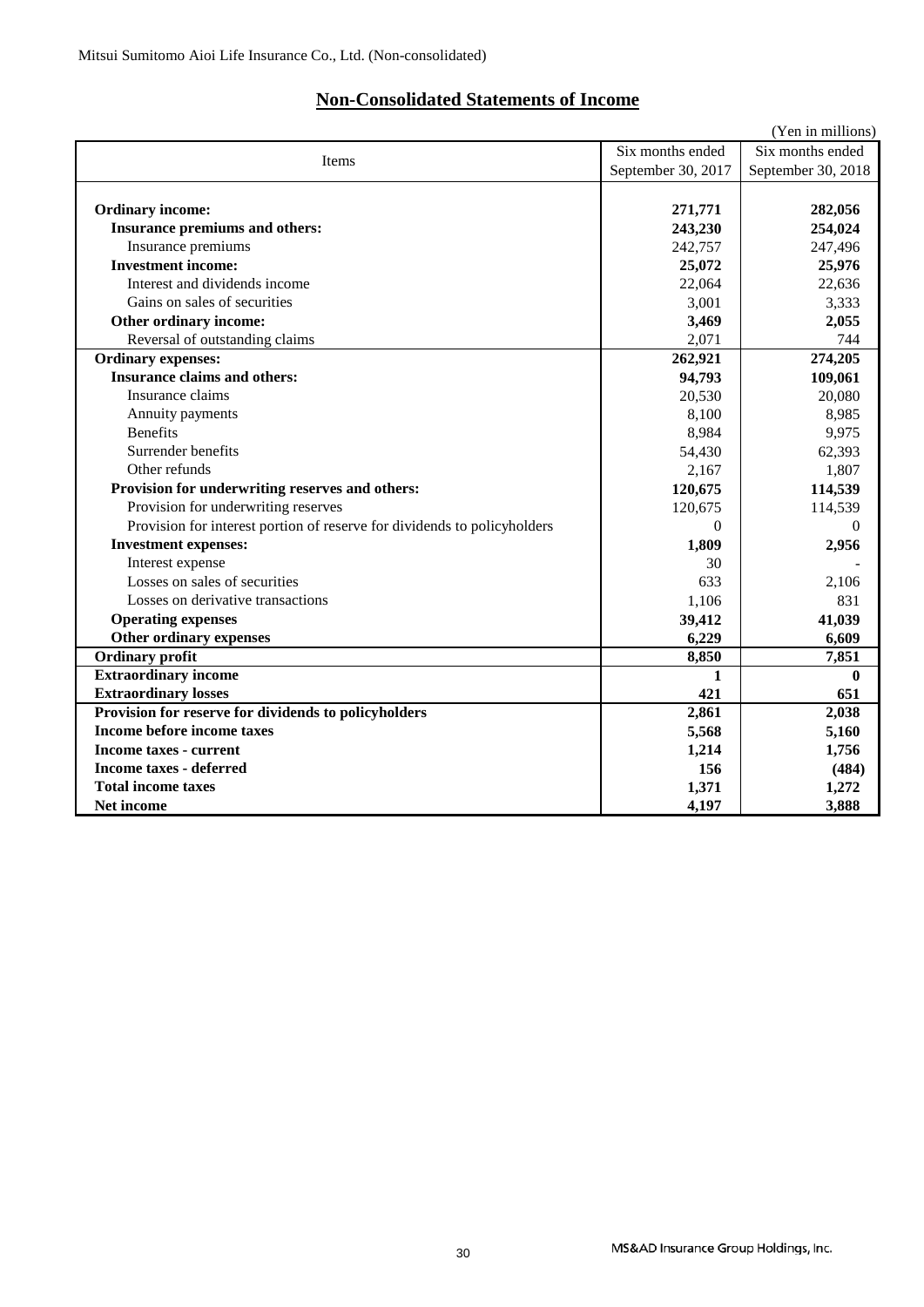### **Business Results**

## **Amount of Policies in Force and New Policies**

| (1) Policies in force<br>(Yen in 100 millions) |                    |         |                    |         |
|------------------------------------------------|--------------------|---------|--------------------|---------|
| March 31, 2018                                 |                    |         | September 30, 2018 |         |
|                                                | Number of policies | Amount  | Number of policies | Amount  |
|                                                | (in thousands)     |         | (in thousands)     |         |
| Individual insurance                           | 3,057              | 230,952 | 3,138              | 236,650 |
| Individual annuities                           | 182                | 7,115   | 179.               | 6,972   |
| Group insurance                                |                    | 78.598  |                    | 82,806  |
| Group annuities                                |                    |         |                    |         |

(Notes) 1. The amounts of individual annuities represent the total sum of (a) the funds to be held at the time annuity payments are to commence for the policies for which annuity payments have not yet commenced and (b) the underwriting reserves for the policies for which annuity payments have commenced.

2. The amounts of group annuities represent the underwriting reserves.

| (2) New policies<br>(Yen in 100 millions) |                |        |              |               |                                     |        |              |               |
|-------------------------------------------|----------------|--------|--------------|---------------|-------------------------------------|--------|--------------|---------------|
| Six months ended September 30, 2017       |                |        |              |               | Six months ended September 30, 2018 |        |              |               |
|                                           | Number of      |        |              |               | Number of                           |        |              |               |
|                                           | policies       | Amount | New policies | Net increase  | policies                            | Amount | New policies | Net increase  |
|                                           | (in thousands) |        |              | by conversion | (in thousands)                      |        |              | by conversion |
| Individual insurance                      | 136            | 14,096 | 14,096       |               | 168                                 | 17,838 | 17,838       |               |
| Individual annuities                      |                | 48     | 48           |               |                                     | 34     | 34           |               |
| Group insurance                           |                | 897    | 897          |               |                                     | 677    | 677          |               |
| Group annuities                           |                |        | -            |               |                                     |        | -            |               |

(Note) The amounts of individual annuities represent the funds to be held at the time annuity payments are to commence.

### **Annualized Premiums**

| (1) Policies in force | (Yen in 100 millions) |                    |
|-----------------------|-----------------------|--------------------|
|                       | March 31, 2018        | September 30, 2018 |
| Individual insurance  | 3,693                 | 3,796              |
| Individual annuities  | 430                   | 423                |
| Total:                | 4,123                 | 4,220              |
| Medical coverage,     | 967                   | 1,020              |
| living benefits, etc. |                       |                    |

| (2) New policies                           |                    | (Yen in 100 millions) |
|--------------------------------------------|--------------------|-----------------------|
|                                            | Six months ended   | Six months ended      |
|                                            | September 30, 2017 | September 30, 2018    |
| Individual insurance                       | 197                | 256                   |
| Individual annuities                       |                    |                       |
| Total:                                     | 199                | 258                   |
| Medical coverage,<br>living benefits, etc. | 68                 | 86                    |

(Notes) 1. An annualized premium is the annual total of premiums that is obtained by multiplying the amount of a single payment with the number of payments per year in accordance with the premium payment method. An annualized premium for a lump-sum payment policy is the premium divided by the number of years of coverage.

 2. "Medical coverage, living benefits, etc." represents the portion of annualized premiums that corresponds to medical coverage benefits (for hospitalization, surgeries, etc.), living benefits (for specified diseases, nursing care, etc.) and premium waiver benefits (excluding those for disability, but including those for specified diseases, nursing care, etc.).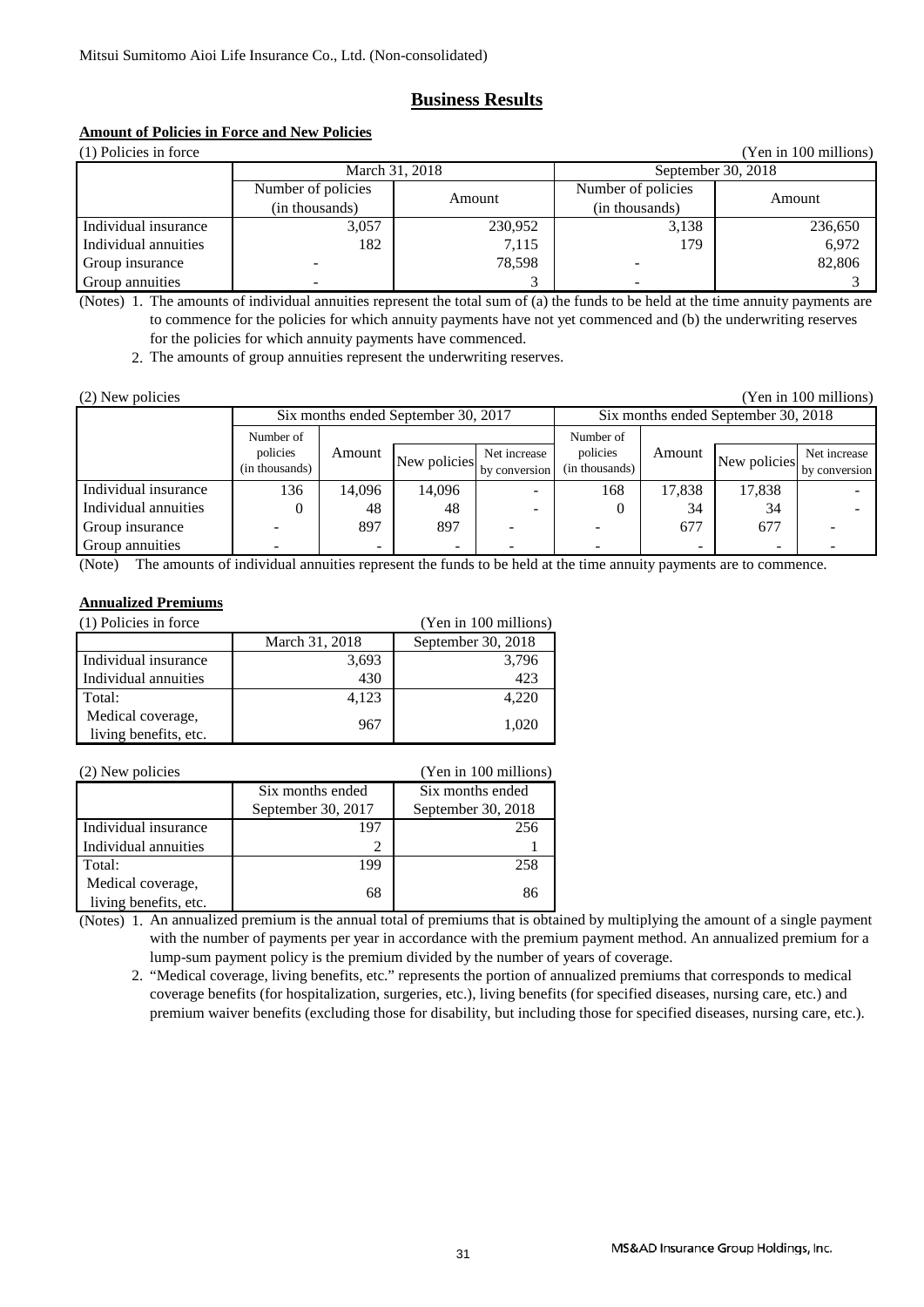### **Non-Consolidated Business Performance**

|                                                      |                                        |                                        | (Yen in millions) |
|------------------------------------------------------|----------------------------------------|----------------------------------------|-------------------|
|                                                      | Six months ended<br>September 30, 2017 | Six months ended<br>September 30, 2018 | Change            |
| Fundamental revenues:                                | 268,768                                | 278,745                                | 9,976             |
| Insurance premiums and others                        | 243,230                                | 254,024                                | 10,794            |
| Fundamental expenses                                 | 260,877                                | 269,977                                | 9,100             |
| Fundamental profit                                   | 7,891                                  | 8,767                                  | 876               |
| Capital gains/(losses)                               | 1,261                                  | 370                                    | (891)             |
| Non-recurring gains/(losses)                         | (302)                                  | (1,286)                                | (984)             |
| Ordinary profit                                      | 8,850                                  | 7,851                                  | (999)             |
| Extraordinary income                                 |                                        | 0                                      | $\left(1\right)$  |
| <b>Extraordinary losses</b>                          | 421                                    | 651                                    | 230               |
| Provision for reserve for dividends to policyholders | 2,861                                  | 2,038                                  | (823)             |
| Income taxes                                         | 1,371                                  | 1,272                                  | (98)              |
| Net income                                           | 4,197                                  | 3,888                                  | (308)             |

(Note) Since the period for six months ended September 30, 2018, the disclosure method of the breakdown of ordinary profit relating to the effect of change in the exchange rates related to foreign currency denominated insurance contracts and the effect of change in surrender values associated with market value adjustment has been modified. As a result, fundamental profit increased by ¥22 million and capital gains decreased by the same amount for the six months ended September 30, 2018, compared to those before the modification.

### **Non-Consolidated Solvency Margin Ratio**

|                                                                                                                                                |                          | (Yen in millions)        |
|------------------------------------------------------------------------------------------------------------------------------------------------|--------------------------|--------------------------|
|                                                                                                                                                | March 31, 2018           | September 30, 2018       |
| (A) Total amount of solvency margin                                                                                                            | 484,904                  | 476,981                  |
| Total capital                                                                                                                                  | 186,080                  | 187,400                  |
| Reserve for price fluctuation                                                                                                                  | 6.862                    | 7,318                    |
| Contingency reserve                                                                                                                            | 32,890                   | 34,176                   |
| General bad debt reserve                                                                                                                       | 23                       | 17                       |
| Net unrealized gains/(losses) on investments in securities and<br>net deferred gains/(losses) on hedges (prior to tax effect deductions) x 90% | 96,832                   | 83,904                   |
| Net unrealized gains/(losses) on land x 85%                                                                                                    |                          |                          |
| Excess of continued Zillmerized reserve (a)                                                                                                    | 159,410                  | 159,997                  |
| Subordinated debts, etc. (b)                                                                                                                   |                          |                          |
| Amount excluded from the margin, out of (a) and (b)                                                                                            | $\overline{\phantom{a}}$ |                          |
| Brought in capital                                                                                                                             |                          | $\overline{\phantom{a}}$ |
| Deductions                                                                                                                                     |                          |                          |
| Others                                                                                                                                         | 2,804                    | 4,166                    |
| (B) Total amount of risks $\sqrt{(R_1+R_3)^2+(R_2+R_3+R_7)^2}$ + R <sub>4</sub>                                                                | 56,163                   | 57,778                   |
| Insurance risk $(R_1)$                                                                                                                         | 17,411                   | 17,963                   |
| Insurance risk of third sector insurance contracts $(R_8)$                                                                                     | 11,658                   | 12,340                   |
| Assumed interest rate risk $(R_2)$                                                                                                             | 3,115                    | 3,132                    |
| Minimum guarantee risk $(R_7)$                                                                                                                 |                          |                          |
| Asset management risk $(R_3)$                                                                                                                  | 43,169                   | 44,227                   |
| Business administration risk $(R_4)$                                                                                                           | 1,507                    | 1,553                    |
| (C) Solvency margin ratio<br>$[(A) / {(B) x 1/2}] x 100$                                                                                       | 1,726.7 %                | 1,651.0%                 |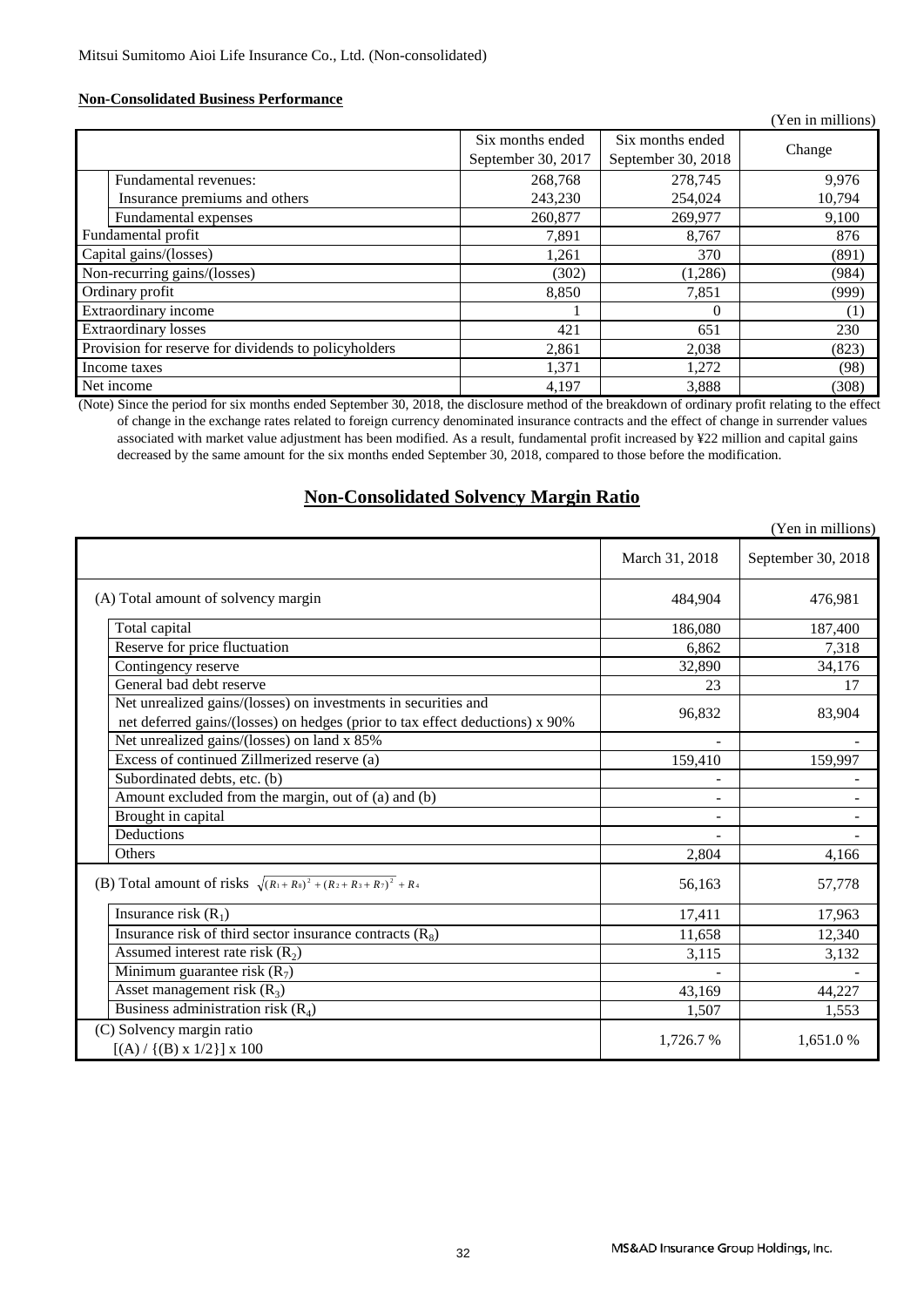### **(5) Mitsui Sumitomo Primary Life Insurance Co., Ltd. (Non-consolidated)**

### **Non-Consolidated Balance Sheets**

|                                                            |                | (Yen in millions)  |
|------------------------------------------------------------|----------------|--------------------|
| Items                                                      | March 31, 2018 | September 30, 2018 |
| (Assets)                                                   |                |                    |
| Cash, deposits and savings                                 | 178,099        | 197,216            |
| <b>Monetary claims bought</b>                              | 39,999         | 41,999             |
| <b>Money trusts</b>                                        | 1,037,295      | 1,250,664          |
| <b>Investments in securities</b>                           | 4,612,983      | 4,814,403          |
| Loans                                                      | 239,778        | 241,912            |
| <b>Tangible fixed assets</b>                               | 892            | 919                |
| <b>Intangible fixed assets</b>                             | 6,638          | 8,744              |
| Reinsurance accounts receivable                            | 3,813          | 4,884              |
| <b>Other assets</b>                                        | 41,616         | 45,676             |
| <b>Deferred tax assets</b>                                 | 40,636         | 43,649             |
| <b>Total assets</b>                                        | 6,201,753      | 6,650,072          |
|                                                            |                |                    |
| (Liabilities)                                              |                |                    |
| <b>Policy liabilities:</b>                                 | 5,916,715      | 6,345,146          |
| Outstanding claims                                         | 17,382         | 17,978             |
| Underwriting reserves                                      | 5,899,332      | 6,327,167          |
| Due to agencies                                            | 4,555          | 3,936              |
| Reinsurance accounts payable                               | 4,244          | 4,329              |
| <b>Other liabilities:</b>                                  | 39,648         | 48,165             |
| Income taxes payable                                       | 1,501          | 1,449              |
| Lease obligations                                          | 833            | 820                |
| Asset retirement obligations                               | 134            | 136                |
| Other liabilities                                          | 37,179         | 45,760             |
| Reserves under the special laws:                           | 72,500         | 77,974             |
| Reserve for price fluctuation                              | 72,500         | 77,974             |
| <b>Total liabilities</b>                                   | 6,037,664      | 6,479,551          |
|                                                            |                |                    |
| (Net assets)                                               |                |                    |
| <b>Common stock</b>                                        | 41,060         | 41,060             |
| <b>Capital surplus</b>                                     | 24,735         | 24,735             |
| <b>Retained earnings</b>                                   | 89,878         | 95,261             |
| Total shareholders' equity                                 | 155,673        | 161,056            |
| Net unrealized gains/(losses) on investments in securities | 8,207          | 9,306              |
| Net deferred gains/(losses) on hedges                      | 207            | 157                |
| <b>Total valuation and translation adjustments</b>         | 8,414          | 9,463              |
| <b>Total net assets</b>                                    | 164,088        | 170,520            |
| <b>Total liabilities and net assets</b>                    | 6,201,753      | 6,650,072          |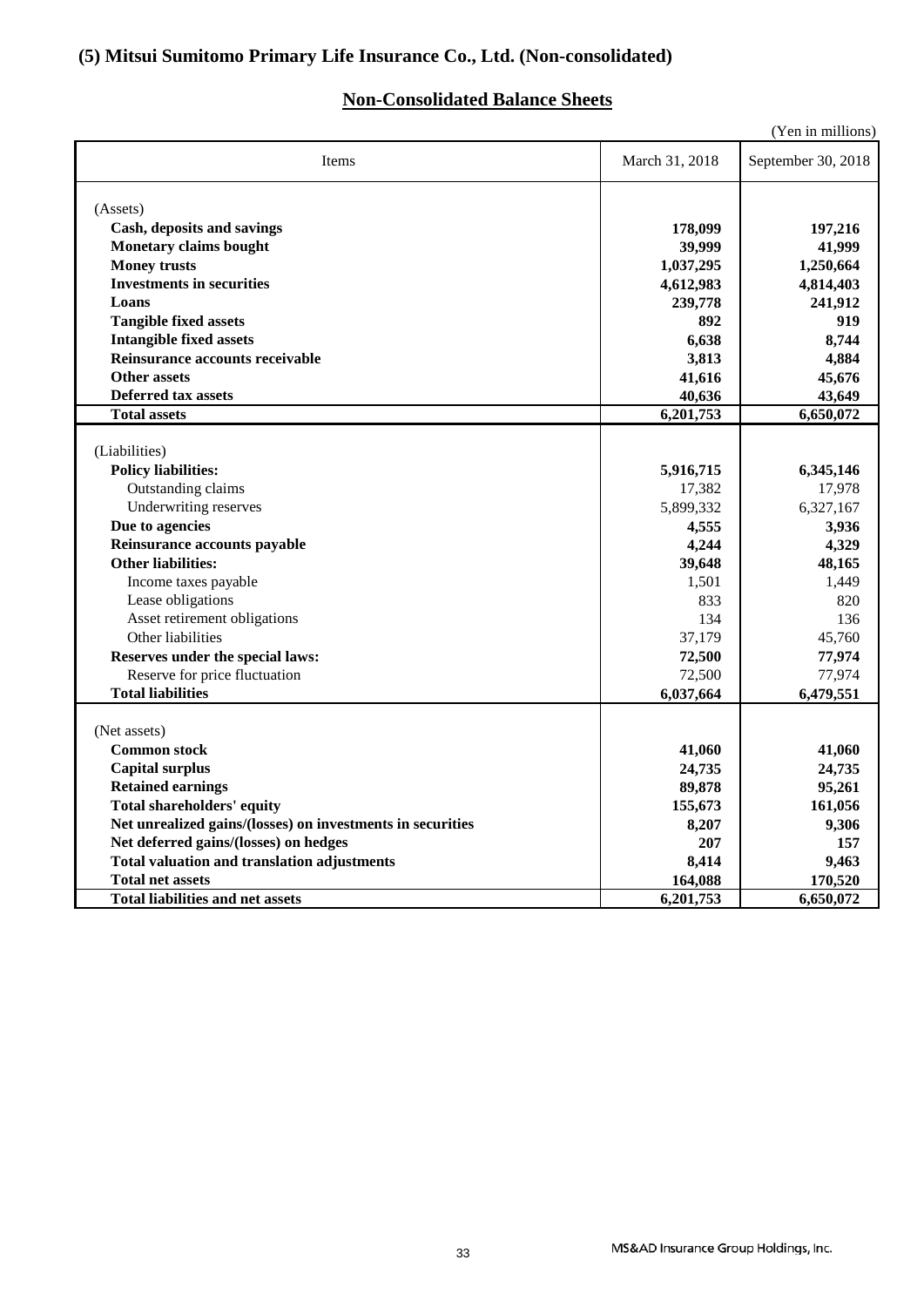### **Non-Consolidated Statements of Income**

|                                                 |                    | (Yen in millions)  |
|-------------------------------------------------|--------------------|--------------------|
| Items                                           | Six months ended   | Six months ended   |
|                                                 | September 30, 2017 | September 30, 2018 |
|                                                 |                    |                    |
| <b>Ordinary income:</b>                         | 774,247            | 749,407            |
| Insurance premiums and others:                  | 503,274            | 574,419            |
| Insurance premiums                              | 482,624            | 563,066            |
| <b>Investment income:</b>                       | 269,208            | 173,301            |
| Interest and dividends income                   | 38.036             | 43,768             |
| Investment gains on money trusts                | 47,986             | 34,830             |
| Gains on sales of securities                    | 1,451              | 1,222              |
| Investment gains on separate accounts           | 123,064            | 71,511             |
| Other ordinary income                           | 1,764              | 1,686              |
| <b>Ordinary expenses:</b>                       | 737,735            | 727,465            |
| <b>Insurance claims and others:</b>             | 321,977            | 267,198            |
| Insurance claims                                | 33,702             | 41,966             |
| Annuity payments                                | 43,905             | 44,996             |
| <b>Benefits</b>                                 | 79,286             | 89,072             |
| Surrender benefits                              | 93,545             | 52,650             |
| Other refunds                                   | 1,195              | 1,594              |
| Provision for underwriting reserves and others: | 388,032            | 428,430            |
| Provision for outstanding claims                | 4,743              | 595                |
| Provision for underwriting reserves             | 383,288            | 427,834            |
| <b>Investment expenses:</b>                     | 48                 | 68                 |
| Interest expense                                | $\Omega$           | $\Omega$           |
| Losses on sales of securities                   |                    | 20                 |
| <b>Operating expenses</b>                       | 23,901             | 27,362             |
| Other ordinary expenses                         | 3,775              | 4,405              |
| <b>Ordinary profit</b>                          | 36,512             | 21,941             |
| <b>Extraordinary income</b>                     |                    |                    |
| <b>Extraordinary losses</b>                     | 11,973             | 5,474              |
| Income before income taxes                      | 24,539             | 16,467             |
| <b>Income taxes - current</b>                   | 11,731             | 7,886              |
| <b>Income taxes - deferred</b>                  | (4,892)            | (3,421)            |
| <b>Total income taxes</b>                       | 6,839              | 4,465              |
| Net income                                      | 17,700             | 12,002             |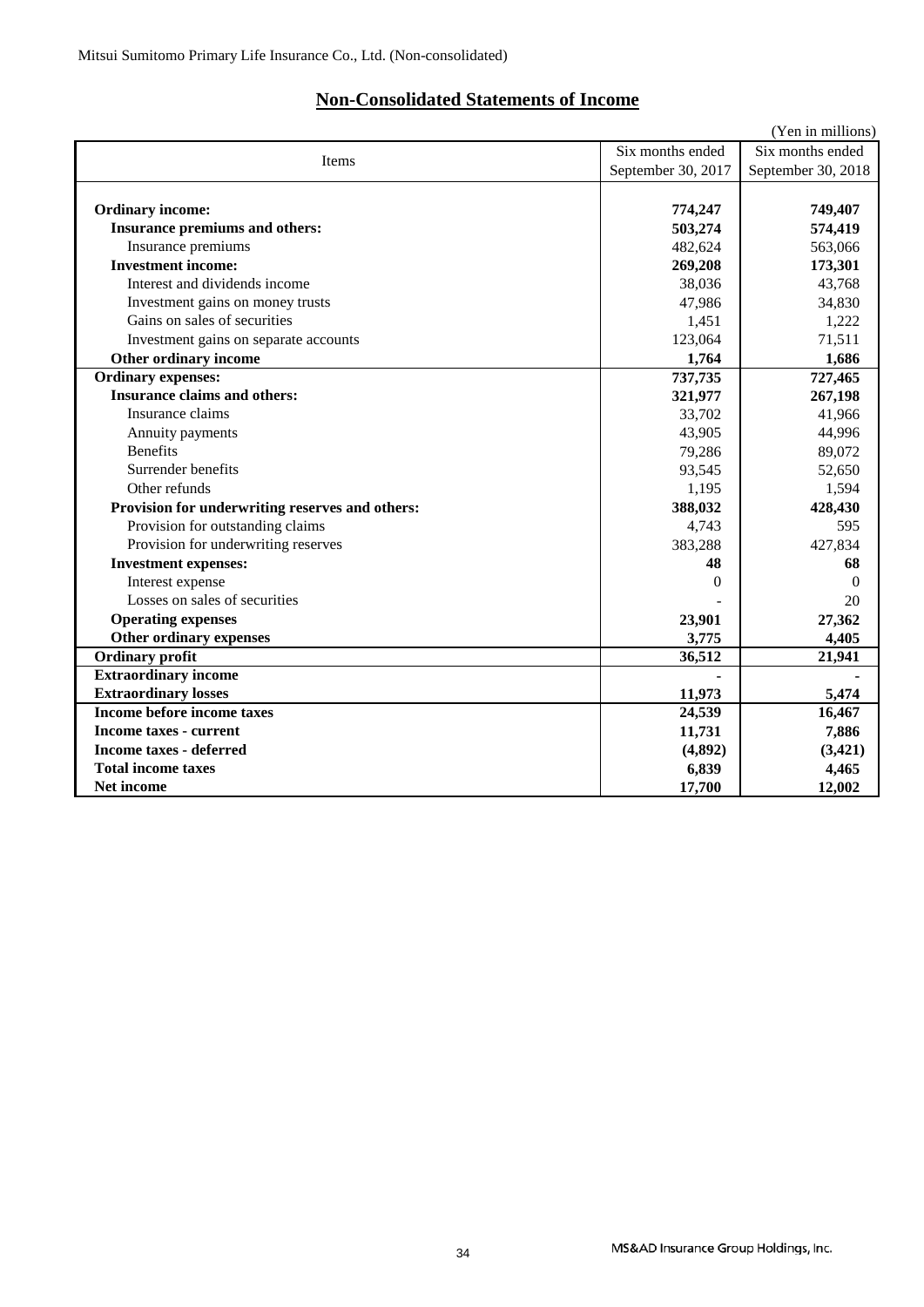### **Business Results**

### **Amount of Policies in Force and New Policies**

| (1) Policies in force<br>(Yen in 100 millions) |                    |        |                    |                    |  |  |  |
|------------------------------------------------|--------------------|--------|--------------------|--------------------|--|--|--|
|                                                | March 31, 2018     |        |                    | September 30, 2018 |  |  |  |
|                                                | Number of policies | Amount | Number of policies | Amount             |  |  |  |
|                                                | (in thousands)     |        | (in thousands)     |                    |  |  |  |
| Individual insurance                           | 687                | 37,873 | 731                | 41,315             |  |  |  |
| Individual annuities                           | 338                | 22,745 | 361                | 23,967             |  |  |  |
| Group insurance                                |                    |        |                    |                    |  |  |  |
| Group annuities                                |                    |        |                    |                    |  |  |  |

(Note) The amounts of individual annuities represent the total sum of (a) the funds to be held at the time annuity payments are to commence (the premium reserves in the case of individual variable annuities) for the policies for which annuity payments have not yet commenced and (b) the underwriting reserves for the policies for which annuity payments have commenced.

| (2) New policies |  |
|------------------|--|
|------------------|--|

(Yen in 100 millions)

|                      | Six months ended September 30, 2017 |                          |              |               | Six months ended September 30, 2018 |           |              |               |
|----------------------|-------------------------------------|--------------------------|--------------|---------------|-------------------------------------|-----------|--------------|---------------|
|                      | Number of                           |                          |              |               |                                     | Number of |              |               |
|                      | policies                            | Amount                   | New policies | Net increase  | policies                            | Amount    | New policies | Net increase  |
|                      | (in thousands)                      |                          |              | by conversion | (in thousands)                      |           |              | by conversion |
| Individual insurance | 59                                  | 3.961                    | 3,961        |               | 53                                  | 3.741     | 3.741        |               |
| Individual annuities | 19                                  | 869                      | 869          |               | 35                                  | 1.990     | 1,990        |               |
| Group insurance      |                                     | -                        |              |               |                                     | -         |              |               |
| Group annuities      |                                     | $\overline{\phantom{0}}$ |              |               |                                     | -         | -            |               |

(Note) The amounts of individual annuities represent the funds to be held at the time annuity payments are to commence (the premium reserves at the time of enrollment in the case of individual variable annuities).

### **Annualized Premiums**

| (1) Policies in force | (Yen in 100 millions) |                    |
|-----------------------|-----------------------|--------------------|
|                       | March 31, 2018        | September 30, 2018 |
| Individual insurance  | 2,641                 | 2,925              |
| Individual annuities  | 2,307                 | 2,508              |
| Total:                | 4,948                 | 5,434              |
| Medical coverage,     |                       |                    |
| living benefits, etc. |                       |                    |

| (2) New policies      |                    | (Yen in 100 millions) |
|-----------------------|--------------------|-----------------------|
|                       | Six months ended   | Six months ended      |
|                       | September 30, 2017 | September 30, 2018    |
| Individual insurance  | 317                | 300                   |
| Individual annuities  | 122                | 317                   |
| Total:                | 439                | 617                   |
| Medical coverage,     |                    |                       |
| living benefits, etc. | -                  |                       |

(Notes) 1. An annualized premium is the annual total of premiums that is obtained by multiplying the amount of a single payment with the number of payments per year in accordance with the premium payment method. An annualized premium for a lump-sum payment policy is the premium divided by the number of years of coverage.

 2. "Medical coverage, living benefits, etc." represents the portion of annualized premiums that corresponds to medical coverage benefits (for hospitalization, surgeries, etc.), living benefits (for specified diseases, nursing care, etc.) and premium waiver benefits (excluding those for disability, but including those for specified diseases, nursing care, etc.).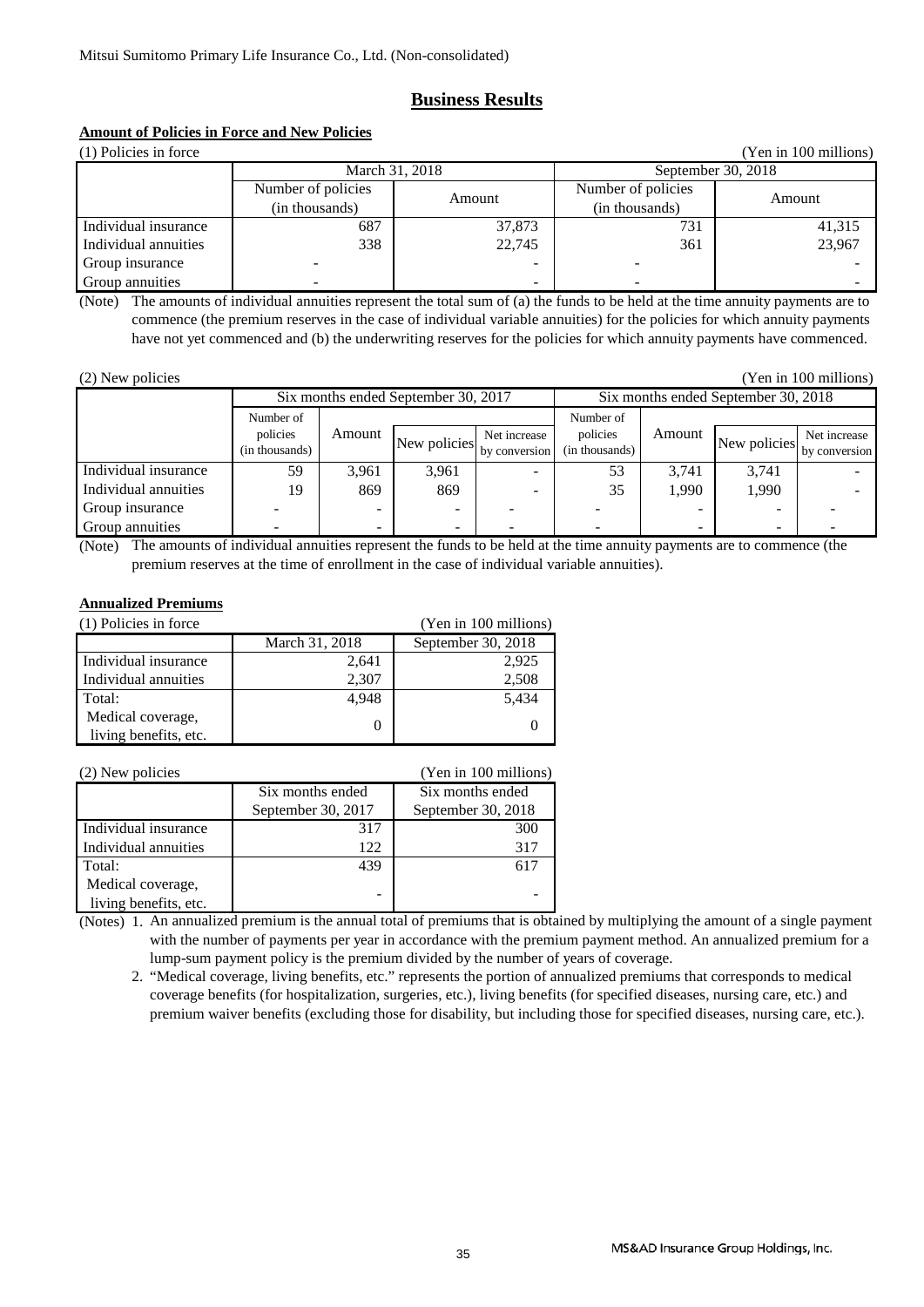### **Non-Consolidated Business Performance**

|                                                      |                                        |                                        | (Yen in millions) |
|------------------------------------------------------|----------------------------------------|----------------------------------------|-------------------|
|                                                      | Six months ended<br>September 30, 2017 | Six months ended<br>September 30, 2018 | Change            |
| Fundamental revenues:                                | 754,471                                | 744,486                                | (9,985)           |
| Insurance premiums and others                        | 503,274                                | 574,419                                | 71,144            |
| Fundamental expenses                                 | 737,857                                | 721,311                                | (16, 545)         |
| Fundamental profit                                   | 16,614                                 | 23,174                                 | 6,560             |
| Capital gains/(losses)                               | 22,745                                 | 4,900                                  | (17, 844)         |
| Non-recurring gains/(losses)                         | (2,847)                                | (6,132)                                | (3,285)           |
| Ordinary profit                                      | 36,512                                 | 21,941                                 | (14, 570)         |
| Extraordinary income                                 |                                        |                                        |                   |
| <b>Extraordinary losses</b>                          | 11,973                                 | 5,474                                  | (6, 499)          |
| Provision for reserve for dividends to policyholders |                                        |                                        |                   |
| Income taxes                                         | 6,839                                  | 4,465                                  | (2,373)           |
| Net income                                           | 17.700                                 | 12,002                                 | (5,697)           |

### **Non-Consolidated Solvency Margin Ratio**

|                                                                                                                                                |                | (Yen in millions)  |
|------------------------------------------------------------------------------------------------------------------------------------------------|----------------|--------------------|
|                                                                                                                                                | March 31, 2018 | September 30, 2018 |
| (A) Total amount of solvency margin                                                                                                            | 605,676        | 636,661            |
| Total capital                                                                                                                                  | 149,053        | 158,177            |
| Reserve for price fluctuation                                                                                                                  | 72,500         | 77,974             |
| Contingency reserve                                                                                                                            | 75,597         | 81,730             |
| General bad debt reserve                                                                                                                       |                |                    |
| Net unrealized gains/(losses) on investments in securities and<br>net deferred gains/(losses) on hedges (prior to tax effect deductions) x 90% | 10,258         | 11,632             |
| Net unrealized gains/(losses) on land x 85%                                                                                                    |                |                    |
| Excess of continued Zillmerized reserve (a)                                                                                                    | 267,415        | 272,972            |
| Subordinated debts, etc. (b)                                                                                                                   |                |                    |
| Amount excluded from the margin, out of (a) and (b)                                                                                            | ۰              |                    |
| Brought in capital                                                                                                                             |                |                    |
| Deductions                                                                                                                                     |                |                    |
| Others                                                                                                                                         | 30,850         | 34,174             |
| (B) Total amount of risks $\sqrt{(R_1+R_3)^2+(R_2+R_3+R_7)^2}$ + R <sub>4</sub>                                                                | 121,997        | 136,668            |
| Insurance risk $(R_1)$                                                                                                                         | 117            | 419                |
| Insurance risk of third sector insurance contracts $(R_8)$                                                                                     | 4              | 3                  |
| Assumed interest rate risk $(R_2)$                                                                                                             | 45,460         | 51,616             |
| Minimum guarantee risk $(R_7)$                                                                                                                 | 2,655          | 2,543              |
| Asset management risk $(R_3)$                                                                                                                  | 71,487         | 79,819             |
| Business administration risk $(R_4)$                                                                                                           | 2,394          | 2,688              |
| (C) Solvency margin ratio<br>$[(A) / {(B) x 1/2}] x 100$                                                                                       | 992.9 %        | 931.6%             |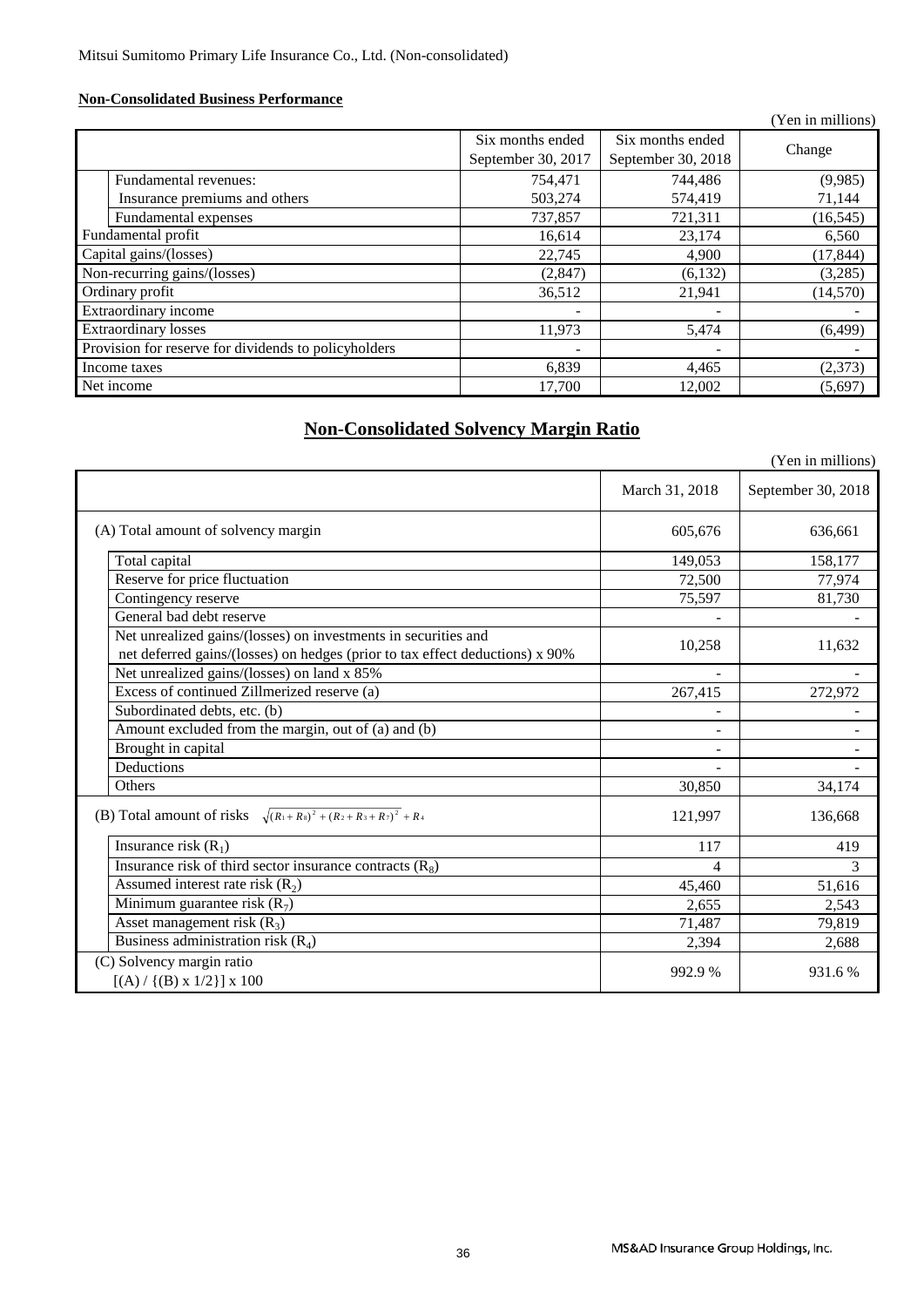### **3. Supplementary Information on Business Results for the Six Months Ended September 30, 2018 for Press Conference**

### **(1) Mitsui Sumitomo Insurance Co., Ltd. (Non-consolidated)**

### **1. Basic Information**

|                |                                |                                        |                              |                                        |             | (Yen in 100 millions) |
|----------------|--------------------------------|----------------------------------------|------------------------------|----------------------------------------|-------------|-----------------------|
|                |                                | Six months ended<br>September 30, 2017 | Year ended<br>March 31, 2018 | Six months ended<br>September 30, 2018 | Change      | Change                |
|                |                                | (A)                                    | (B)                          | (C)                                    | $(C) - (B)$ | $(C) - (A)$           |
| 1              | Net premiums written           | 7,816                                  | 15,003                       | 7,774                                  |             | (42)                  |
|                | Change ratio                   | 3.3%                                   | 2.1%                         | (0.5)%                                 | $(2.6)\%$   | (3.8)%                |
| $\overline{c}$ | Total assets                   | 70,017                                 | 70,982                       | 71,996                                 | 1,014       | 1,979                 |
| 3              | Net loss ratio                 | 54.4%                                  | 61.6%                        | 59.5%                                  | (2.1)%      | 5.1%                  |
| $\overline{4}$ | Net expense ratio              | 29.8%                                  | 31.3%                        | 30.7%                                  | (0.6)%      | 0.9%                  |
| 5              | Combined ratio                 | 84.2%                                  | 92.9%                        | 90.2%                                  | (2.7)%      | 6.0%                  |
|                | Underwriting result ratio      | 15.8%                                  | 7.1%                         | 9.8%                                   | 2.7%        | $(6.0)\%$             |
| 6              | Voluntary automobile insurance |                                        |                              |                                        |             |                       |
|                | Net premiums written           | 3,345                                  | 6,592                        | 3,314                                  |             | (30)                  |
|                | Change ratio                   | 1.1%                                   | 0.8%                         | (0.9)%                                 | (1.7)%      | $(2.0)\%$             |
|                | Underwriting result ratio      | 13.5%                                  | 9.0%                         | 10.2%                                  | 1.2%        | $(3.3)\%$             |
|                | Net loss ratio                 | 55.9%                                  | 59.1%                        | 58.4%                                  | (0.7)%      | 2.5%                  |
|                | Net expense ratio              | 30.6%                                  | 31.9%                        | 31.4%                                  | $(0.5)$ %   | 0.8%                  |
| 7              | Fire and allied insurance      |                                        |                              |                                        |             |                       |
|                | Net premiums written           | 1,053                                  | 1,967                        | 1,019                                  |             | (33)                  |
|                | Change ratio                   | 11.7%                                  | 7.0%                         | $(3.2)\%$                              | (10.2)%     | $(14.9)\%$            |
|                | Underwriting result ratio      | 11.5%                                  | $(10.9)\%$                   | $(19.7)\%$                             | (8.8)%      | $(31.2)\%$            |
|                | Net loss ratio                 | 50.9%                                  | 71.2%                        | 79.1%                                  | 7.9%        | 28.2%                 |
|                | Net expense ratio              | 37.6%                                  | 39.7%                        | 40.6%                                  | 0.9%        | 3.0%                  |
| 8              | Number of employees            | 14,767                                 | 14,572                       | 14,636                                 | 64          | (131)                 |
| 9              | Number of agencies             | 40,860                                 | 40,267                       | 39,247                                 | (1,020)     | (1,613)               |

(Notes) 1. Net premiums written and ratios are presented exclusive of Good Result Return premiums of the automobile insurance product "ModoRich", which contains a special clause related to premium adjustment and refund at maturity.

2. Net loss ratio = (net claims paid + loss adjustment expenses) / net premiums written x 100

3. Net expense ratio = (commissions and collection expenses + operating expenses and general administrative expenses for underwriting) / net premiums written x 100

4. Combined ratio = net loss ratio + net expense ratio

5. Underwriting result ratio = 100 - combined ratio

| (Reference) Consolidated Business Results of MS&AD Insurance Group Holdings, Inc. | (Yen in 100 millions) |
|-----------------------------------------------------------------------------------|-----------------------|
|-----------------------------------------------------------------------------------|-----------------------|

|                |                                   | Six months ended     | Year ended     | Six months ended   | Change      | Change      |
|----------------|-----------------------------------|----------------------|----------------|--------------------|-------------|-------------|
|                |                                   | September 30, $2017$ | March 31, 2018 | September 30, 2018 |             |             |
|                |                                   | (A)                  | (B)            | (C)                | $(C) - (B)$ | $(C) - (A)$ |
|                | Ordinary income                   | 28.924               | 52,237         | 29,657             |             | 732         |
| 2 <sub>1</sub> | Net premiums written              | 18,641               | 34,469         | 18,760             |             | 119         |
|                | Change ratio                      | 1.3%                 | 1.2%           | $0.6\%$            | $(0.6)$ %   | (0.7)%      |
| 3 <sub>1</sub> | Life insurance premiums           | 5,111                | 10,582         | 6,571              |             | 1,460       |
|                | Change ratio                      | $(22.7)\%$           | $(15.6)\%$     | 28.6%              | 44.2%       | 51.3%       |
| $\overline{4}$ | Ordinary profit                   | 1,315                | 2,115          | 753                |             | (562)       |
|                | Net income attributable to owners |                      |                |                    |             |             |
|                | of the parent                     | 757                  | 1,540          | 463                |             | (294)       |

(Note) Ordinary income and net premiums written are presented exclusive of Good Result Return premiums of Mitsui Sumitomo Insurance's proprietary automobile insurance product "ModoRich", which contains a special clause related to premium adjustment and refund at maturity.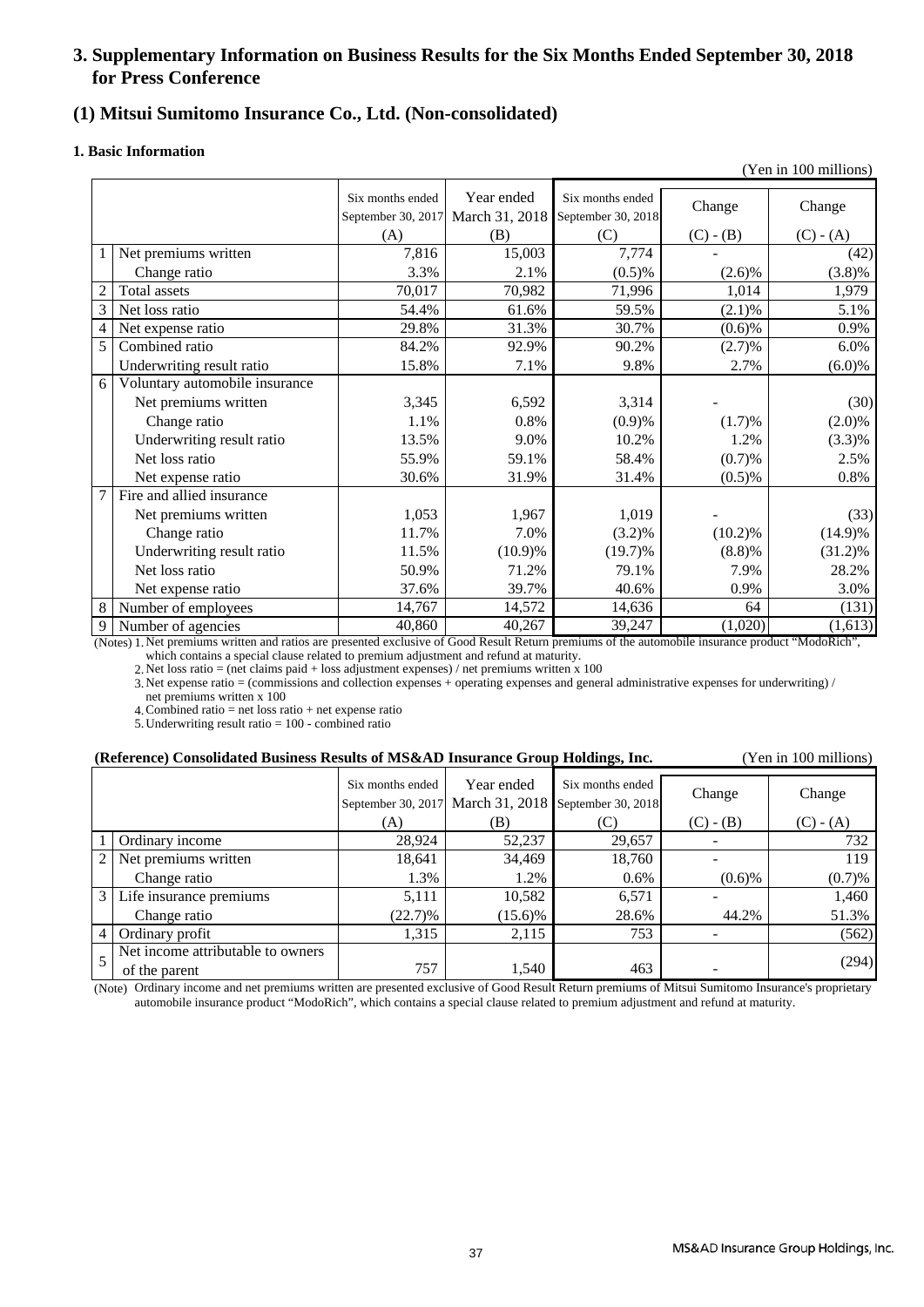Mitsui Sumitomo Insurance Co., Ltd. (Non-consolidated)

### **2. Other Information**

### **(a) Non-performing assets**

| <b>Risk-monitored loans</b>            |                    |                | (Yen in 100 millions) |
|----------------------------------------|--------------------|----------------|-----------------------|
|                                        | September 30, 2017 | March 31, 2018 | September 30, 2018    |
| Loans to borrowers in bankruptcy       |                    |                |                       |
| Overdue loans                          |                    |                |                       |
| Loans overdue for three months or more |                    |                |                       |
| Restructured loans                     |                    |                |                       |
| Total                                  |                    |                |                       |
| Ratio to total loans                   | $0.2\%$            | $0.2\%$        | $0.2 \%$              |
|                                        |                    |                |                       |
| (Reference) Total loans                | 3,957              | 3,933          | 3,956                 |

| <b>Results of self-assessment of assets</b> |                    |                | (Yen in 100 millions) |
|---------------------------------------------|--------------------|----------------|-----------------------|
|                                             | September 30, 2017 | March 31, 2018 | September 30, 2018    |
| Non-classified                              | 67.198             | 66,373         | 66,600                |
| Category II                                 | 2,786              | 4,578          | 5,359                 |
| Category III                                | 15                 |                | 20                    |
| Category IV                                 | 26                 | 25             | 35                    |
| Subtotal (Categories II - IV)               | 2.829              | 4.619          | 5.415                 |
| Total                                       | 70.027             | 70.992         | 72.016                |

(Note) "Total" represents the balances before write-off conducted based on self-assessment of assets (including impairment losses on securities and fixed assets).

| (b) Impairment losses on securities |                    |                | (Yen in 100 millions) |  |
|-------------------------------------|--------------------|----------------|-----------------------|--|
|                                     | Six months ended   | Year ended     | Six months ended      |  |
|                                     | September 30, 2017 | March 31, 2018 | September 30, 2018    |  |
| Domestic bonds                      |                    |                |                       |  |
| Domestic stocks                     |                    |                | 19                    |  |
| Foreign securities                  |                    |                | $\Omega$              |  |
| Other securities                    |                    |                |                       |  |
| Total                               |                    | 10             | 19                    |  |

### **Rules for recognition of impairment**

 In principle, the Company recognizes impairment losses on securities with practically determinable fair value if the fair value declines by 30% or more from the cost.

| (c) Impairment losses on fixed assets |                    |                | (Yen in 100 millions) |  |  |
|---------------------------------------|--------------------|----------------|-----------------------|--|--|
|                                       | Six months ended   | Year ended     | Six months ended      |  |  |
|                                       | September 30, 2017 | March 31, 2018 | September 30, 2018    |  |  |
| Land                                  |                    |                |                       |  |  |
| <b>Buildings</b>                      |                    |                | 0                     |  |  |
| Others                                | -                  | -              |                       |  |  |
| Total                                 |                    |                |                       |  |  |

| (d) Unrealized gains and losses on investments in securities | (Yen in 100 millions) |        |        |
|--------------------------------------------------------------|-----------------------|--------|--------|
|                                                              | September 30, 2018    |        |        |
| Domestic bonds                                               | 1,492                 | 1.508  | 1.301  |
| Domestic stocks                                              | 12,653                | 12,683 | 13,284 |
| Foreign securities                                           | 188                   | (21)   | 132    |
| Other securities                                             | 29                    | 26     | 26     |
| Total                                                        | 14.363                | 14.197 | 14.745 |

(Notes) 1. The above table describes available-for-sale securities with practically determinable fair value.

2.Monetary claims bought are included in "Other securities".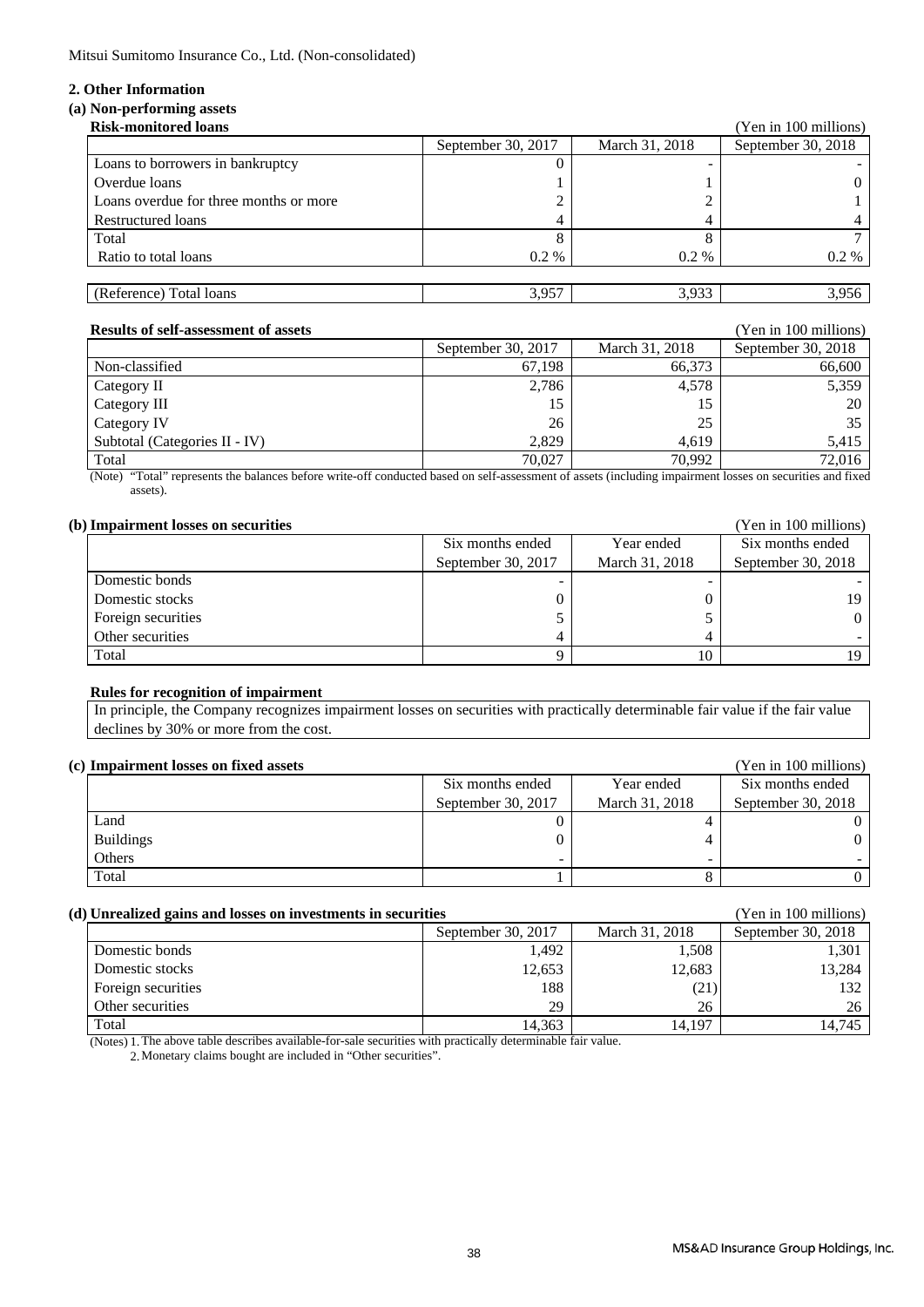### **(e) Losses caused by natural disasters in Japan, excluding residential earthquake insurance**

|                                                           |                            |                | (Yen in 100 millions) |
|-----------------------------------------------------------|----------------------------|----------------|-----------------------|
|                                                           | Six months ended           | Year ended     | Six months ended      |
|                                                           | September 30, 2017         | March 31, 2018 | September 30, 2018    |
| Direct claims paid                                        | 45                         | 367            | 315                   |
| Net claims paid                                           | 44                         | 348            | 283                   |
| Outstanding claims                                        | 109                        | 78             |                       |
| $^{\bullet}$<br>$-2$ $-2$ $-2$ $-2$<br>$\sim$ $\sim$<br>. | $\cdots$<br>$\blacksquare$ | $\cdots$       | $\sim$ 1              |

(Note) The above table describes losses caused by natural disasters in Japan incurred during the respective period.

### **(f) Catastrophe reserve** (Yen in 100 millions)

| Lines of insurance   | September 30, 2017 |                         | March 31, 2018 |         |                         | September 30, 2018 |         |                         |     |
|----------------------|--------------------|-------------------------|----------------|---------|-------------------------|--------------------|---------|-------------------------|-----|
|                      | Balance            | Reserve Ratio Provision |                | Balance | Reserve Ratio Provision |                    | Balance | Reserve Ratio Provision |     |
| Fire and allied      | .513               | 72.0%                   | 52             | 1.294   | 66.0%                   | 98                 | .233    | 60.7%                   |     |
| Marine               | 795                | 128.3%                  | 14             | 798     | 132.0%                  | 28                 | 812     | 126.2%                  | 14  |
| Personal accident    | 701                | 45.2%                   | 24             | 723     | 49.0%                   | 46                 | 748     | 47.1%                   | 25  |
| Voluntary automobile | 697                | 10.4%                   | 107            | 764     | 11.6%                   | 211                | 871     | 13.1%                   | 106 |
| Other                | .855               | 68.6%                   | 75             | 1.865   | 74.1%                   | 137                | .934    | 67.2%                   | 80  |
| Total                | 5.562              | 40.7%                   | 274            | 5.446   | 41.4%                   | 522                | 5.600   | 40.7%                   | 277 |

(Notes) 1. Reserve ratio = catastrophe reserve / (net premiums written (excluding premiums of residential earthquake insurance and compulsory automobile liability insurance and Good Result Return premiums of the automobile insurance product "ModoRich")) x 100

Reserve ratio for September 30 is calculated on an annualized basis using net premiums written multiplied by two as a denominator.

2. Provision = gross provision

### **(g) Reinsurance assumed** (Yen in 100 millions)

|                                 |                  | Six months ended   | Six months ended |                                                                                                 |  |  |
|---------------------------------|------------------|--------------------|------------------|-------------------------------------------------------------------------------------------------|--|--|
| Lines of insurance              |                  | September 30, 2017 |                  | September 30, 2018                                                                              |  |  |
|                                 |                  |                    |                  | Net reinsurance assumed Net reinsurance assumed Net reinsurance assumed Net reinsurance assumed |  |  |
|                                 | premiums written | claims paid        | premiums written | claims paid                                                                                     |  |  |
| Fire and allied                 | 174              | 103                | 179              | 66                                                                                              |  |  |
| Marine                          | 83               | 29                 | 93               | 27                                                                                              |  |  |
| Personal accident               | 3                |                    |                  |                                                                                                 |  |  |
| Voluntary automobile            | 29               |                    | 32               |                                                                                                 |  |  |
| Compulsory automobile liability | 736              | 678                | 652              | 669                                                                                             |  |  |
| Other                           | 92               | 76                 | 92               | 59                                                                                              |  |  |
| Total                           | 1,118            | 896                | 1,053            | 829                                                                                             |  |  |

#### **(h) Reinsurance ceded** (Yen in 100 millions)

|                                 |                       | Six months ended      | Six months ended      |                       |  |
|---------------------------------|-----------------------|-----------------------|-----------------------|-----------------------|--|
| Lines of insurance              | September 30, 2017    |                       |                       | September 30, 2018    |  |
|                                 | Net reinsurance ceded | Net reinsurance ceded | Net reinsurance ceded | Net reinsurance ceded |  |
|                                 | premiums written      | claims paid           | premiums written      | claims paid           |  |
| Fire and allied                 | 535                   | 194                   | 679                   | 258                   |  |
| Marine                          | 196                   | 52                    | 214                   | 75                    |  |
| Personal accident               | 55                    | 29                    | 53                    | 25                    |  |
| Voluntary automobile            | 42                    | 21                    | 56                    | 39                    |  |
| Compulsory automobile liability | 619                   | 642                   | 594                   | 617                   |  |
| Other                           | 293                   | 127                   | 309                   | 103                   |  |
| Total                           | 1,743                 | 1,068                 | 1,907                 | 1,120                 |  |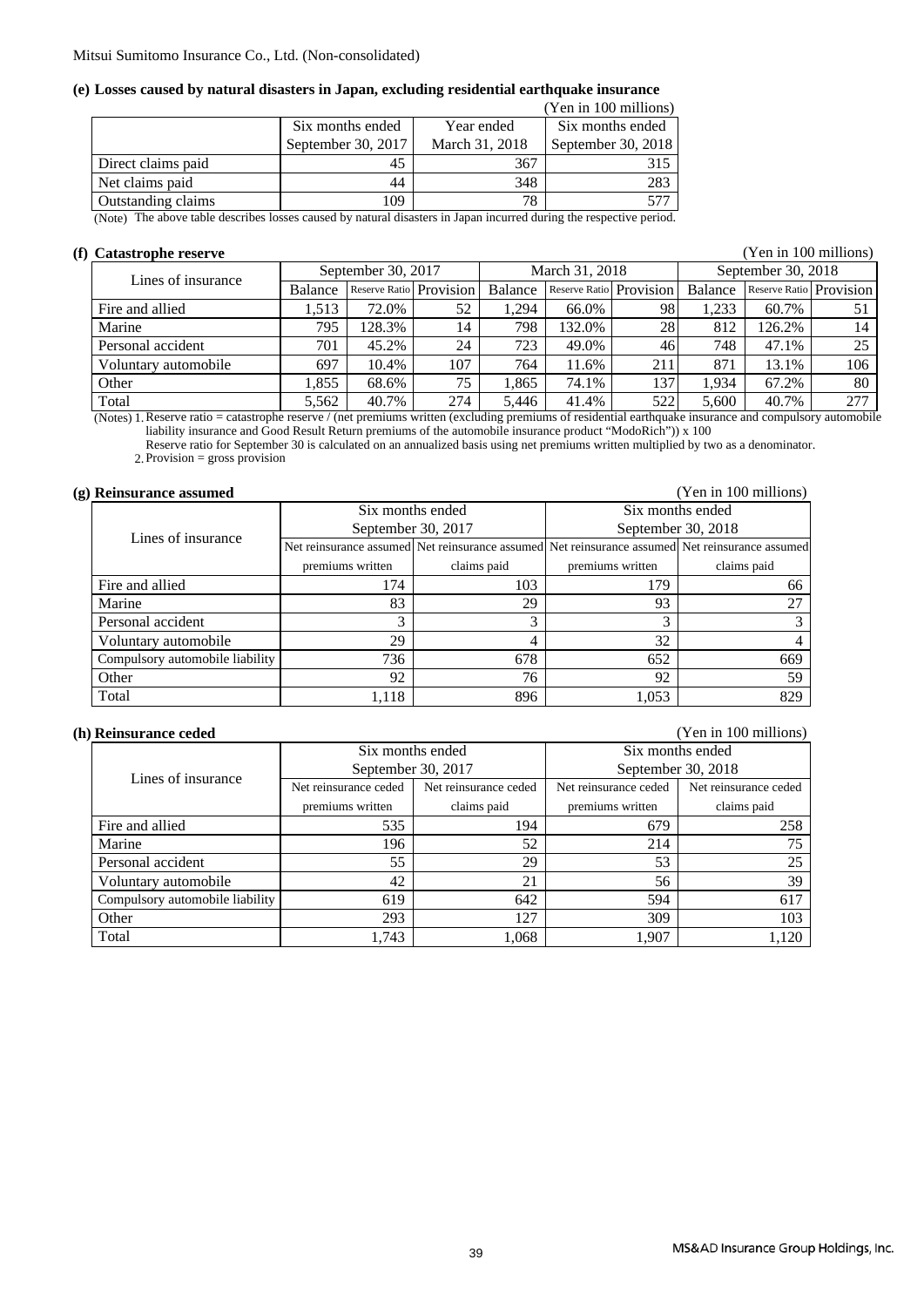### **(2) Aioi Nissay Dowa Insurance Co., Ltd. (Non-consolidated)**

### **1. Basic Information**

|                          |                                |                                        |                              |                                        |             | (Yen in 100 millions) |
|--------------------------|--------------------------------|----------------------------------------|------------------------------|----------------------------------------|-------------|-----------------------|
|                          |                                | Six months ended<br>September 30, 2017 | Year ended<br>March 31, 2018 | Six months ended<br>September 30, 2018 | Change      | Change                |
|                          |                                | (A)                                    | (B)                          | (C)                                    | $(C) - (B)$ | $(C) - (A)$           |
|                          | Net premiums written           | 6,301                                  | 12,220                       | 6,238                                  |             | (62)                  |
|                          | Change ratio                   | 3.4%                                   | 1.8%                         | $(1.0)\%$                              | (2.8)%      | (4.4)%                |
| $\overline{c}$           | Total assets                   | 36,037                                 | 34,866                       | 35,569                                 | 702         | (468)                 |
| 3                        | Net loss ratio                 | 53.2%                                  | 59.2%                        | 60.0%                                  | 0.8%        | 6.8%                  |
| $\overline{\mathcal{L}}$ | Net expense ratio              | 32.5%                                  | 33.4%                        | 32.9%                                  | (0.5)%      | 0.4%                  |
| 5                        | Combined ratio                 | 85.7%                                  | 92.6%                        | 92.9%                                  | 0.3%        | 7.2%                  |
|                          | Underwriting result ratio      | 14.3%                                  | 7.4%                         | 7.1%                                   | (0.3)%      | (7.2)%                |
| 6                        | Voluntary automobile insurance |                                        |                              |                                        |             |                       |
|                          | Net premiums written           | 3,470                                  | 6,840                        | 3,462                                  |             | (7)                   |
|                          | Change ratio                   | 0.4%                                   | 0.5%                         | (0.2)%                                 | (0.7)%      | (0.6)%                |
|                          | Underwriting result ratio      | 14.2%                                  | 9.4%                         | 10.6%                                  | 1.2%        | $(3.6)\%$             |
|                          | Net loss ratio                 | 54.0%                                  | 58.2%                        | 57.6%                                  | $(0.6)$ %   | 3.6%                  |
|                          | Net expense ratio              | 31.8%                                  | 32.4%                        | 31.8%                                  | $(0.6)$ %   | $0.0\%$               |
| 7                        | Fire and allied insurance      |                                        |                              |                                        |             |                       |
|                          | Net premiums written           | 909                                    | 1,744                        | 907                                    |             | (2)                   |
|                          | Change ratio                   | 21.2%                                  | 14.0%                        | (0.2)%                                 | $(14.2)\%$  | (21.4)%               |
|                          | Underwriting result ratio      | 19.1%                                  | (0.4)%                       | (12.2)%                                | $(11.8)\%$  | $(31.3)\%$            |
|                          | Net loss ratio                 | 41.6%                                  | 59.8%                        | 72.3%                                  | 12.5%       | 30.7%                 |
|                          | Net expense ratio              | 39.3%                                  | 40.6%                        | 39.9%                                  | (0.7)%      | $0.6\%$               |
| 8                        | Number of employees            | 13,453                                 | 13,287                       | 13,753                                 | 466         | 300                   |
| 9                        | Number of agencies             | 49,005                                 | 48,265                       | 48,251                                 | (14)        | (754)                 |

(Notes) 1. Net loss ratio = (net claims paid + loss adjustment expenses) / net premiums written x 100

2. net premiums written x 100 Net expense ratio = (commissions and collection expenses + operating expenses and general administrative expenses for underwriting) /

3. Combined ratio  $=$  net loss ratio  $+$  net expense ratio

4. Underwriting result ratio  $= 100$  - combined ratio

### **(Reference) Consolidated Business Results of MS&AD Insurance Group Holdings, Inc.**

Please refer to page 37.

MS&AD Insurance Group Holdings, Inc.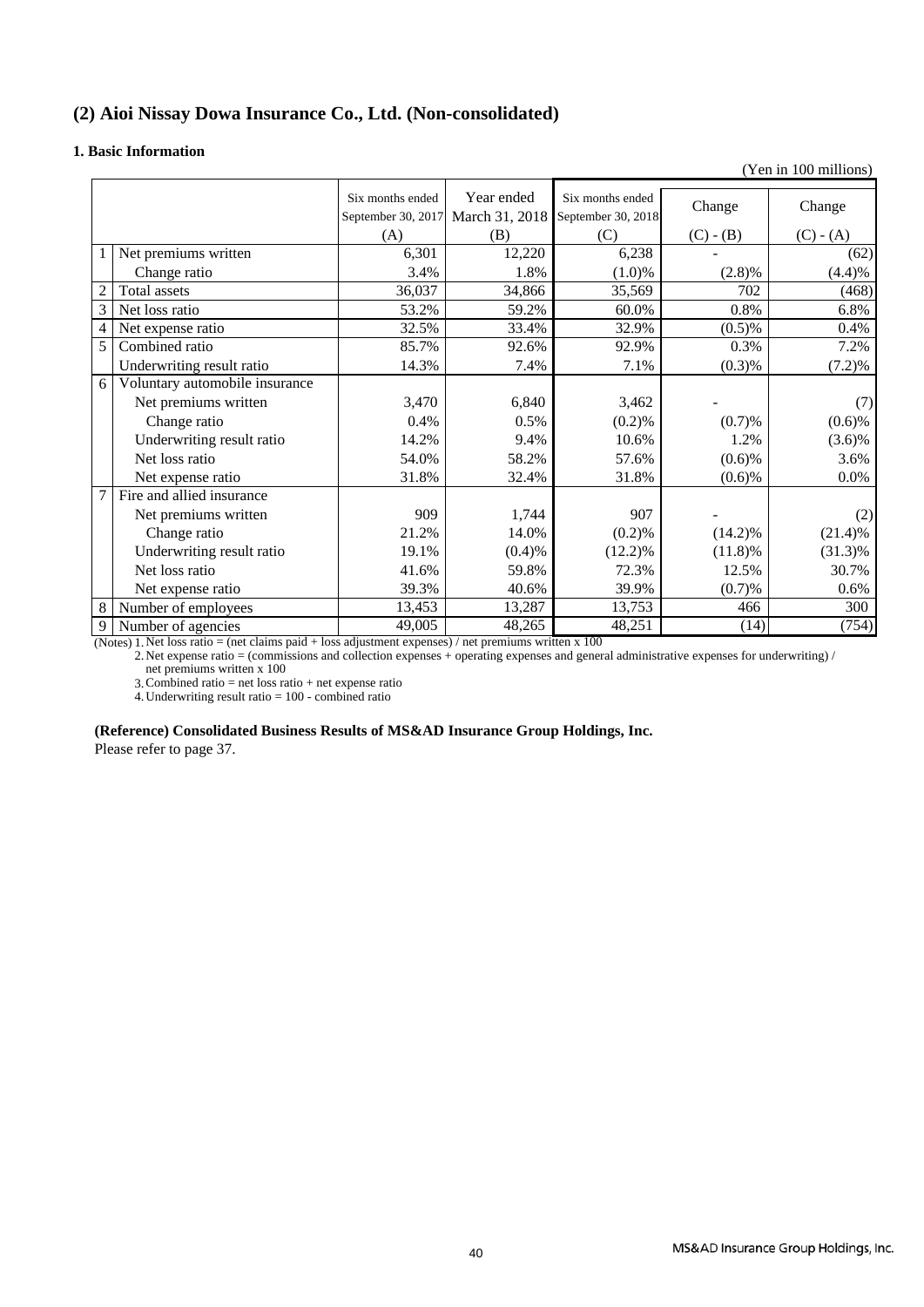Aioi Nissay Dowa Insurance Co., Ltd. (Non-consolidated)

### **2. Other Information**

### **(a) Non-performing assets**

| <b>Risk-monitored loans</b>            |                    |                | (Yen in 100 millions) |
|----------------------------------------|--------------------|----------------|-----------------------|
|                                        | September 30, 2017 | March 31, 2018 | September 30, 2018    |
| Loans to borrowers in bankruptcy       |                    |                |                       |
| Overdue loans                          |                    |                |                       |
| Loans overdue for three months or more |                    |                |                       |
| Restructured loans                     | 10                 | 10             |                       |
| Total                                  | 18                 | 14             |                       |
| Ratio to total loans                   | $0.9\%$            | $0.7\%$        | $0.7\%$               |
|                                        |                    |                |                       |
| (Reference) Total loans                | 2.042              | 2,000          | 1.931                 |

| <b>Results of self-assessment of assets</b> |                    |                | (Yen in 100 millions) |
|---------------------------------------------|--------------------|----------------|-----------------------|
|                                             | September 30, 2017 | March 31, 2018 | September 30, 2018    |
| Non-classified                              | 35.497             | 34.780         | 35,422                |
| Category II                                 | 471                | 116            | 134                   |
| Category III                                |                    |                | $\Omega$              |
| Category IV                                 | 25                 | 501            | 13                    |
| Subtotal (Categories II - IV)               | 498                | 618            | 148                   |
| Total                                       | 35,995             | 35.398         | 35.570                |

(Note) "Total" represents the balances before write-off conducted based on self-assessment of assets (including impairment losses on securities and fixed assets).

| (b) Impairment losses on securities |                    |                | (Yen in 100 millions) |
|-------------------------------------|--------------------|----------------|-----------------------|
|                                     | Six months ended   | Year ended     | Six months ended      |
|                                     | September 30, 2017 | March 31, 2018 | September 30, 2018    |
| Domestic bonds                      |                    |                |                       |
| Domestic stocks                     |                    | 22             |                       |
| Foreign securities                  |                    | 467            |                       |
| Other securities                    |                    |                |                       |
| Total                               |                    | 490            |                       |

### **Rules for recognition of impairment**

 declines by 30% or more from the cost. In principle, the Company recognizes impairment losses on securities with practically determinable fair value if the fair value

### **(c) Impairment losses on fixed assets** (Yen in 100 millions)

| THIPAII IIICHU IOSSUS UII IIAUU ASSUIS |                    | <b>TVII III TOO IIIIIIIOII</b> S |                    |
|----------------------------------------|--------------------|----------------------------------|--------------------|
|                                        | Six months ended   | Year ended                       | Six months ended   |
|                                        | September 30, 2017 | March 31, 2018                   | September 30, 2018 |
| Land                                   |                    |                                  |                    |
| <b>Buildings</b>                       |                    |                                  |                    |
| Others                                 |                    |                                  |                    |
| Total                                  | 18                 |                                  |                    |

### **(d) Unrealized gains and losses on investments in securities** (Yen in 100 millions)

|                    | September 30, 2017 | March 31, 2018 | September 30, 2018 |  |
|--------------------|--------------------|----------------|--------------------|--|
| Domestic bonds     | 632                | 613            | 529                |  |
| Domestic stocks    | 4,657              | 4,851          | 5,227              |  |
| Foreign securities | 513                | 270            | 369                |  |
| Other securities   | 75                 |                | 74                 |  |
| Total              | 5,878              | 5,788          | 6.200              |  |

(Note) The above table describes available-for-sale securities with practically determinable fair value.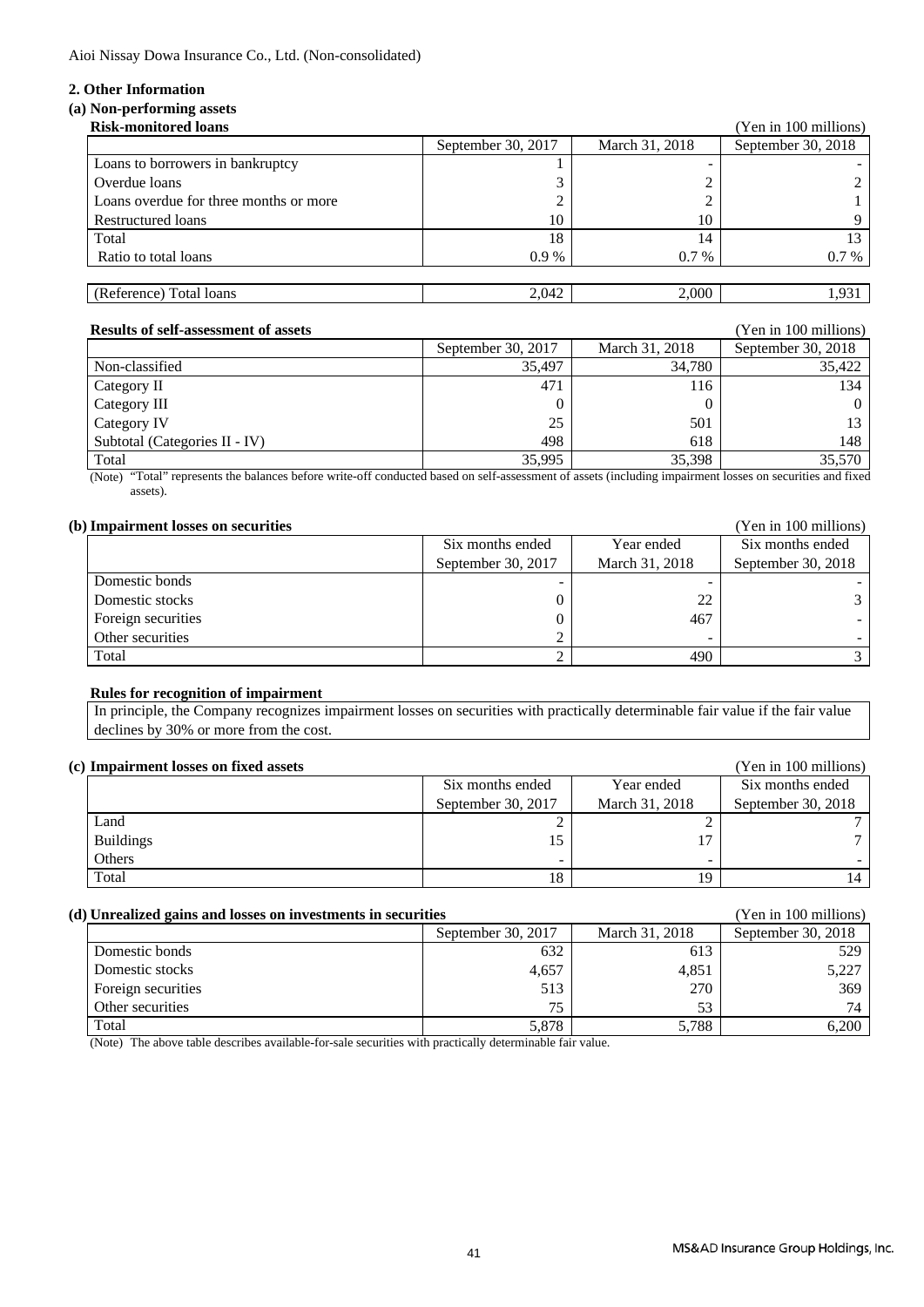### **(e) Losses caused by natural disasters in Japan, excluding residential earthquake insurance**

|                    |                                           |                | (Yen in 100 millions) |
|--------------------|-------------------------------------------|----------------|-----------------------|
|                    | Six months ended                          | Year ended     | Six months ended      |
|                    | September 30, 2017                        | March 31, 2018 | September 30, 2018    |
| Direct claims paid |                                           | 244            | 198                   |
| Net claims paid    | 27                                        | 235            | 185                   |
| Outstanding claims | 66                                        |                | 724                   |
| .                  | $\sim$ $\sim$<br>$\overline{\phantom{a}}$ | .              |                       |

(Note) The above table describes losses caused by natural disasters in Japan incurred during the respective period.

### **(f) Catastrophe reserve** (Yen in 100 millions)

Balance Reserve Ratio Provision Balance Reserve Ratio Provision Balance Reserve Ratio Provision Fire and allied 1,340 73.9% 74 1,374 79.0% 142 1,348 74.4% 73 Marine 139 153.9% 0 140 187.5% 1 141 158.7% 0 Personal accident 10 661 | 102.3% | 10 | 670 | 109.4% | 19 | 681 | 102.0% | 10 Voluntary automobile 550 7.9% 111 542 7.9% 219 625 9.0% 110 Other 675 60.5% 33 695 54.5% 62 723 52.0% 34 3,367 31.1% 230 3,424 32.5% 444 3,519 32.3% 230 September 30, 2018 Total Lines of insurance March 31, 2018 September 30, 2017

(Notes) 1. Reserve ratio = catastrophe reserve / (net premiums written (excluding premiums of residential earthquake insurance and compulsory automobile liability insurance))  $x 100$ 

2. Provision = gross provision Reserve ratio for September 30 is calculated on an annualized basis using net premiums written multiplied by two as a denominator.

| (g) Reinsurance assumed         |                    |             |                  | (Yen in 100 millions)                                                                           |  |
|---------------------------------|--------------------|-------------|------------------|-------------------------------------------------------------------------------------------------|--|
| Six months ended                |                    |             | Six months ended |                                                                                                 |  |
| Lines of insurance              | September 30, 2017 |             |                  | September 30, 2018                                                                              |  |
|                                 |                    |             |                  | Net reinsurance assumed Net reinsurance assumed Net reinsurance assumed Net reinsurance assumed |  |
|                                 | premiums written   | claims paid | premiums written | claims paid                                                                                     |  |
| Fire and allied                 | 285                | 53          | 291              | 148                                                                                             |  |
| Marine                          | 46                 | 14          | 45               |                                                                                                 |  |
| Personal accident               | 15                 | 8           | 24               |                                                                                                 |  |
| Voluntary automobile            | 142                | 74          | 153              | 84                                                                                              |  |
| Compulsory automobile liability | 627                | 591         | 550              | 576                                                                                             |  |
| Other                           | 216                | 117         | 142              | 85                                                                                              |  |
| Total                           | 1,333              | 860         | 1,208            | 921                                                                                             |  |

### **(h) Reinsurance ceded** (Yen in 100 millions)

|                                 |                       | Six months ended      | Six months ended      |                       |  |
|---------------------------------|-----------------------|-----------------------|-----------------------|-----------------------|--|
| Lines of insurance              |                       | September 30, 2017    |                       | September 30, 2018    |  |
|                                 | Net reinsurance ceded | Net reinsurance ceded | Net reinsurance ceded | Net reinsurance ceded |  |
|                                 | premiums written      | claims paid           | premiums written      | claims paid           |  |
| Fire and allied                 | 367                   | 63                    | 459                   | 184                   |  |
| Marine                          |                       |                       |                       |                       |  |
| Personal accident               | 32                    | Q                     | 35                    |                       |  |
| Voluntary automobile            | 12                    | 4                     | 14                    |                       |  |
| Compulsory automobile liability | 647                   | 663                   | 614                   | 655                   |  |
| Other                           | 306                   | 143                   | 234                   | 101                   |  |
| Total                           | 1,367                 | 884                   | 1,359                 | 954                   |  |